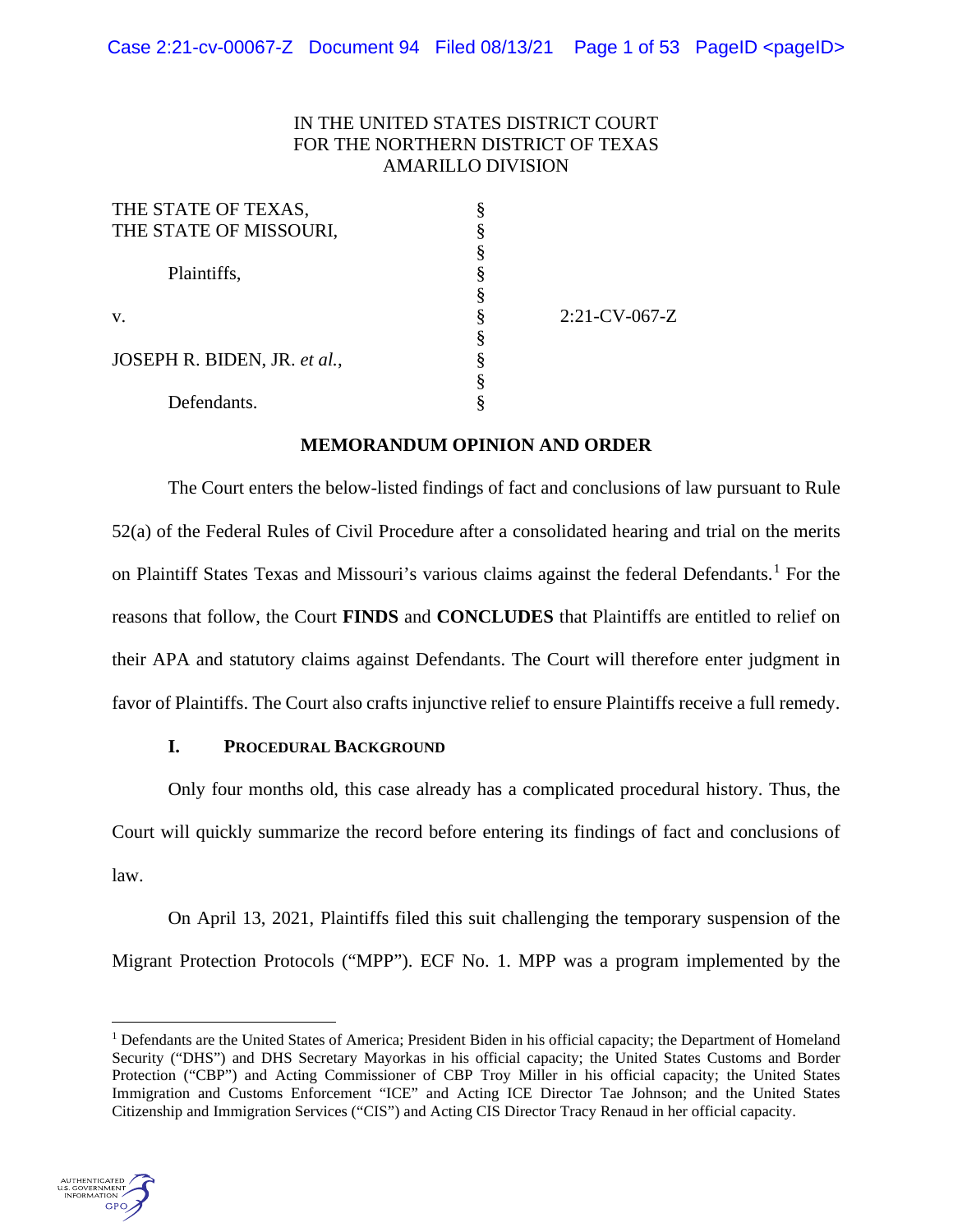### Case  $2:21$ -cv-00067-Z Document 94 Filed 08/13/21 Page 2 of 53 PageID <pageID>

Department of Homeland Security that returned some aliens temporarily to Mexico during the pendency of their removal proceedings. Specifically, Plaintiffs alleged that DHS's "two-sentence, three-line memorandum" that suspended enrollments in the Migrant Protection Protocols pending review of the program was a violation of the APA, 8 U.S.C § 1225, the Constitution, and a binding agreement between Texas and the federal government. *See* ECF No. 1 at 4; ECF No. 45 (showing the original administrative record to consist solely of the Secretary's January 20 Memorandum without any supporting documentation).

On May 3, Defendants made a motion to transfer this case to the Southern District of Texas. ECF No. 11. On June 3, the Court denied this motion in a written order. *See* ECF No. 47 at 9 ("Defendants' evidence, taken as a whole, does not establish that the convenience of the parties and witnesses will be enhanced by transferring this case.").

On May 14, Plaintiffs moved for a preliminary injunction. ECF No. 30. But before briefing was concluded, DHS completed its review of MPP and issued a new memorandum (the "June 1 Memorandum") that *permanently* terminated MPP. ECF No. 46. The Court concluded the June 1 Memorandum mooted Plaintiffs' original complaint but allowed Plaintiffs to amend their complaint and file a new motion seeking to enjoin the June 1 Memorandum. *See* ECF No. 52 at 3 ("[T]he January 20 Memorandum expired upon the completion of DHS's review of the program.").

Accordingly, Plaintiffs amended their complaint and renewed their motion for a preliminary injunction. *See* ECF Nos. 48, 53. On June 22, Defendants filed the administrative record. ECF No. 61. Three days later, Defendants filed their response to Plaintiffs' motion. ECF No. 63. Plaintiffs filed their reply on June 30.

But in addition to opposing Plaintiffs' Motion, Defendants also moved to strike the entire appendix attached to Plaintiffs' Motion because it arguably ran afoul of the "record rule." The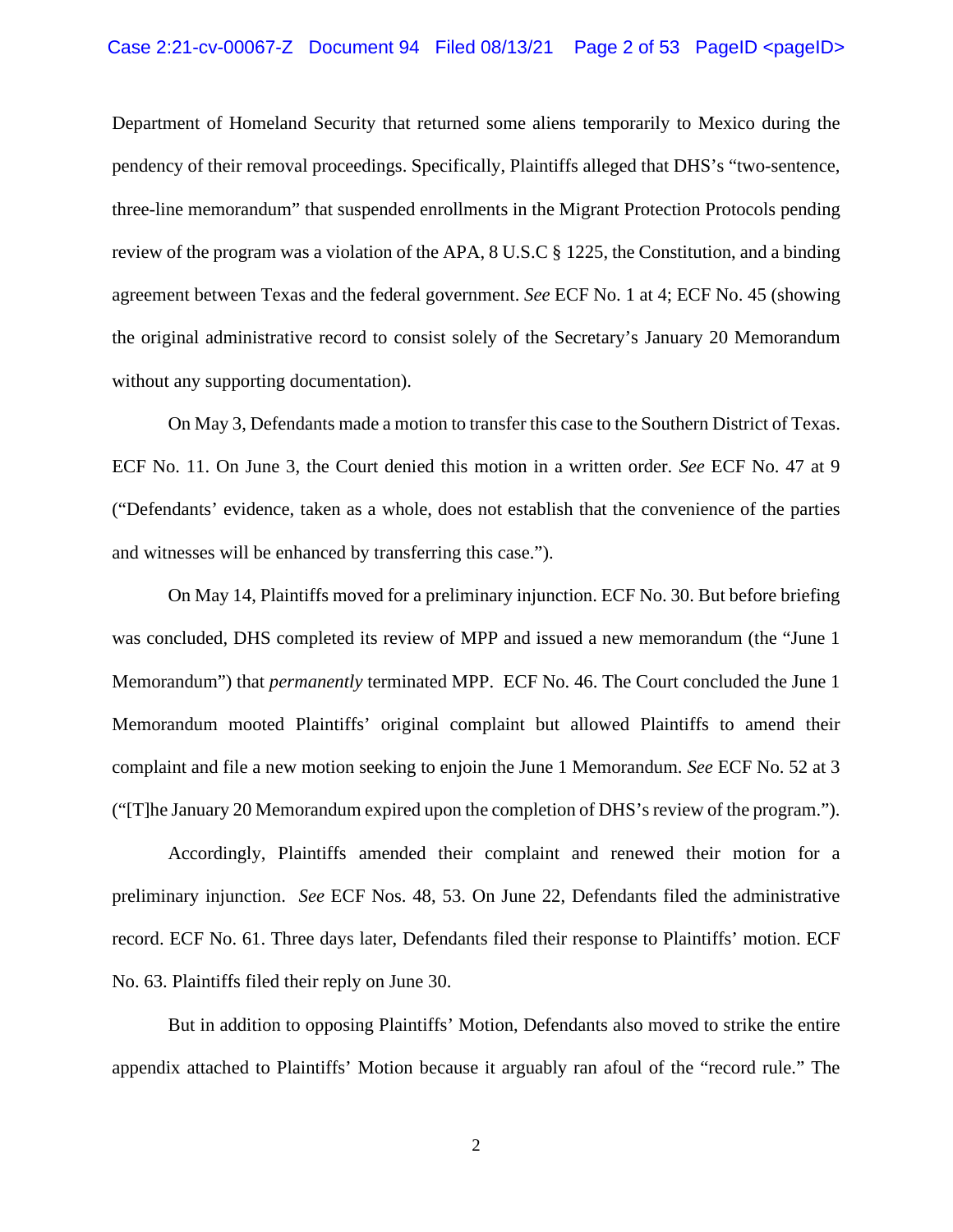### Case  $2:21$ -cv-00067-Z Document 94 Filed 08/13/21 Page 3 of 53 PageID <pageID>

Court expedited briefing on this motion and denied the motion by written order for the reasons stated in ECF No. 76.

Next, the parties agreed with the Court that this case involved mainly questions of law. Accordingly, the parties favored consolidating the preliminary injunction hearing with the trial on the merits pursuant to Fed. R. Civ. P. 65(a)(2). ECF No. 68. The Court ordered the consolidation, provided notice to the parties, and allowed each party to file a supplemental brief before the hearing. *Id.* 

Lastly, on July 20, two days before the hearing, Defendants filed a notice of a "corrected administrative record." ECF No. 78. By this notice, Defendants added the 2019 DHS assessment of MPP to the administrative record — even though Defendants knew for at least three weeks that the document was *not* included in the certified administrative record. ECF No. 85 at 2. Plaintiffs moved to strike this last-minute addendum to the administrative record. The Court denied that motion by written order on July 21. ECF No. 85 ("The delay between the government's acquiring knowledge of the missing document and its filing of notice with the Court comes perilously close to undermining the presumption of administrative regularity. But the Court finds the presumption is not overcome in this case.").

On July 22, the Court held a consolidated hearing and bench trial on the merits. The parties filed their proposed findings of fact and conclusions of law on July 27. ECF Nos. 91, 92. The parties also filed supplemental briefs on the scope of relief available to Plaintiffs. ECF Nos. 90, 93. Pursuant to Fed. R. Civ. P. 52(a), the Court may now enter its findings of facts and conclusions of law.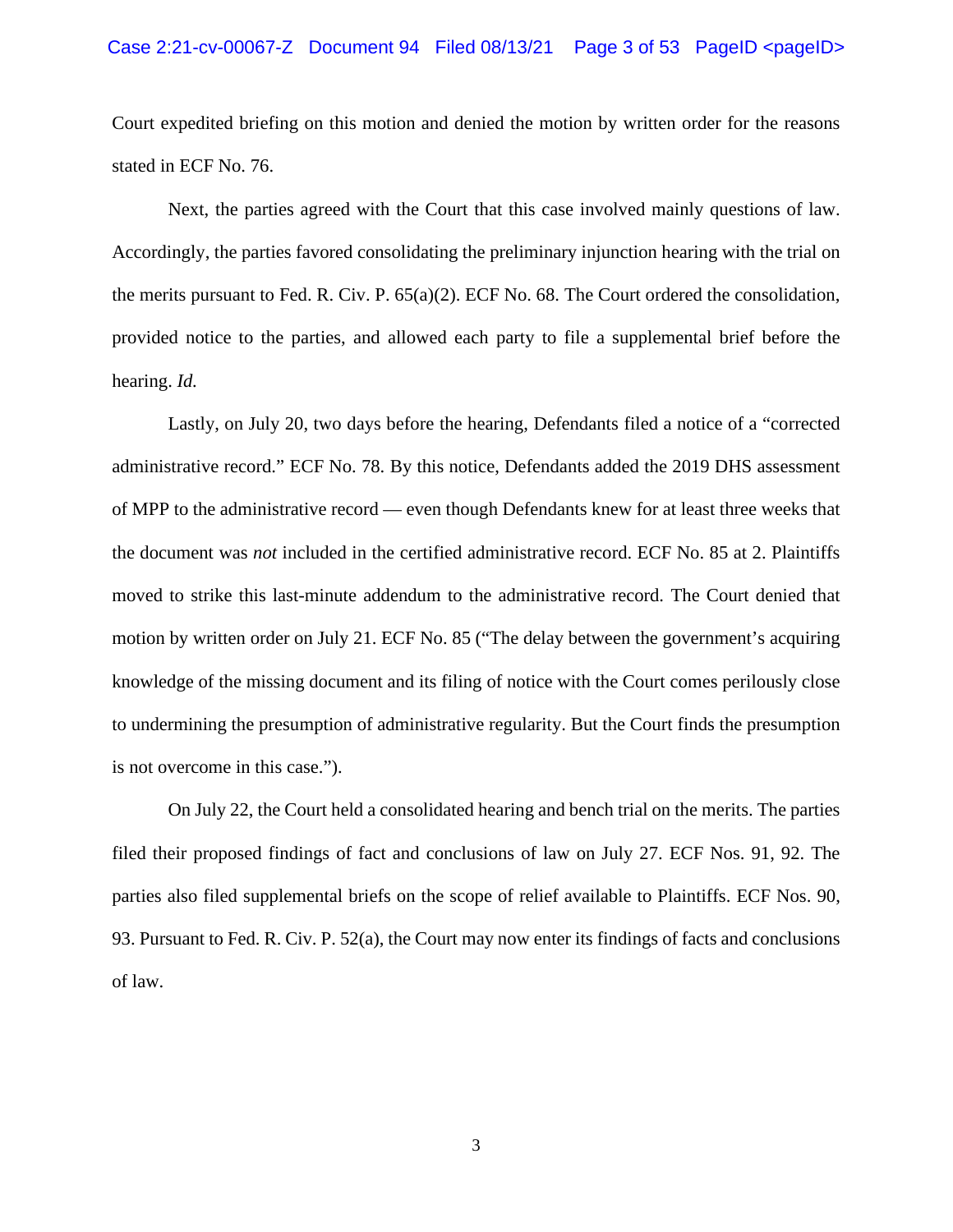## **II. EVIDENTIARY OBJECTIONS**[2](#page-3-0)

**1.** At the bench trial, Defendants made several objections to Plaintiffs' exhibits which the Court deferred ruling upon. Trial Tr. 8–30. The Court now overrules Defendants' objections under Fed. R. Evid. 401 as the exhibits are relevant to Plaintiffs' claims and overrules Defendants' objections under Fed. R. Evid. 403. "Rule 403 assumes a trial judge is able to discern and weigh the improper inferences that a jury might draw from certain evidence, and then balance those improprieties against probative value and necessity. Certainly, in a bench trial, the same judge can also exclude those improper inferences from his mind in reaching a decision." *Gulf States Util. Co. v. Ecodyne Corp.*, 635 F.2d 517, 519 (5th Cir. Unit A Jan. 1981).

**2.** The Court overrules Defendants' privilege objections as to Exhibits A10 and C. The content Defendants seek to protect has been in the public record for months. Even if Defendants were unaware of Exhibit A10 and C at the time the exhibits were published, Defendants have been on notice since June 8, 2021, when Plaintiffs filed their Appendix in Support. ECF No. 54. The Court finds Defendants' privilege objections to be untimely and moot.

**3.** The Court sustains Defendants' hearsay objections under Fed. R. Evid. 802 as to Plaintiffs' Exhibits A-7, A-9, A-11, A-12, A-13, and A-15 to the extent the information within the exhibits is offered for the truth of the matters asserted.

**4.** The Court overrules Defendants' objections under Fed. R. Evid. 702 as to Plaintiffs' Exhibits D, E, F, F-1, G, G-1, H, H-1, and I. Defendants object to these exhibits, generally arguing Plaintiffs impermissibly offered expert testimony. *See* ECF No. 92 at 28. Defendants' objections fail to identify with specificity which declarants and which parts of each exhibit were

<span id="page-3-0"></span><sup>&</sup>lt;sup>2</sup> Citations to Plaintiffs' Appendix in Support, found at ECF No. 54, are labeled App. ###. Citations to the administrative record, found at ECF No. 61, are labeled AR ###.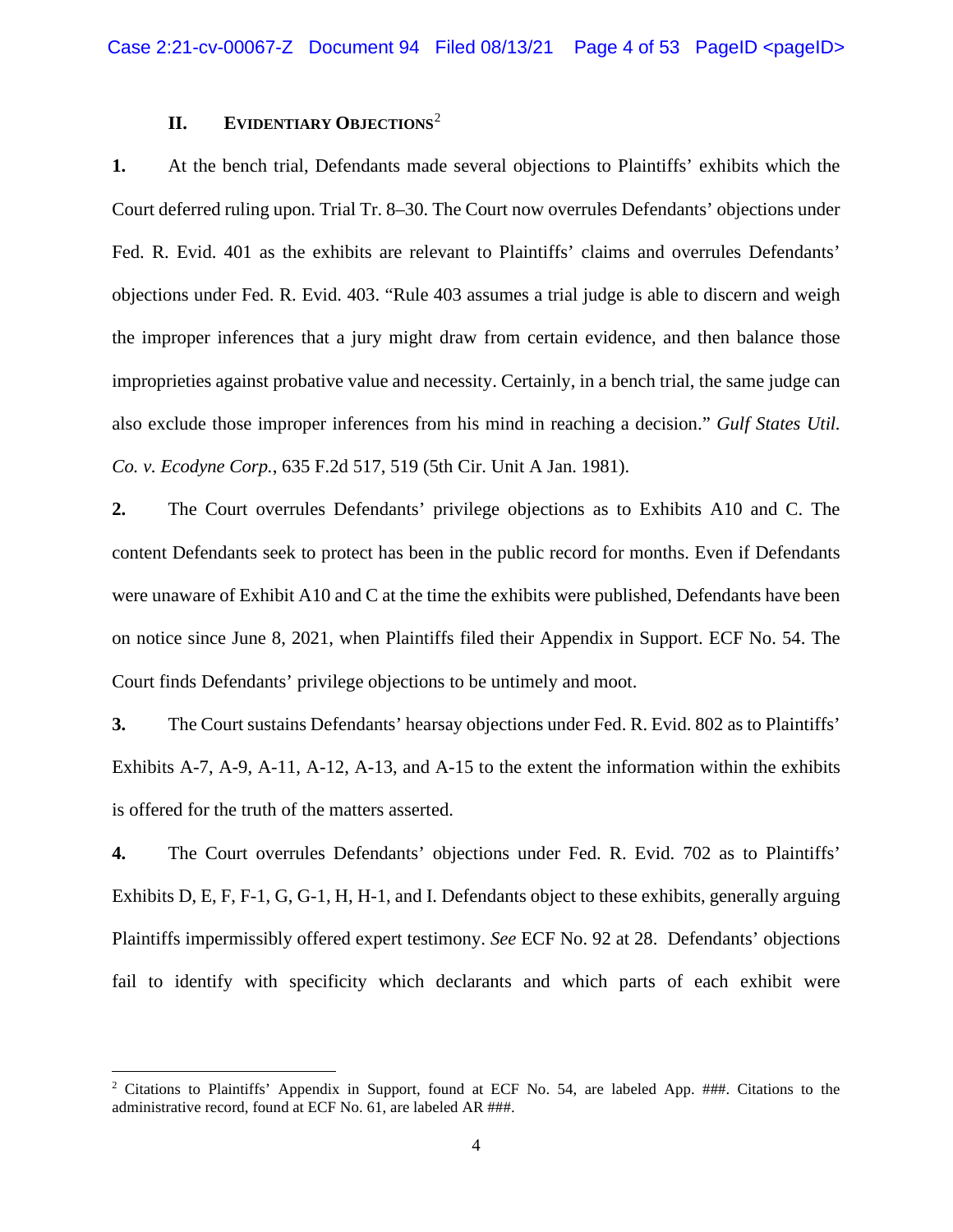## Case  $2:21$ -cv-00067-Z Document 94 Filed 08/13/21 Page 5 of 53 PageID <pageID>

impermissibly offered. Further, Defendants fail to state with specificity why each declarant is unqualified.

**5.** Even so, the Court reviewed each declaration and finds Defendants' objections unpersuasive. For example, in reviewing Plaintiffs' Exhibit D, Declaration of Mark Morgan, the Court noted Mark Morgan served as the Acting Commissioner of the United States Customs and Border Patrol from 2019-2021. App. 390. Prior to that service, Mr. Morgan served as the Acting Chief of the United States Immigration and Customs Enforcement. *Id.* Prior to that assignment, Mr. Morgan served twenty years as an FBI agent. *Id.* The Court finds Mr. Morgan more than sufficiently qualified to opine and present testimony in the form of a declaration regarding immigration laws, policies, procedures, and practices.

**6.** Any objections not previously discussed are overruled.

## **III. FINDINGS OF FACT[3](#page-4-0)**

**1.** Because the Court consolidated the hearing on the motion with a trial on the merits, the proper standard for factual findings is the preponderance of the evidence.

#### **A. Overview of the relevant statutory framework**

**2.** Section 1225 of Title 8 of the United States Code establishes procedures for DHS to process aliens who are "applicant[s] for admission" to the United States, whether they arrive at a port of entry or cross the border unlawfully. 8 U.S.C. § 1225(a)(1).

<span id="page-4-0"></span><sup>3</sup> In preparing this memorandum opinion and order, the Court carefully considered the trial arguments, the record, and the admitted exhibits and applied the standard in this circuit for findings of fact and conclusions of law. *See Century Marine Inc. v. United States*, 153 F.3d 225, 231 (5th Cir. 1998) (discussing standard for findings and conclusions under Rule 52). In accordance with that standard, the Court has not set out its findings and conclusions in "punctilious detail" or "slavishly traced the claims issue by issue and witness by witness, or indulged in exegetics, parsing or declaiming every fact and each nuance and hypothesis." *Id.* The Court instead has limited its discussion to those legal and factual issues that form the basis for its decision. *Id.*

Where appropriate, any finding of fact herein that should more appropriately be regarded as a conclusion of law shall be deemed as such, and vice versa.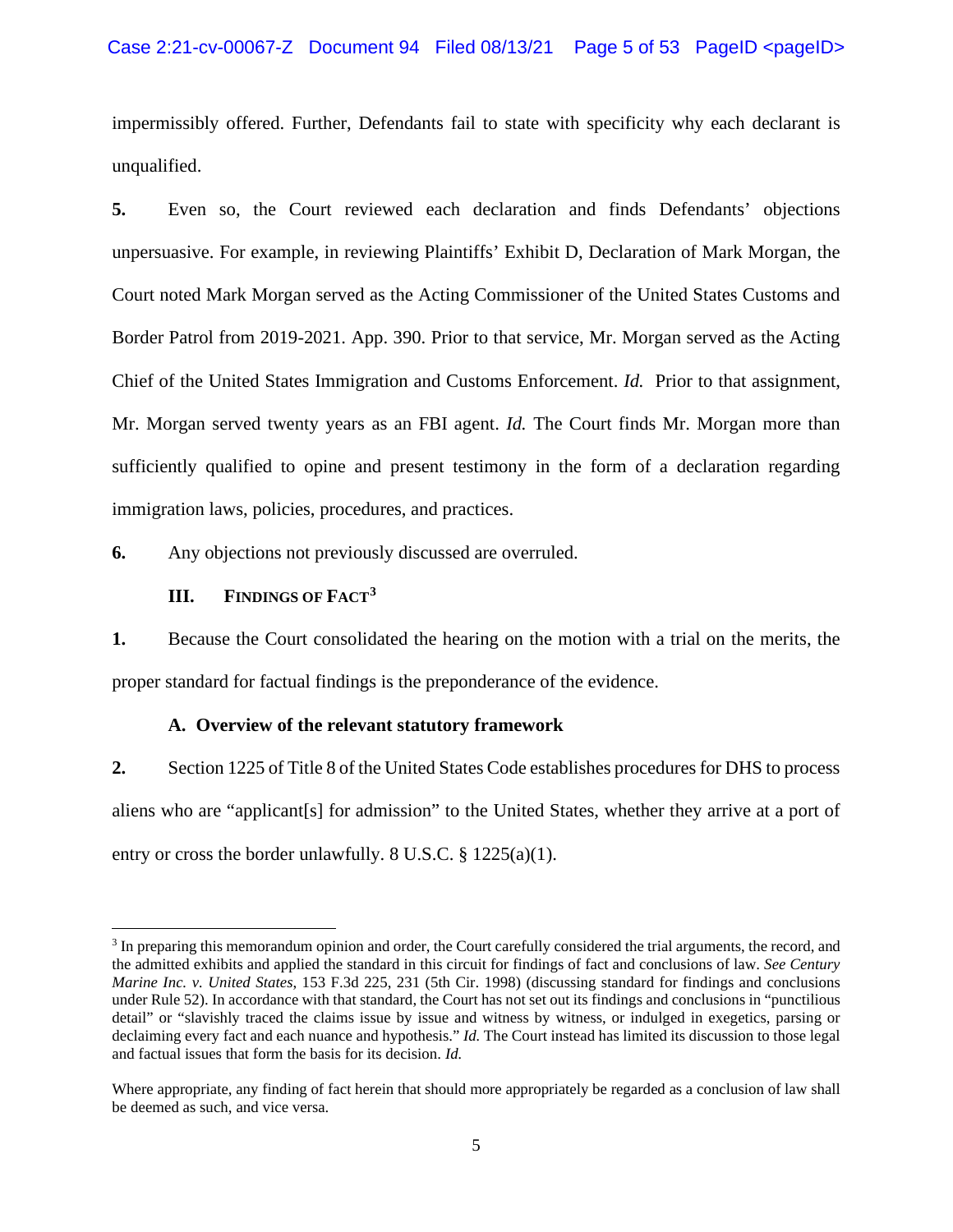**3.** An immigration officer must first inspect the alien to determine whether he is entitled to be admitted. § 1225(a)(3). Section 1225(b)(2)(A) provides that, if an immigration officer "determines" that an "applicant for admission" is "not clearly and beyond a doubt entitled to be admitted," then the alien "shall be detained for a proceeding under Section 1229a of this title" to determine whether he will be removed from the United States.

**4.** Alternatively, if an alien lacks valid entry documentation or misrepresents his identity, he shall be "removed from the United States without further hearing or review unless" he "indicates either an intention to apply for asylum . . . or a fear of persecution."  $\S 1225(b)(1)(A)(i)$ . If the alien makes such a showing, then he "shall be detained for further consideration of the application for asylum." §  $1225(b)(1)(B)(ii)$ . Such an alien then would also be placed in a Section 1229a full removal proceeding. See 8 C.F.R. § 208.30(f).

**5.** Under either route, Section 1229a proceedings involve a hearing before an immigration judge with potential review by the Board of Immigration Appeals. 8 U.S.C. § 1229a; 8 C.F.R. § 1003.1. In a full removal proceeding, the government may charge the alien with any applicable ground of inadmissibility, and the alien may seek asylum or any other form of relief or protection from removal to his home country. 8 U.S.C.  $\S$  1229a(a)(2), (c)(4).

**6.** Most importantly for this case, when DHS places an applicant for admission into a full removal proceeding under Section 1229a, the alien is subject to *mandatory* detention during that proceeding. § 1225(b)(2)(A) ("[I]f the examining immigration officer determines that an alien seeking admission is not clearly and beyond a doubt entitled to be admitted, the alien *shall be detained* for a proceeding under Section 1229a of this title.") (emphasis added). DHS does retain the discretion to parole certain aliens "for urgent humanitarian reasons or significant public benefit." § 1182(d)(5)(A).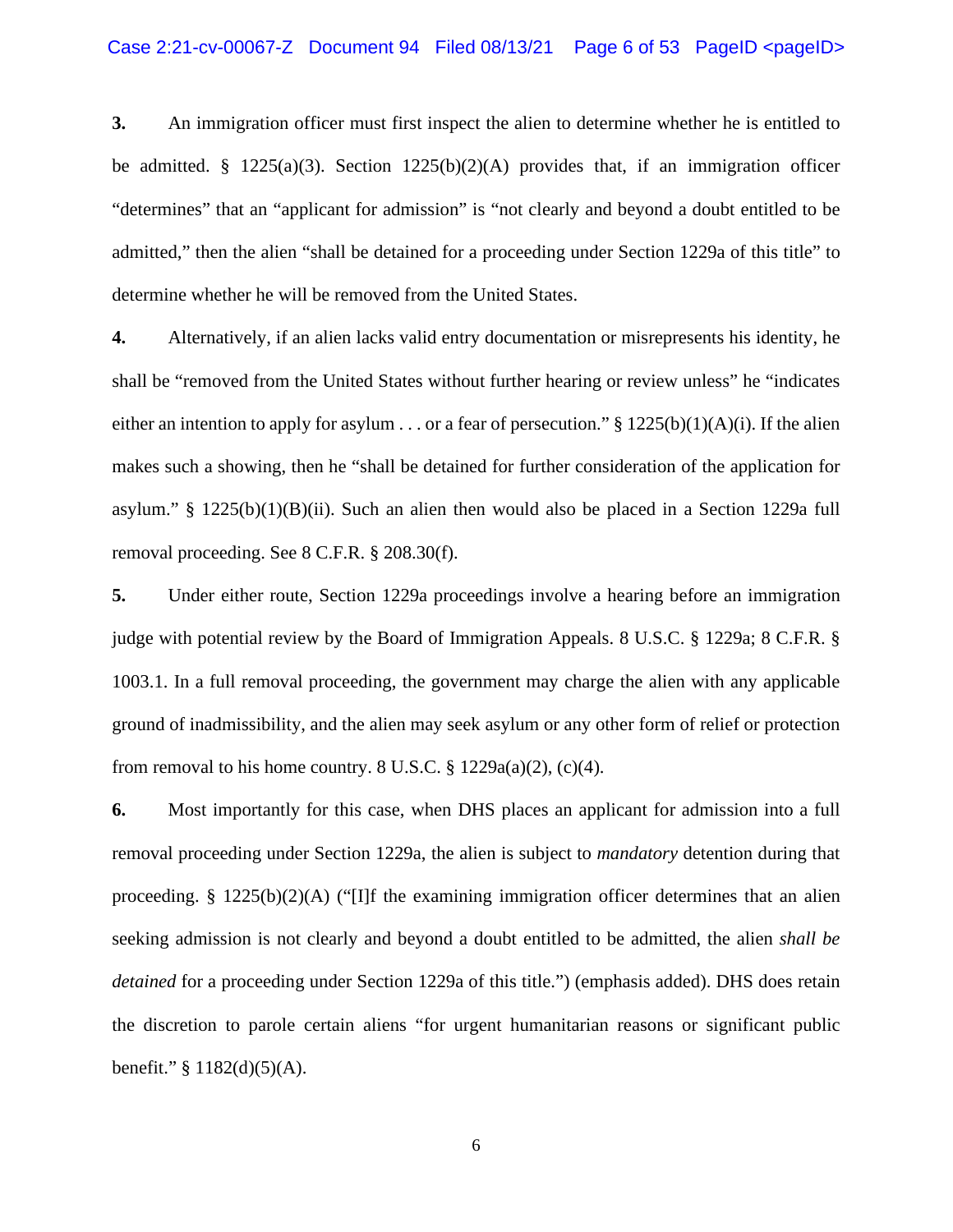**7.** But Congress allows DHS an alternative to mandatory detention in the United States: "In the case of an alien described in [Section  $1225(b)(2)(A)$ ] who is arriving on land (whether or not at a designated port of arrival) from a foreign territory contiguous to the United States, [DHS] may return the alien to that territory pending a proceeding under Section 1229a of this title." § 1225(b)(2)(C). This contiguous-territory-return authority enables DHS to avoid having to detain aliens arriving on land from Mexico (or Canada), and instead allows DHS to temporarily return those aliens to the foreign territory from which they just arrived pending their immigration proceedings.

# **B. MPP was created to combat an influx of illegal aliens during the Trump administration**

**8.** In 2018, the southern border of the United States experienced an immigration surge and a resulting "humanitarian and border security crisis." AR 186; App. 005. Federal officials encountered an approximately 2,000 inadmissible aliens each day in 2018. App. 005. By May 2019, that number had increased to 4,800 aliens crossing the border daily. AR 682.

**9.** The resulting influx of immigrants had "severe impacts on U.S. border security and immigration operations." App. 302. But most aliens lacked meritorious claims for asylum — "only 14 percent of aliens who claimed credible fear of persecution or torture were granted asylum between Fiscal Year 2008 and Fiscal Year 2019." App. 005. With so many "fraudulent asylum claims," "[t]he dramatic increase in illegal migration" was "making it harder for the U.S. to devote appropriate resources to individuals who [were] legitimately fleeing persecution." App. 302–03.

**10.** The influx did not just divert resources from legitimate asylum seekers, but illegal aliens with *meritless* asylum claims were being released into the United States. "[M]any of these individuals . . . disappeared into the country before a judge denie[d] their claim and simply bec[a]me fugitives." App. 303. "Between Fiscal Year 2008 and Fiscal Year 2019, 32 percent of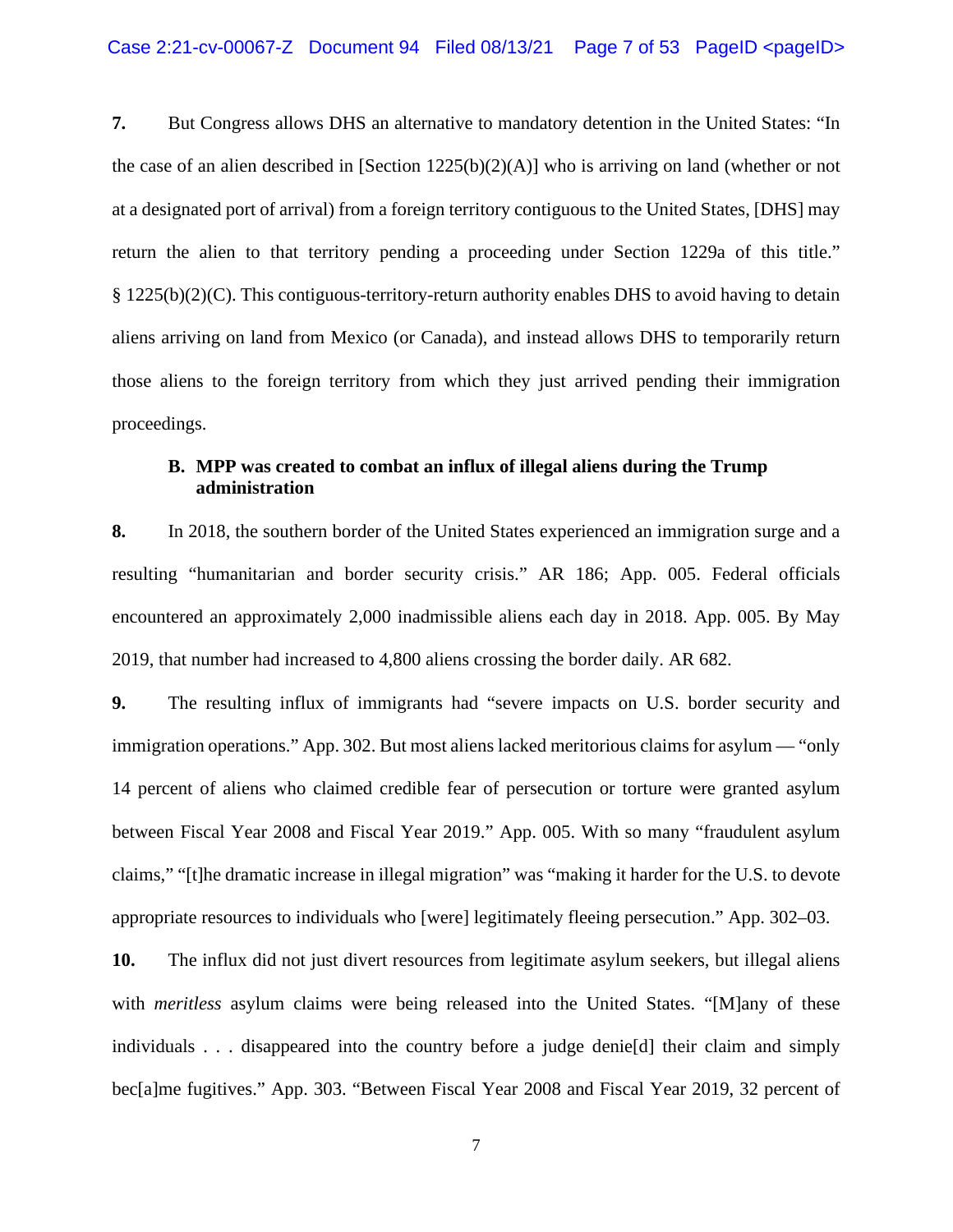### Case  $2:21$ -cv-00067-Z Document 94 Filed 08/13/21 Page 8 of 53 PageID <pageID>

aliens referred to [the Executive Office for Immigration Review] absconded into the United States and were ordered removed *in absentia*." App. 005.

**11.** In response, the Trump Administration implemented a program known as the Migrant Protection Protocols. On December 20, 2018, the Secretary of Homeland Security announced the MPP program, under which DHS would begin the process of invoking the authority provided at § 1225(b)(2)(C).<sup>[4](#page-7-0)</sup> This statutory authority allows DHS to return to Mexico certain third-country nationals — *i.e.*, aliens who are not nationals or citizens of Mexico — arriving in the United States from Mexico for the duration of their removal proceedings under 8 U.S.C. § 1229a. AR 151.

**12.** The goal of MPP was to ensure that "[c]ertain aliens attempting to enter the U.S. illegally or without documentation, including those who claim asylum, will no longer be released into the country, where they often fail to file an asylum application and/or disappear before an immigration judge can determine the merits of any claim." App. 303–04.

**13.** The same day, the United States obtained the Government of Mexico's agreement to temporarily permit "entry of certain foreign persons from within the United States who have entered that country through a port of entry or who have been apprehended between ports of entry and interviewed by the authorities of migration authorities of that country, and have received a notice to attend a hearing before a judge." AR 149.

**14.** On January 25, 2019, DHS issued guidance for implementation of MPP. Three days later, DHS began implementing MPP, initially in San Diego, California, then El Paso, Texas, and Calexico, California, and then nationwide. AR 155, 156, 684.

**15.** Under the issued guidance, DHS officers determined whether aliens were amenable to the MPP process. If they were, the DHS officer could issue a Notice to Appear (NTA), place the alien

<span id="page-7-0"></span> $4$  Section 235(b)(2)(C) of the Immigration and Nationality Act (INA)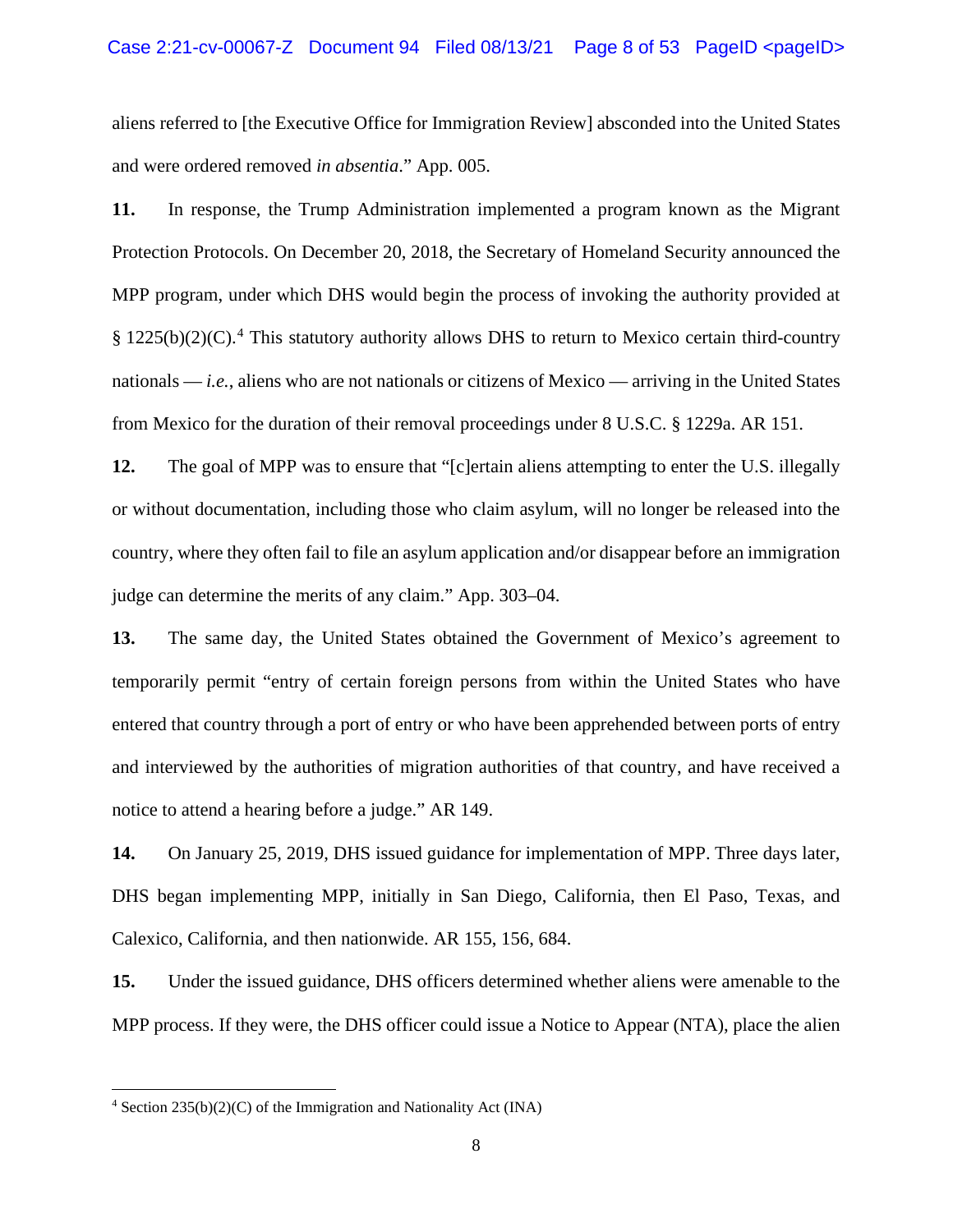into a removal proceeding under Section 1229a, and then return the alien to Mexico to await removal proceedings *unless* the alien affirmatively demonstrated a fear of persecution or torture in Mexico. AR 161.

**16.** Certain categories of noncitizens were not amenable to MPP: unaccompanied alien children — as defined in 6 U.S.C. § 279(g); citizens or nationals of Mexico; noncitizens processed for expedited removal under 8 U.S.C. § 1225(b)(1); noncitizens "in special circumstances"; returning lawful permanent residents seeking admission; noncitizens with an advance parole document or in parole status; noncitizens with known physical or mental health issues; noncitizens with a criminal history or a history of violence; noncitizens of interest to the Government of Mexico or the United States; any noncitizen who demonstrated that they are more likely than not to face persecution or torture in Mexico; and other noncitizens at the discretion of the Port Director or Border Patrol counterpart. AR 161.

**17.** On February 12, 2019, U.S. Immigration and Customs Enforcement issued guidance on MPP to its field offices, in anticipation of expansion of MPP across the border. AR 165–70. After June 7, 2019, DHS began constructing temporary structures at the southern border in Brownsville and Laredo, Texas, to hold immigration hearings for noncitizens subject to MPP, and notified Congress of their completion in August 2019. These temporary facilities functioned as virtual courtrooms, with immigration judges appearing by video connection from their courthouses within the United States. AR 208, 684.

#### **C. The Department of Homeland Security found MPP to be effective**

**18.** Upon review, DHS found MPP to be effective. In its October 28, 2019, Assessment of the Migrant Protection Protocols, DHS stated that "MPP has demonstrated operational effectiveness." AR 683. DHS noted that it had "returned more than 55,000 aliens to Mexico under MPP" and that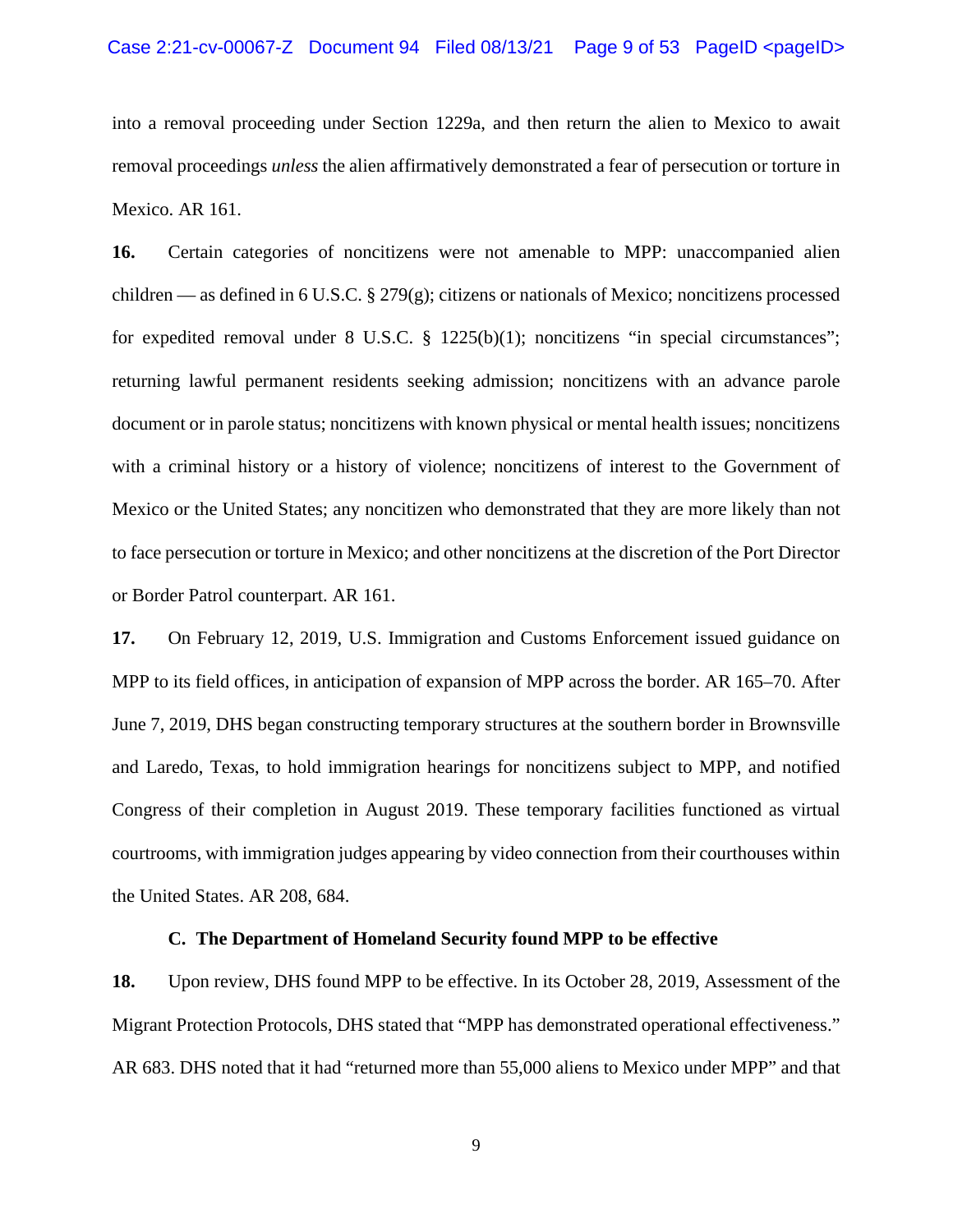"MPP has been an indispensable tool in addressing the ongoing crisis at the southern border and restoring integrity to the immigration system." *Id.*

**19.** Specifically, DHS found "[s]ince a recent peak of more than 144,000 in May 2019, total enforcement actions . . . have decreased by 64% through September 2019." *Id.* Moreover, DHS found "[b]order encounters with Central American<sup>[5](#page-9-0)</sup> families — who were the main driver of the crisis and comprise a majority of MPP-amenable aliens — have decreased by approximately 80%." *Id.*

**20.** Additionally, DHS stated "although MPP is one among many tools that DHS employed in response to the border crisis, DHS has observed a connection between MPP implementation and decreasing enforcement actions at the border — including a rapid and substantial decline in apprehensions in those areas where the most amenable aliens have been processed and returned to Mexico pursuant to MPP." *Id.*

**21.** In addition to finding MPP effective at deterring border encounters and decreasing the number of illegal aliens present in the United States, DHS also found that "MPP is restoring integrity to the [immigration] system." *Id.* As examples of this restoration, DHS found that "MPP returnees with meritorious claims can be granted relief or protection within months, rather than remaining in limbo for years while awaiting immigration court proceedings in the United States." *Id.* at 684. And "MPP returnees who do not qualify for relief or protection are being quickly removed from the United States. Moreover, aliens without meritorious claims — which no longer constitute a free ticket into the United States — are beginning to voluntarily return home." *Id.* 

**22.** DHS did recognize that there were some flaws in the original implementation of MPP. On October 25, 2019 — just three days before releasing its assessment of MPP — DHS released the

<span id="page-9-0"></span><sup>5</sup> These countries are also sometimes referred to as the "Northern Triangle." The Northern Triangle countries are Guatemala, Honduras, and El Salvador.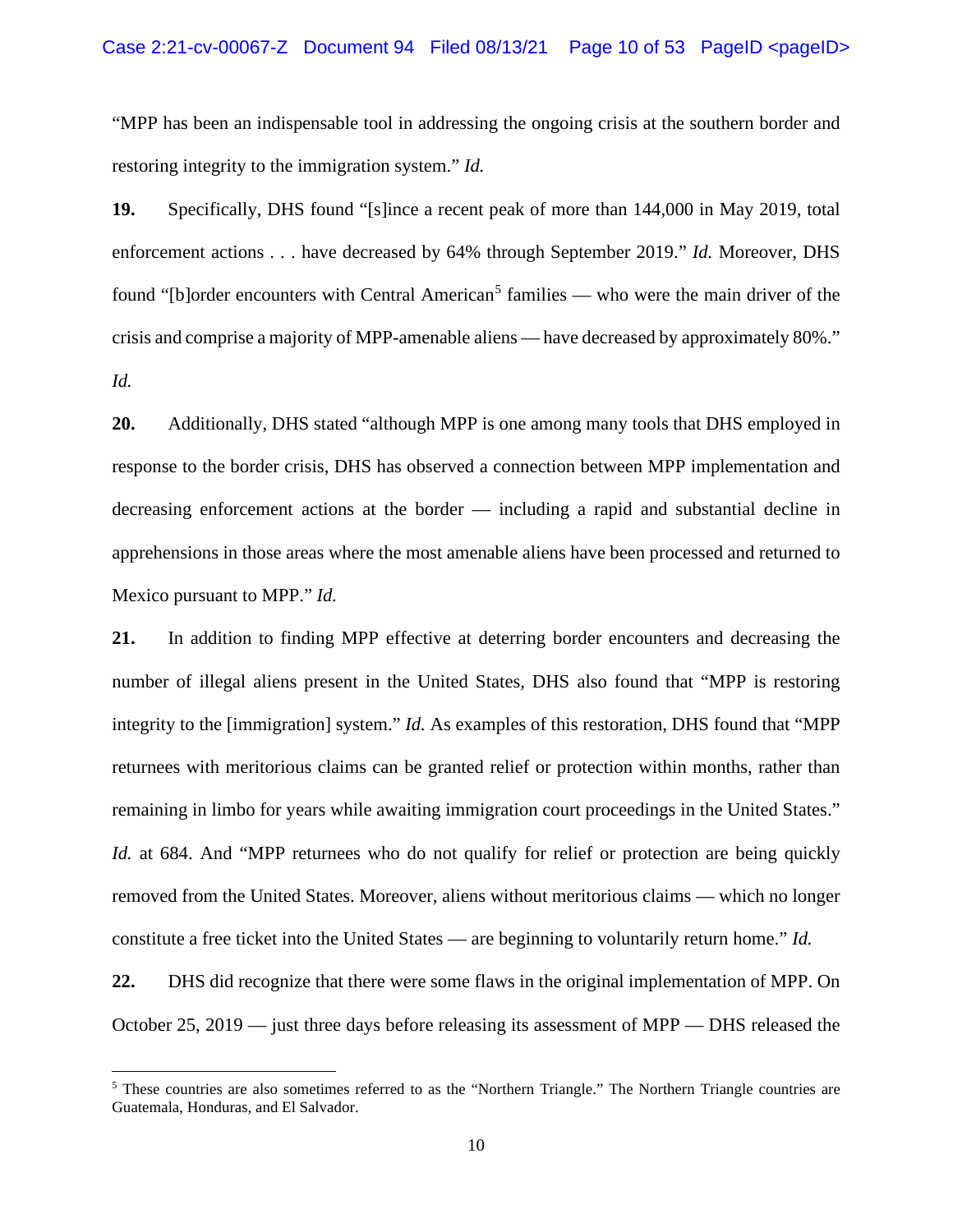Migrant Protection Protocols Red Team Report. AR 192. This report found several issues and recommended improvements — but not termination — of MPP. Some of these improvements included standardizing documents and protocols to ensure aliens received a fair process and hearing on their claims. AR 192–201.

**23.** MPP also faced legal challenges. In *Wolf v. Innovation Law Lab*, a district court enjoined the implementation of MPP. 366 F. Supp. 3d 1110 (N.D. Cal. 2019). The Ninth Circuit stayed that injunction, but a separate panel affirmed the injunction on the merits. 951 F.3d 1073 (9th Cir. 2020). The Ninth Circuit then granted a stay as far as the district court's injunction applied outside the territorial limits of the Ninth Circuit but otherwise denied the government's request for a stay. 951 F.3d 986 (9th Cir. 2020).

**24.** But the Supreme Court stayed the injunction in full granting the Trump Administration a legal victory. 140 S. Ct. 1564 (Mar. 11, 2020). The Supreme Court also granted certiorari. 141 S. Ct. 617 (Oct. 19, 2020). The case was later dismissed from the merits docket as moot. *Wolf*, 2021 WL 2520313, at \*1 (June 20, 2021) (citing *United States* v. *Munsingwear, Inc.*, 340 U.S. 36 (1950)).

**25.** But throughout the legal challenges, DHS found MPP was meeting its intended goals. AR 554. First, DHS found "MPP provides a streamlined pathway for aliens to defensively apply for protection or relief from removal, while upholding *non-refoulement* obligations through screenings of fear in Mexico." *Id.* Second, DHS found "MPP provides a pathway for aliens to proceed efficiently through the U.S. immigration court processes, as compared to non-detained dockets." *Id.* at 555. Third, DHS found "MPP decreases the number of aliens released into the interior of United States for the duration of their U.S. removal proceedings." *Id.* And fourth, DHS found "MPP implementation contributes to decreasing the volume of inadmissible aliens arriving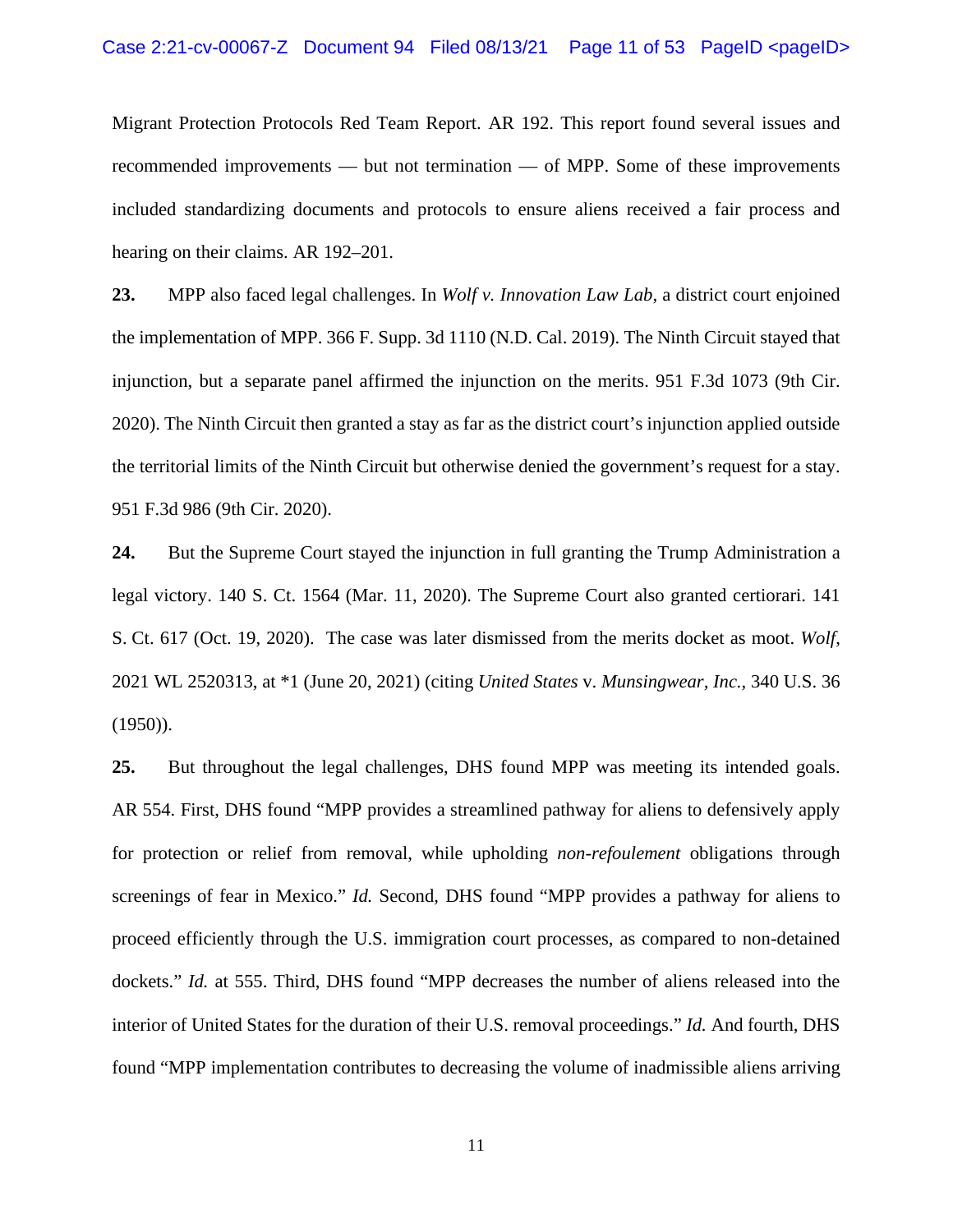in the United States on land from Mexico — including those apprehended between the [ports of

entry]." *Id.*

**26.** By December 31, 2020, DHS had enrolled 68,039 aliens in the MPP program. *Id.*[6](#page-11-0) DHS

concluded its review of MPP and found it to be a "cornerstone" of DHS's efforts to restore integrity

to the immigration system:

These unprecedented [immigration] backlogs have strained DHS resources and challenged its ability to effectively execute the laws passed by Congress and deliver appropriate immigration consequences: those with meritorious claims can wait years for protection or relief, and those with non-meritorious claims often remain in the country for lengthy periods of time.

This broken system has created perverse incentives, with damaging and farreaching consequences for both the United States and its regional partners. In Fiscal Year 2019, certain regions in Guatemala and Honduras saw 2.5% of their population migrate to the United States, which is an unsustainable loss for these countries.

MPP is one among several tools DHS has employed effectively to reduce the incentive for aliens to assert claims for relief or protection, many of which may be meritless, as a means to enter the United States to live and work during the pendency of multi-year immigration proceedings. Even more importantly, MPP also provides an opportunity for those entitled to relief to obtain it within a matter of months. MPP, therefore, is a cornerstone of DHS's ongoing efforts to restore integrity to the immigration system — and of the United States' agreement with Mexico to address the crisis at our shared border.

AR 687.

<span id="page-11-0"></span><sup>6</sup> The COVID-19 pandemic accounted for the markedly fewer aliens enrolled in MPP in 2020. Due to the pandemic, MPP removal proceedings began to be postponed on April 22, 2020. AR 466. Additionally, beginning in March 2020, DHS assisted in the enforcement of Title  $42 - a$  statutory provision not relevant to this suit  $-$  to expel certain amenable noncitizens from Mexico and the Northern Triangle countries back to Mexico, and certain amenable noncitizens from other countries to their countries of origin if Mexico will not accept them, with limited exceptions. AR 621–22, 631. Title 42 expulsions accounted for 102,234 and 111,175 repatriations in 2020 and the first quarter of 2021. AR 660.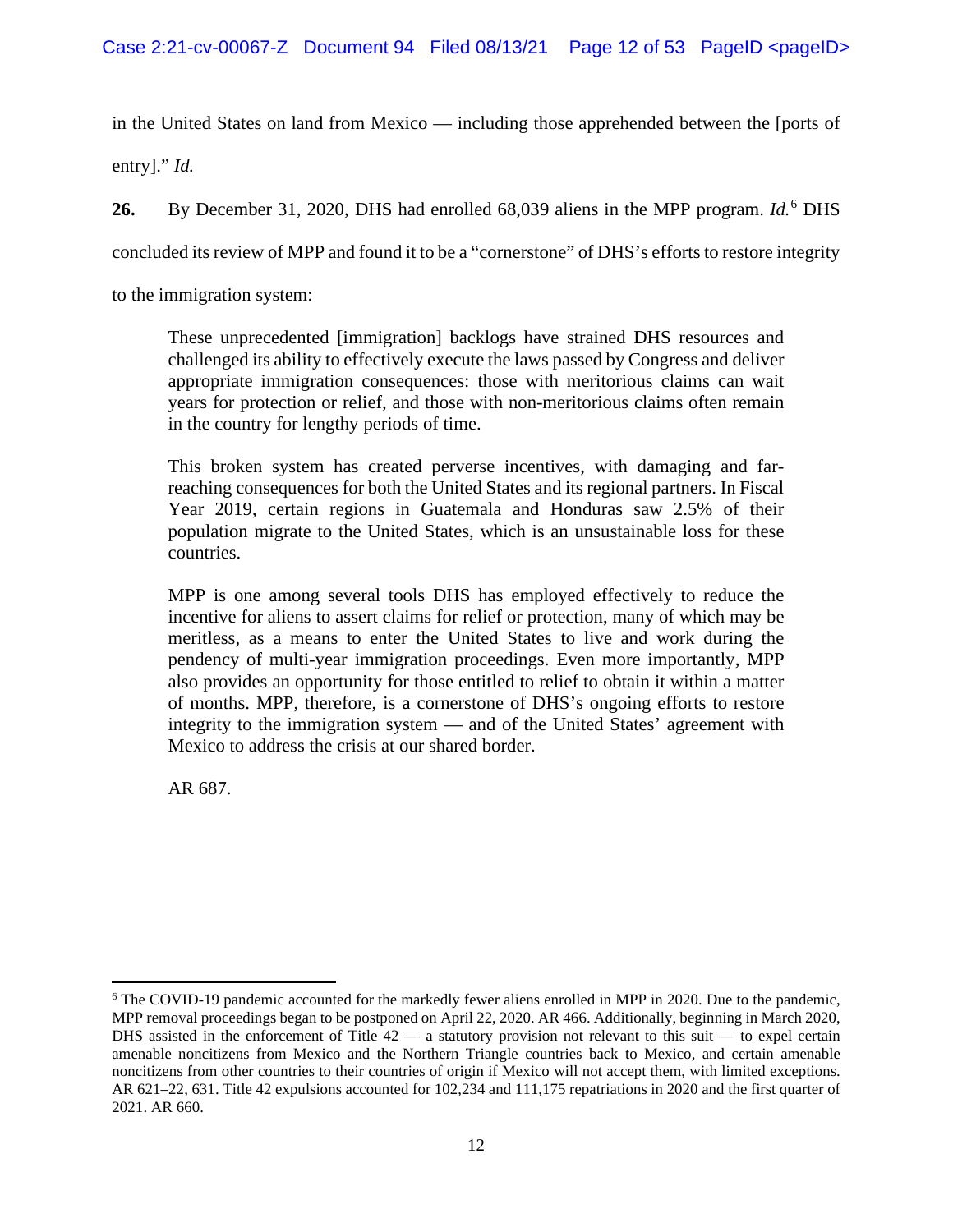# **D. During the transition period, the outgoing Trump Administration entered into an Agreement with Texas and warned the incoming Biden Administration of the dangers of ending MPP**

*1. DHS and Texas enter into an Agreement*

**27.** Shortly before leaving office, the Trump Administration entered into a Memorandum of Understanding (the "Agreement") between Texas and DHS. App. 317–26. The Agreement was finalized on January 8, 2021. *Id.* at 325.

**28.** The Agreement purportedly established "a binding and enforceable commitment between DHS and Texas," in which Texas agreed to "provide information and assistance to help DHS perform its border security, legal immigration, immigration enforcement, and national security missions." *Id.* at 319. In return, DHS agreed "to consult Texas and consider its views before taking any action, adopting or modifying a policy or procedure, or making any decision that could:

- (1) reduce, redirect, reprioritize, relax, or in any way modify immigration enforcement;
- (2) decrease the number of ICE agents performing immigration enforcement duties;
- (3) pause or decrease the number of returns or removals of removable or inadmissible aliens from the country;
- (4) increase or decline to decrease the number of lawful, removable, or inadmissible aliens;
- (5) increase or decline to decrease the number of releases from detention;
- (6) relax the standards for granting relief from return or removal, such as asylum;
- (7) relax the standards for granting release from detention;
- (8) relax the standards for, or otherwise decrease the number of, apprehensions or administrative arrests;
- (9) increase, expand, extend, or in any other way change the quantity and quality of immigration benefits or eligibility for other discretionary actions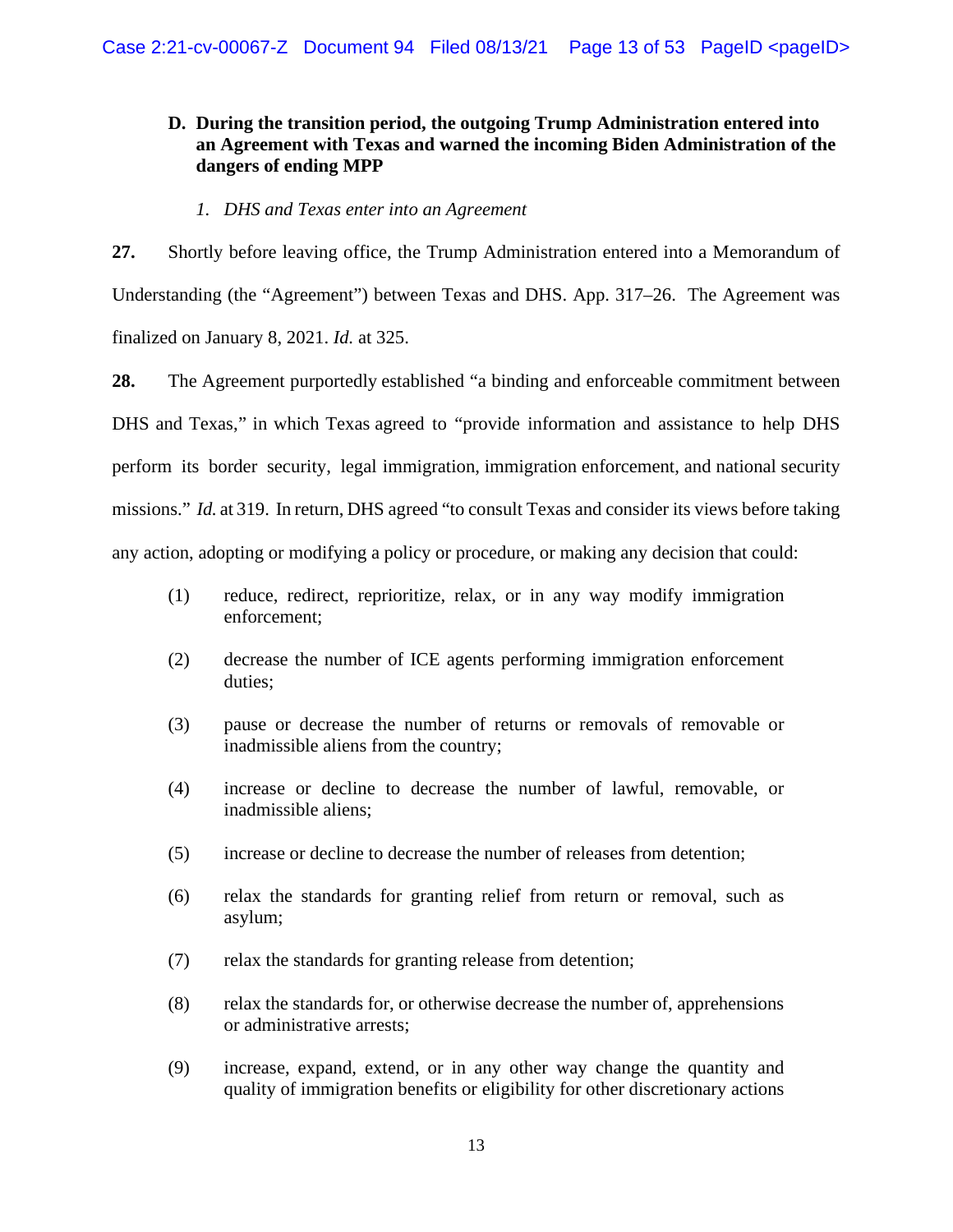for aliens; or

(10) otherwise negatively impact Texas.

In case of doubt, DHS will err on the side of consulting with Texas." *Id.* at 319.

**29.** To enable this consultation process, the Agreement requires DHS to "[p]rovide Texas with 180 days' written notice . . . of any proposed action" subject to the consultation requirement. *Id.*  at 320. That would give Texas "an opportunity to consult and comment on the proposed action." *Id.* After Texas submitted its views, "DHS will in good faith consider Texas's input and provide a detailed written explanation of the reasoning behind any decision to reject Texas's input before taking any action" covered by the Agreement. *Id.*

**30.** The parties agree DHS did not follow these procedures when it issued the June 1 Memorandum. But DHS did send a letter that purported to terminate the Agreement "effective immediately" on February 2, 2021. *Id.* at 347–48. Texas avers that the termination letter also did not comply with the Agreement and chose to interpret a letter as a notice of intent to terminate. ECF No. 53 at 21. Accordingly, even under Texas's view, the Agreement is only "binding until August 1, 2021." *Id.* 

#### *2. The Biden Administration was warned of the consequences of terminating MPP*

**31.** During the latter half of 2020, the Biden transition team met with career staff from DHS. According to Mark Morgan — who is former Acting Commissioner of CBP, former Acting Director of ICE, and Marine — CBP "career employees . . . fully briefed the Biden transition officials on the importance of MPP and the consequences that would follow a suspension of MPP." App. 399. Morgan stated: "transition personnel were specifically warned that the suspension of the MPP, along with other policies, would lead to a resurgence of illegal aliens attempting to illegally enter our [southwest border]." *Id.* And officials were also "warned smuggling organizations would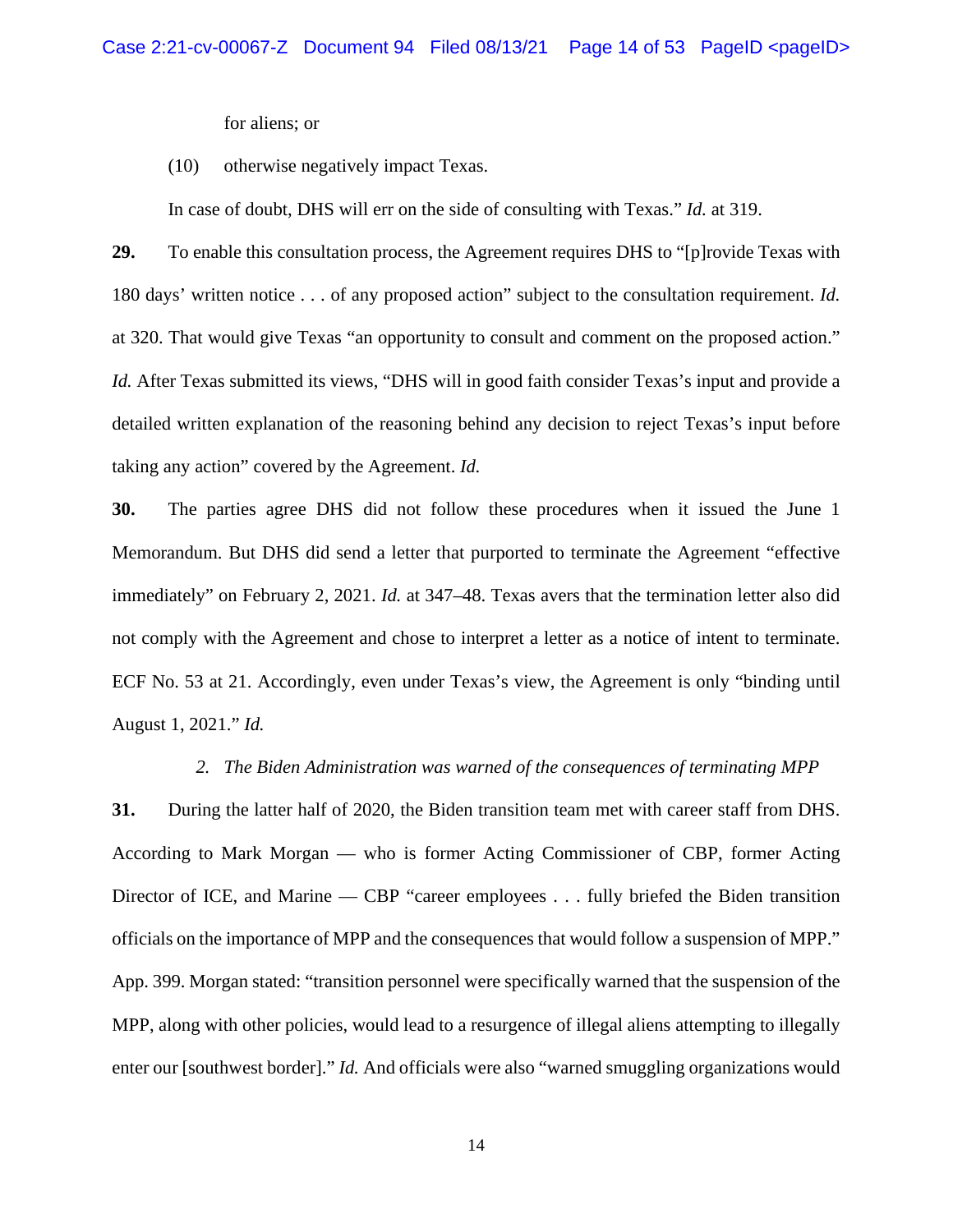exploit the rescission and convince migrants the U.S. borders are open. They were warned the increased volume was predictable and would overwhelm Border Patrol's capacity and facilities, as well as HHS facilities." *Id.* 

## **E. The Biden Administration first suspended, then terminated MPP.**

**32.** The incoming Biden Administration (1) knew MPP had been found effective by DHS as a matter of policy, (2) knew MPP had been successfully defended in court, and (3) had received warnings about the consequences that would attend the repealing of MPP. But the Biden Administration suspended new enrollments in MPP on its first day in office. On January 20, 2021, the Acting Secretary of DHS wrote that "[e]ffective January 21, 2021, the Department will suspend new enrollments in the Migrant Protection Protocols (MPP), pending further review of the program. Aliens who are not already enrolled in MPP should be processed under other existing legal authorities." AR 581.

**33.** Since that day, DHS has not offered a single justification for suspending new enrollments in the program during the period of review. Indeed, when the original administrative record was filed prior to the June 1 Memorandum's issuance, it contained only a single document — the January 20 Memorandum. *See* ECF No. 45. There was no cost-benefit analysis or any sort of reasoned decisionmaking for a court to review.

**34.** But the flaws of the January 20 Memorandum were mooted when DHS completed its review and issued the June 1 Memorandum that terminated the MPP program. AR 1–7; ECF No. 52 at 3 ("[T]he January 20 Memorandum expired upon the completion of DHS's review of the program.").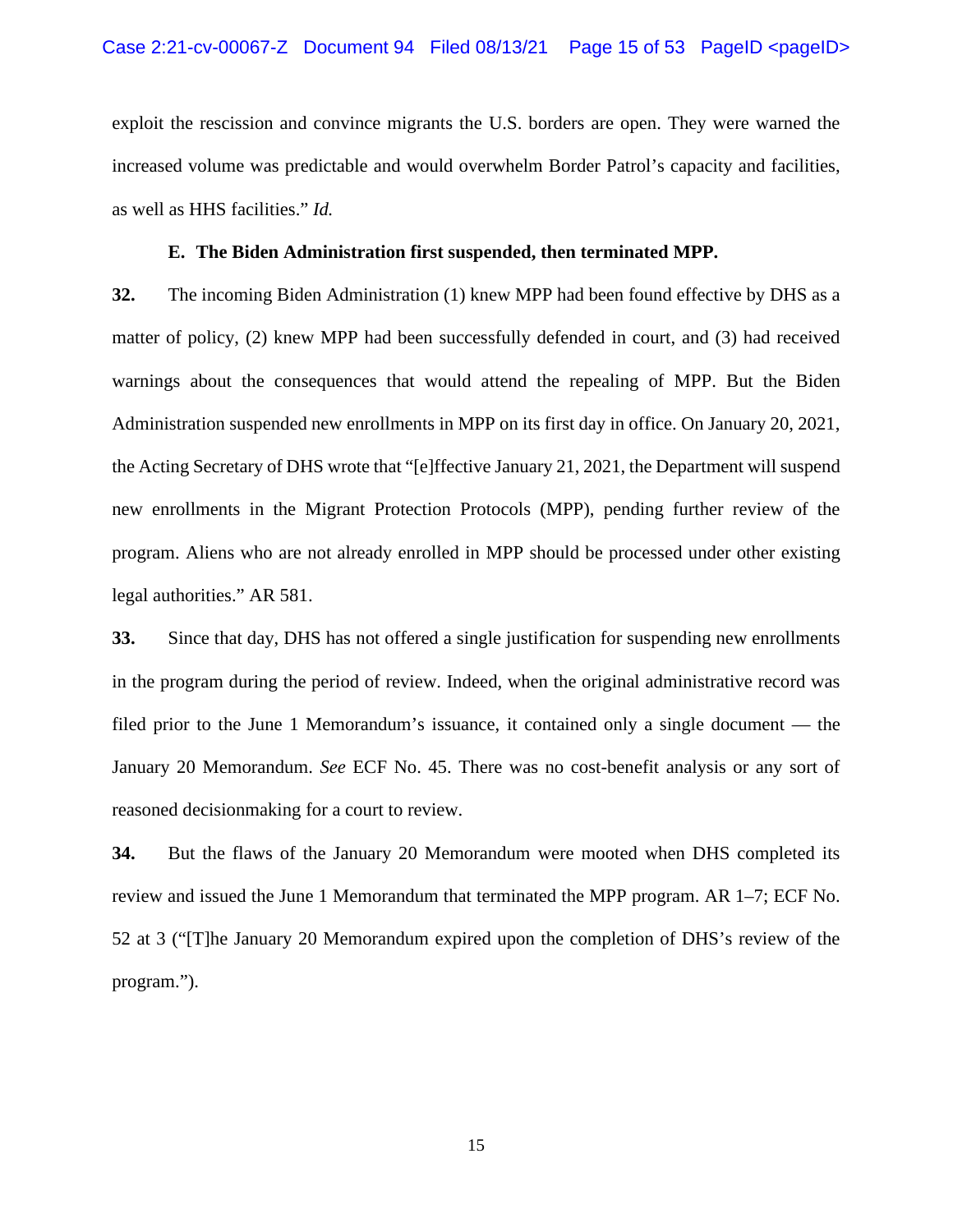**35.** In the June 1 Memorandum, DHS Secretary Mayorkas found that his "review confirmed that MPP had mixed effectiveness in achieving several of its central goals and that the program experienced significant challenges." AR 3.

**36.** In particular, Secretary Mayorkas made several conclusions. First, the Secretary "determined that MPP does not adequately or sustainably enhance border management in such a way as to justify the program's extensive operational burdens and other shortfalls." *Id.* 

**37.** Second, the Secretary was concerned that MPP did not ensure that aliens waiting in Mexico were able to attend their immigration proceedings. "The focus on speed was not always matched with sufficient efforts to ensure that conditions in Mexico enabled migrants to attend their immigration proceedings." *Id.* at 4. The Secretary noted that "[i]n particular, the high percentage of cases completed through the entry of *in absentia* removal orders (approximately 44 percent, based on DHS data) raises questions for me about the design and operation of the program." *Id.* 

**38.** Third, the Secretary found that MPP was "intended to reduce burdens on border security personnel and resources, but over time the program imposed additional responsibilities that detracted from the Department's critically important mission sets." *Id.* The Secretary also added that "[a] number of the challenges faced by MPP have been compounded by the COVID-19 pandemic." *Id.* The Secretary concluded by stating "as a result, any benefits the program may have offered are now far outweighed by the challenges, risks, and costs that it presents." *Id.* 

**39.** The June 1 Memorandum contained no discussion or analysis of DHS's previous assessment that MPP removed "perverse incentives" and decreased the number of aliens attempting to illegally cross the border.

**40.** The June 1 Memorandum contained no discussion or analysis regarding DHS's ability to fulfill its statutory obligation to detain certain classes of aliens in the absence of MPP.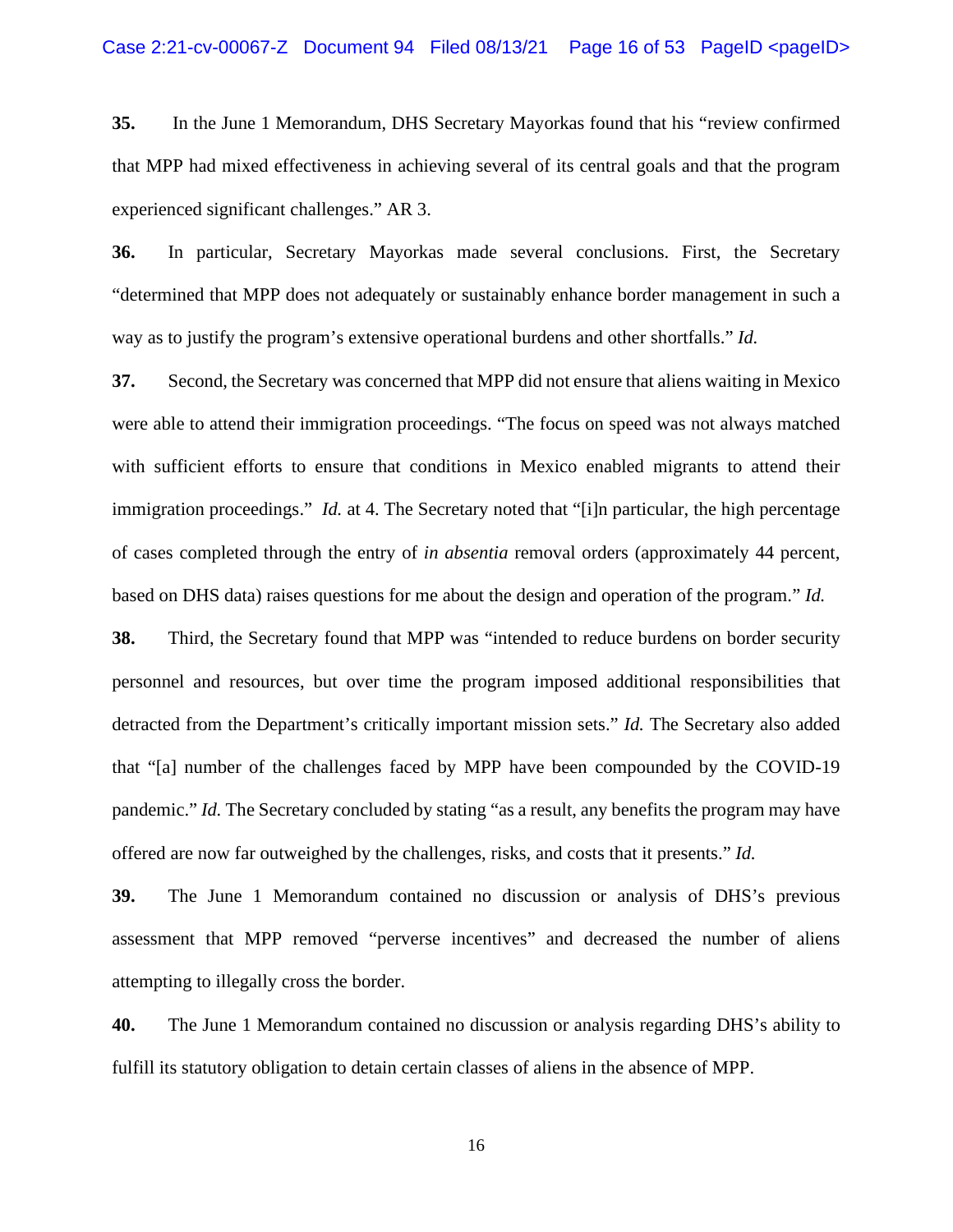## **F. The termination of MPP has and will continue to increase the number of aliens being released into the United States and has and will continue to impose harms on Plaintiff States Texas and Missouri**

*1. The termination of MPP increases the number of aliens present in the United States*

**41.** First, Defendants' termination of MPP necessarily increases the number of aliens present in the United States regardless of whether it increases the absolute number of would-be immigrants. MPP authorized the return of certain aliens to Mexico. Without MPP, Defendants are forced to release and parole aliens into the United States because Defendants simply do not have the resources to detain aliens as mandated by statute. App. 307 ("[R]esource constraints during the [May 2019] crisis, as well as other court-ordered limitations on the ability to detain individuals, made many releases inevitable."); App. 330 n.7 ("Continued detention of a migrant who has more likely than not demonstrated credible fear is not in the interest of resource allocation.").

**42.** Second, the termination of MPP has contributed to the current border surge. DHS previously acknowledged that "MPP implementation contribute[d] to decreasing the volume of inadmissible aliens arriving in the United States on land from Mexico." AR 555. MPP removed the "perverse incentives" which enticed aliens with "a free ticket into the United States." AR 684, 687; Trial Tr. 147:23–25 (Defense counsel: "I think it's fair to say that [MPP] probably deterred some individuals from coming to the United States.").

**43.** Since MPP's termination, the number of enforcement encounters on the southwest border has skyrocketed. Defendants' data shows encounters jumping from 75,000 in January 2021, when MPP was suspended, to about 173,000 in April 2021, when this case was filed. AR 670. Since then, encounters have continued to increase: CBP data shows nearly 189,000 encounters occurred in June 2021. U.S. Customs and Border Protection, *Southwest Land Border Encounters*, CBP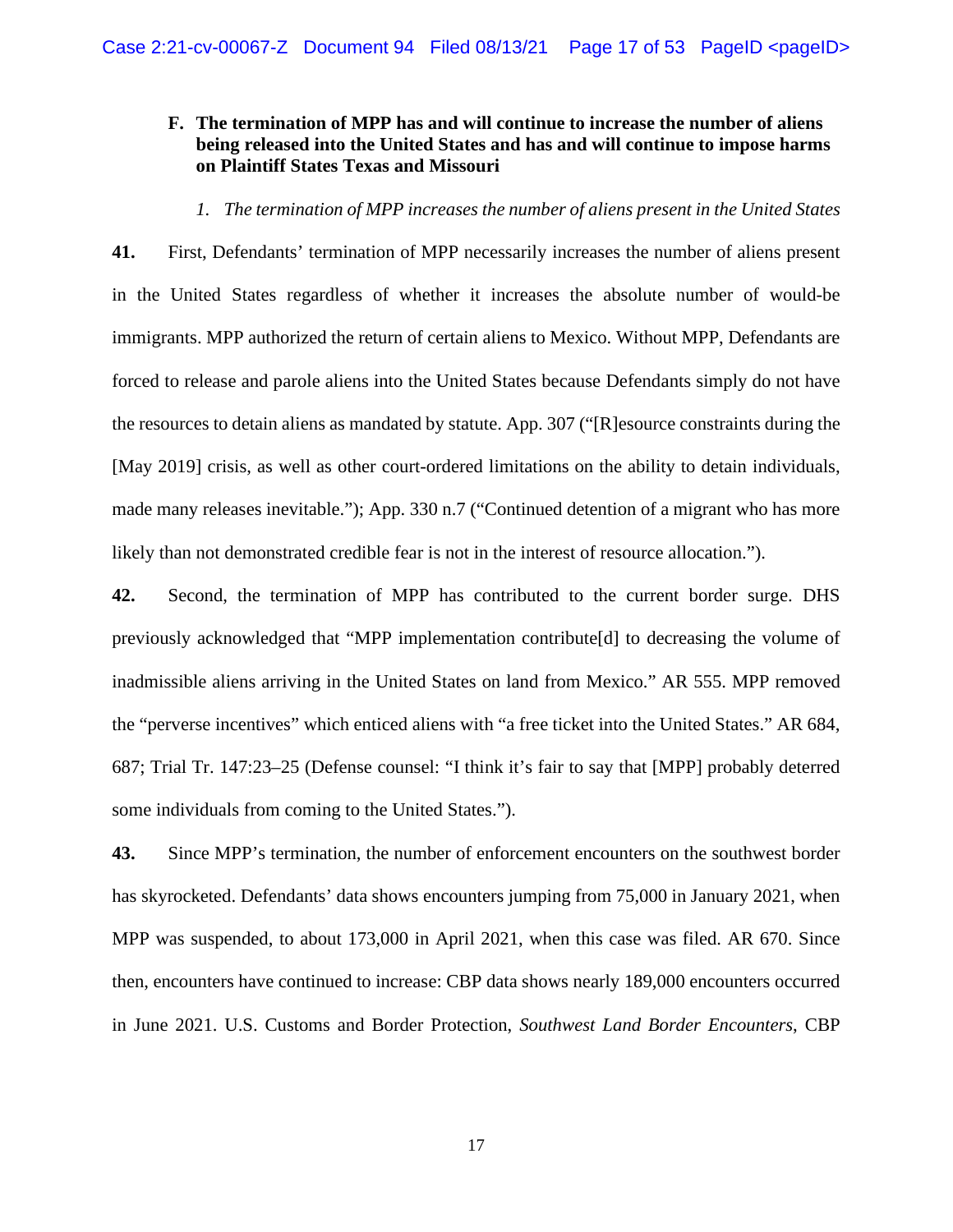(Aug. 3, 2021), https://www.cbp.gov/newsroom/stats/southwest-land-border-encounters; FRE 201.[7](#page-17-0)

**44.** Even if the termination of MPP played *no* role in the increasing number of migrants, the lack of MPP as a tool to manage the influx means that more aliens will be released and paroled into the United States as the surge continues to overwhelm DHS's detainment capacity.

**45.** Texas is a border state. But Missouri also faces an increased number of aliens due to the termination of MPP. Statistically, for every 1,000 aliens who remain unlawfully in the United States, fifty-six end up residing in Missouri. App. 006.

- *2. Texas and Missouri have suffered injuries because of the increased numbers of aliens present in their states*
	- a. Driver's Licenses

**46.** As a result of the termination of MPP, some aliens who would have otherwise been enrolled

in MPP are being released or paroled into the United States and will obtain Texas driver's licenses.

. . .

<span id="page-17-0"></span> $^7$  Moreover, the Court takes judicial notice of the sworn statement of David Shahoulian, Assistant Secretary for Border and Immigration Policy at DHS — filed in the District Court of the District of Columbia in Title 42 related litigation. ECF No. 113-1 at 7–9, No. 1:21-CV-100-EGS (D.D.C. Aug. 2, 2021) (emphasis added). The Court finds David Shahoulian is a "source[] whose accuracy cannot reasonably be questioned." FRE 201.

In May and June 2021, for example, CBP recorded over 180,000 and 188,000 encounters, respectively, at the southwest border . . . These constitute the highest numbers of monthly encounters recorded by CBP in more than twenty years, including during previous surges when the Department was not constrained by COVID-19 capacity considerations. As noted above, due to COVID-19 related guidance, border facilities are currently expected to operate at only 25 to 50 percent capacity, depending on individual facility infrastructure and facility type.

Based on preliminary data, the number of border encounters continued to increase in July 2021. Over the first 29 days of July, CBP encountered an average of **6,779** individuals per day, including 616 unaccompanied children and 2,583 individuals in family units. Overall, according to preliminary data, CBP is likely to have encountered about 210,000 individuals in July, the highest monthly encounter number since Fiscal Year 2000. July also likely included a record number of unaccompanied child encounters, exceeding 19,000, and the second-highest number of family unit encounters, at around 80,000.

Based on current trends, the Department expects that total encounters this fiscal year are likely to be **the highest ever recorded**.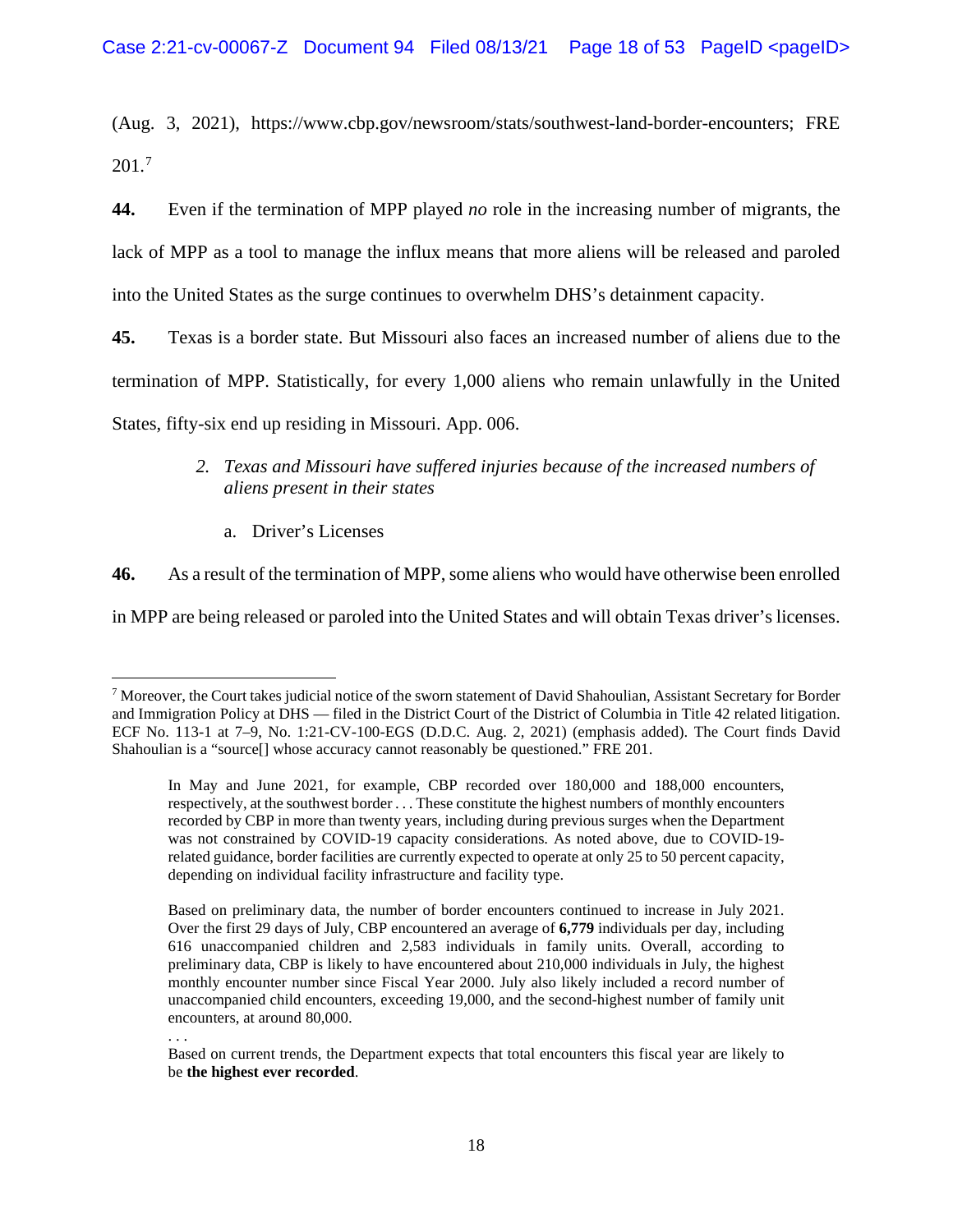AR555; AR587–588. Texas provides driver's licenses to aliens so long as their presence in the United States is authorized by the federal government. App. 426. Each additional customer seeking a Texas driver's license imposes a cost on Texas. App. 427.

**47.** Because "driving is a practical necessity in most of" Texas, "there is little doubt that many" aliens present in Texas because of MPP's termination would apply for driver's licenses. *Texas v. United States*, 809 F.3d 134, 156 (5th Cir. 2015). The Chief of the Texas Department of Public Safety's Driver License Division gave estimates of the costs of providing additional driver's licenses. App. 428.

**48.** Missouri likewise faces a cost of verifying lawful immigration status for each additional customer seeking a Missouri driver's license. App. 006.

b. Education

**49.** Some school-age child aliens who would have otherwise been enrolled in MPP are being released or paroled into the United States. AR423; AR431; AR496; AR547; AR617. Texas estimates that the average funding entitlement for 2021 will be \$9,216 per student in attendance for an entire school year. App. 440. For students qualifying for bilingual education services, it would cost Texas \$11,432 for education per child for attendance for an entire school year. *Id.* The total costs to Texas (and Missouri) of providing public education for illegal alien children will rise in the future as the number of illegal alien children present in the State increases. App. 442.

c. Healthcare

**50.** Some aliens who would have otherwise been enrolled in MPP are being released or paroled into the United States and will use state-funded healthcare services or benefits in Texas and Missouri. AR555; AR587–588; App. 006. Texas funds three healthcare programs that require significant expenditures to cover illegal aliens: the Emergency Medicaid Program, the Family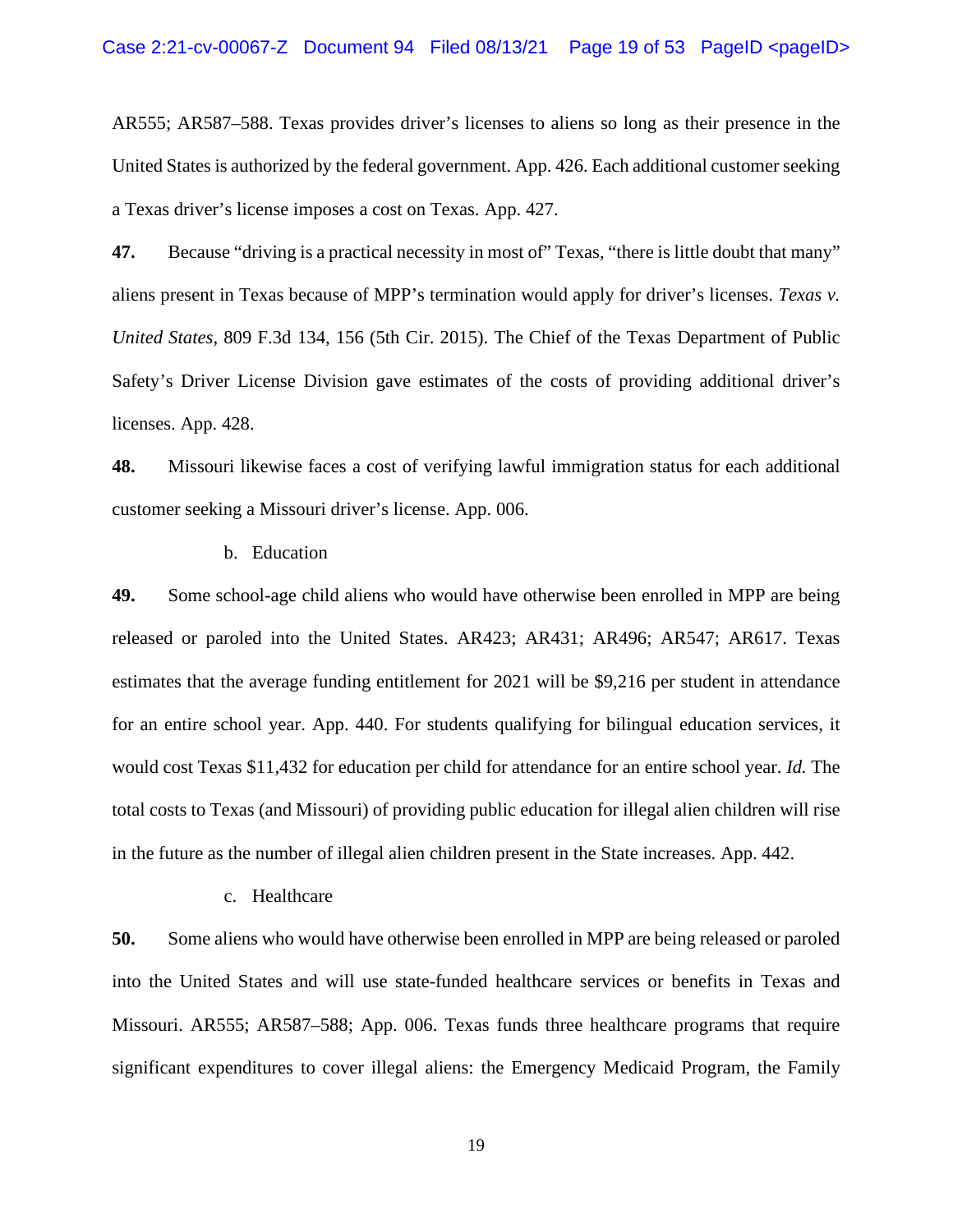Violence Program, and the Texas Children's Health Insurance Program. App. 450. Texas is required by federal law to include illegal aliens in its Emergency Medicaid Program. 42 C.F.R. § 440.255(c). Texas also incurs costs for uncompensated care provided by state public hospital districts to illegal aliens. App. 452. The total costs to the State will increase as the number of aliens within the state increases. *Id.* 

**51.** Missouri is similarly situated. App. 006.

d. Law enforcement and correctional costs

**52.** Some aliens who would have otherwise been enrolled in MPP are being released or paroled into the United States and will commit crimes in Texas and Missouri. AR555; AR587–588; App. 006; App. 362–63; App. 372; App. 388. In one year alone, the Texas Department of Criminal Justice housed 8,951 illegal alien criminals for a total of 2,439,110 days at a cost of over \$150 million, with less than \$15 million reimbursed by the federal government. App. 460. "[T]o the extent the number of aliens in [Texas Department of Criminal Justice] custody increases, TDCJ's unreimbursed expenses will increase as well." App. 460.

**53.** Some aliens who would have otherwise been enrolled in MPP are victimized by human traffickers in Texas. App. 406; App. 418. Aliens "are particularly susceptible to being trafficked." App. 419. Increasing the number of aliens "present in the United States, including those claiming asylum, is likely to increase human trafficking." App. 423; App. 409. Missouri is likewise a destination and transit State for human trafficking of migrants from Central America who have crossed the border illegally. App. 409–410.

**54.** Human trafficking causes fiscal harm to Texas and Missouri. App. 418–19.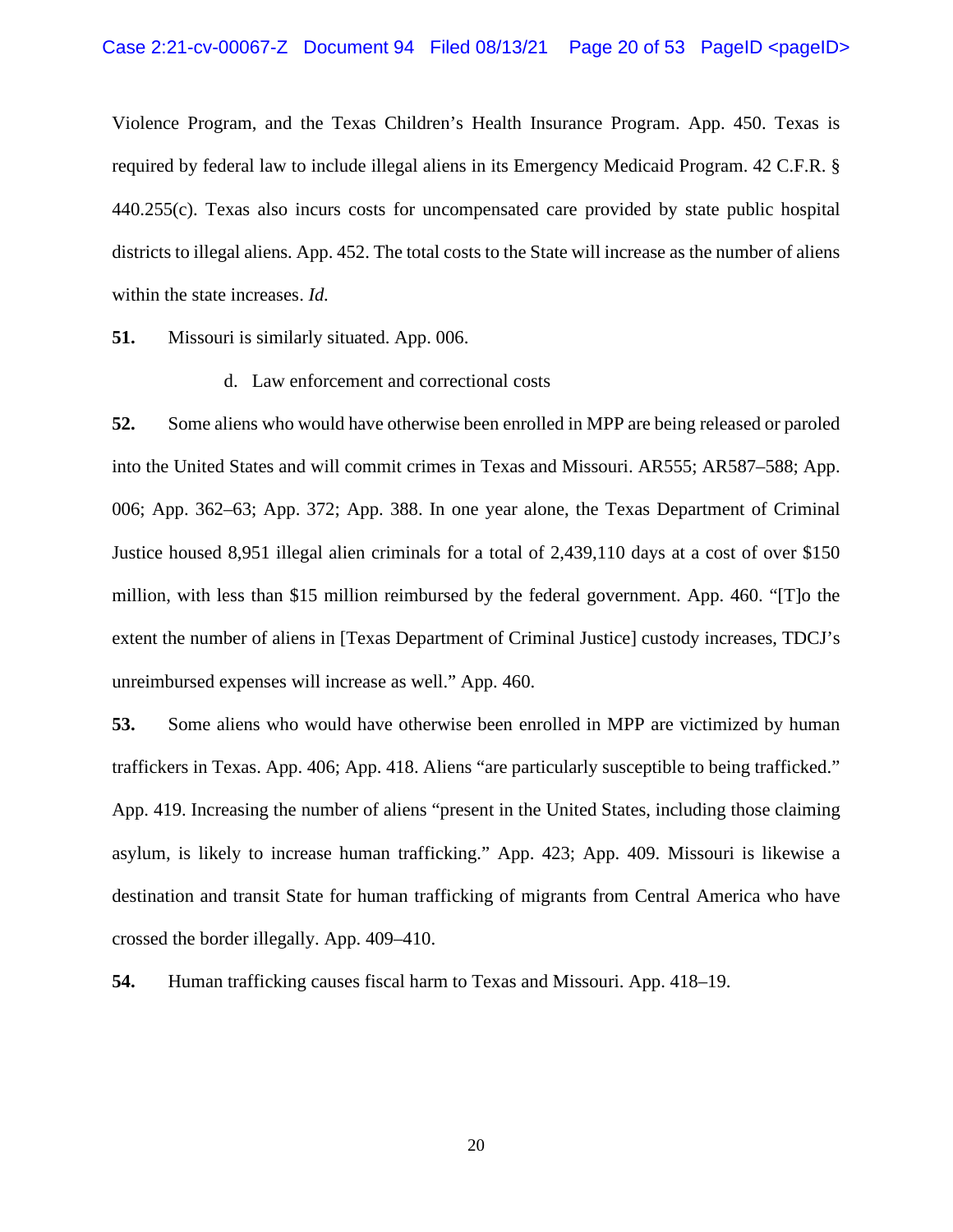## e. *Parens patriae*

**55.** Aliens who would have otherwise been enrolled in MPP are being paroled into the United States. App. 307; App.330 n.7; AR 183–84. Aliens paroled into the United States are eligible for work authorization thereby increasing the supply of workers by some amount. App. 337; App. 555. Some aliens who would have otherwise been enrolled in MPP will work for employers in Texas or Missouri. AR 555; AR 587–88; App. 362–63; App. 372; App. 388.

## **IV. CONCLUSIONS OF LAW**

The Court's opinion proceeds in the following order: (1) the Court finds that it has jurisdiction and Plaintiffs have established standing; (2) the Court concludes there are no other jurisdictional or procedural hurdles to judicial review of Plaintiffs' claims; (3) the Court proceeds to the merits of Plaintiffs' APA and statutory claims; (4) and then the Court declines to address the merits of Plaintiffs' constitutional and Agreement-based claims.

#### **A. Plaintiffs have standing**

**1.** Federal courts are courts of limited jurisdiction which possess only that power authorized by Constitution and statute. *Xitronix Corp. v. KLA-Tencor Corp.*, 916 F.3d 429, 435 (5th Cir. 2019). "The requirement that jurisdiction be established as a threshold matter spring[s] from the nature and limits of the judicial power of the United States and is inflexible and without exception." *Id.* (quoting *Steel Co. v. Citizens for a Better Env't*, 523 U.S. 83, 94–95 (1998)).

**2.** "[T]he states have the burden of establishing standing," *Texas*, 809 F.3d at 150, by showing "(1) an 'injury in fact,' (2) a sufficient 'causal connection between the injury and the conduct complained of,' and (3) a 'likel[ihood]' that the injury 'will be redressed by a favorable decision.'" *Susan B. Anthony List v. Driehaus*, 573 U.S. 149, 158 (2014).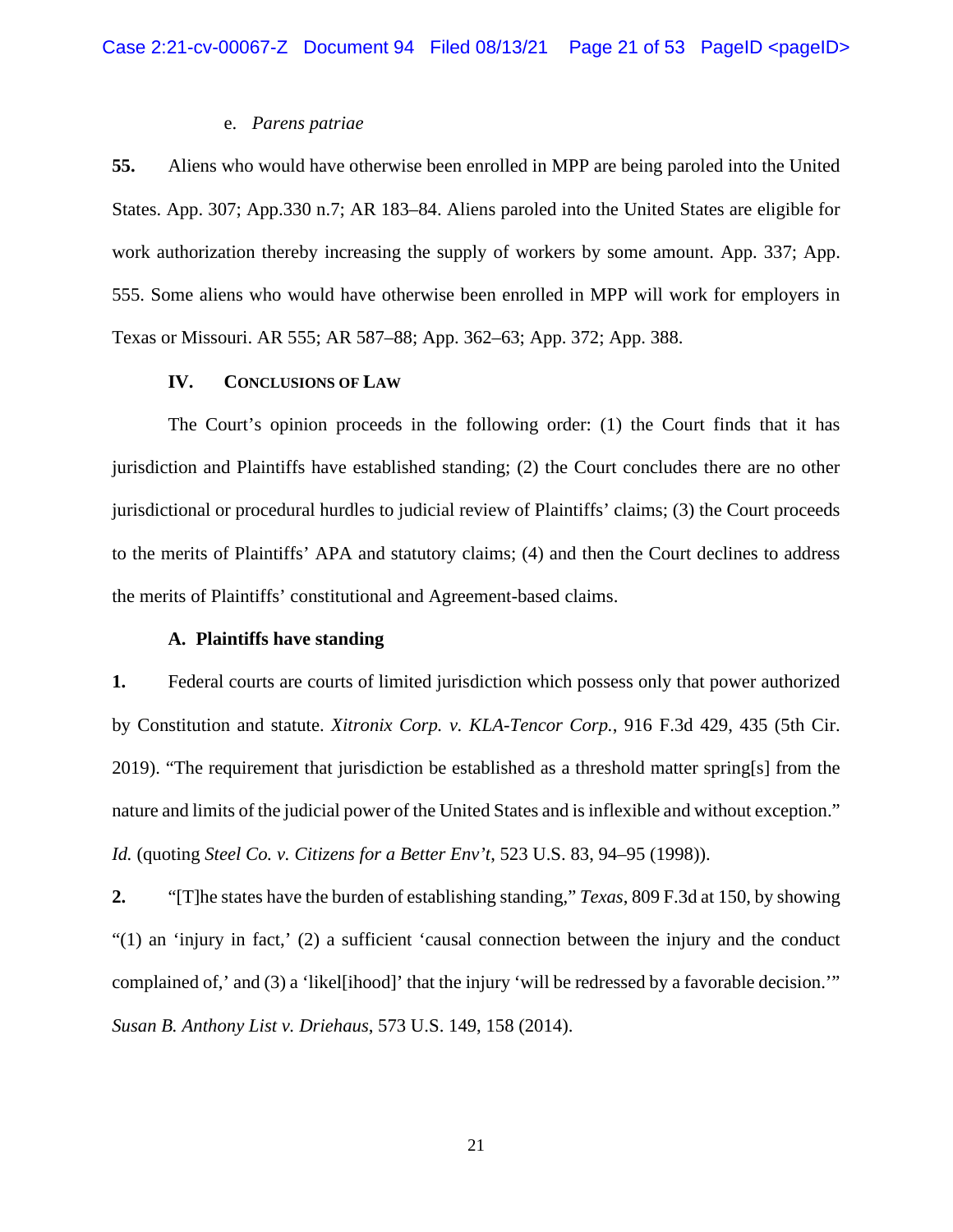**3.** "Each element [of standing] must be supported in the same way as any other matter on which the plaintiff bears the burden of proof, *i.e.*, with the manner and degree of evidence required at the successive stages of the litigation" *Lujan v. Defender of Wildlife*, 504 U.S. 555, 561 (1992). "And at the final stage, those facts (if controverted) must be 'supported adequately by the evidence adduced at trial.'" *Id.* (quoting *Gladstone, Relators v. Village of Brentwood,* 441 U.S. 91, 115 n. 31 (1979)).

**4.** Here, the Court consolidated the preliminary injunction hearing with trial on the merits, so the preponderance of evidence standard applies. *Env't Tex. Citizen Lobby, Inc. v. ExxonMobil Corp.*, 968 F.3d 357, 367 (5th Cir. 2020).

## *1. Texas and Missouri have suffered harms that are concrete, non-speculative, and are traceable to Defendants' conduct — and are redressable.*

**5.** First, Texas and Missouri have both shown that they have suffered and will continue to suffer "concrete and particularized" injuries attributable to Defendants' actions. *Massachusetts v. EPA*, 549 U.S. 497, 517 (2007).

**6.** Plaintiffs have established that the termination of MPP will increase the cost of providing driver's licenses to aliens released and paroled into the United States, inflicting on the States an actual and imminent injury. *See Texas*, 809 F.3d at 155 ("[L]icenses issued to beneficiaries would necessarily be at a financial loss.").

**7.** Second, Plaintiffs' injuries are fairly traceable to the actions of Defendants. As stated above, the termination of MPP necessarily increases the number of aliens released and paroled into the United States and the Plaintiff States specifically.

**8.** Paroled and released aliens seeking to obtain driver's licenses is the "the predictable effect of Government action on the decisions of third parties." *Dep't of Commerce v. New York*, 139 S.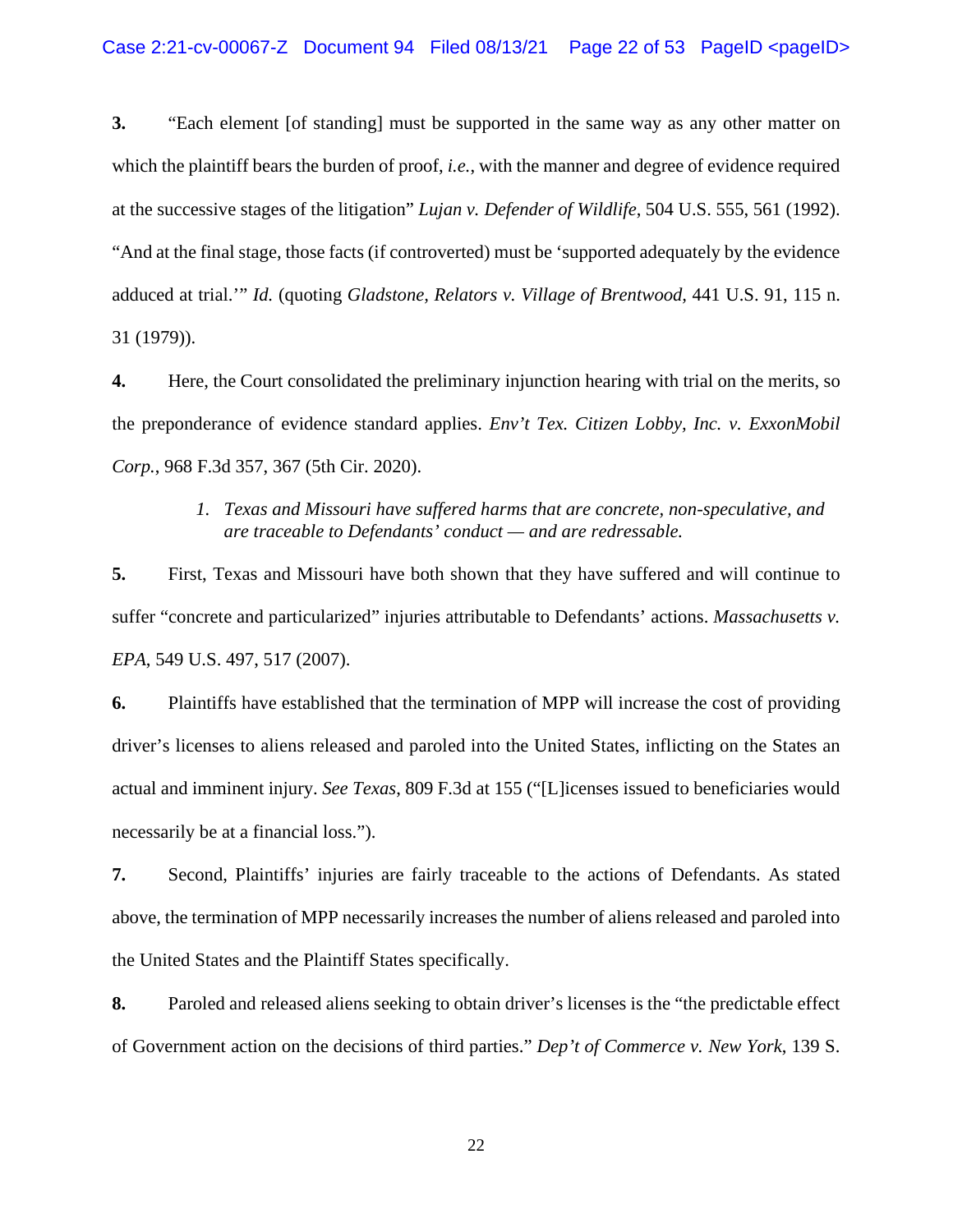Ct. 2551, 2566 (2019); *Texas,* 809 F.3d at 156 ("[T]here is little doubt that many [aliens] would [apply for driver's licenses] because driving is a practical necessity in most of the state.").

**9.** Third, the Court has the power to redress Plaintiffs' injuries. The APA allows the Court to "set aside agency action . . . [that is] arbitrary, capricious, an abuse of discretion, or otherwise not in accordance with law." 5 U.S.C. § 706. Additionally, injunctive relief authorizing DHS officers to return aliens to Mexico via the MPP program pending the resolution of their asylum claims would decrease the number of aliens paroled and released into the United States and into Plaintiff States specifically. Consequently, the amount of fiscal injury suffered by Plaintiffs would decrease.

**10.** Accordingly, the Court finds Plaintiffs have more likely than not established Article III standing under the driver's license theory of injury approved by applicable Fifth Circuit precedent. [8](#page-22-0)

**11.** The same line of reasoning applies to the increased healthcare costs, education costs, and enforcement and correctional costs that Plaintiffs will suffer because of the termination of MPP.

### *2. Plaintiffs have not established parens patriae standing*

**12.** Texas and Missouri have not established by a preponderance of the evidence that they are entitled to *parens patriae* standing.

**13.** *Parens patriae* is a type of standing that allows a state to sue a defendant to protect the interests of its citizens. *Alfred L. Snapp & Son, Inc. v. Puerto Rico ex rel. Barez*, 458 U.S. 592, 600 (1982).

<span id="page-22-0"></span><sup>&</sup>lt;sup>8</sup> Even if Missouri has failed to establish standing, it does not prevent the Court from proceedings to the merits because Texas has standing. *See, e.g.*, *Texas v. United States*, No. 1:18-CV-00068, 2021 WL 3025857, at \*18 (S.D. Tex. July 16, 2021) (Hanen, J.) ("Texas has standing. Since one of the Plaintiff States has standing, this Court need not analyze the standing of any other plaintiff."); *Massachusetts*, 549 U.S. at 518.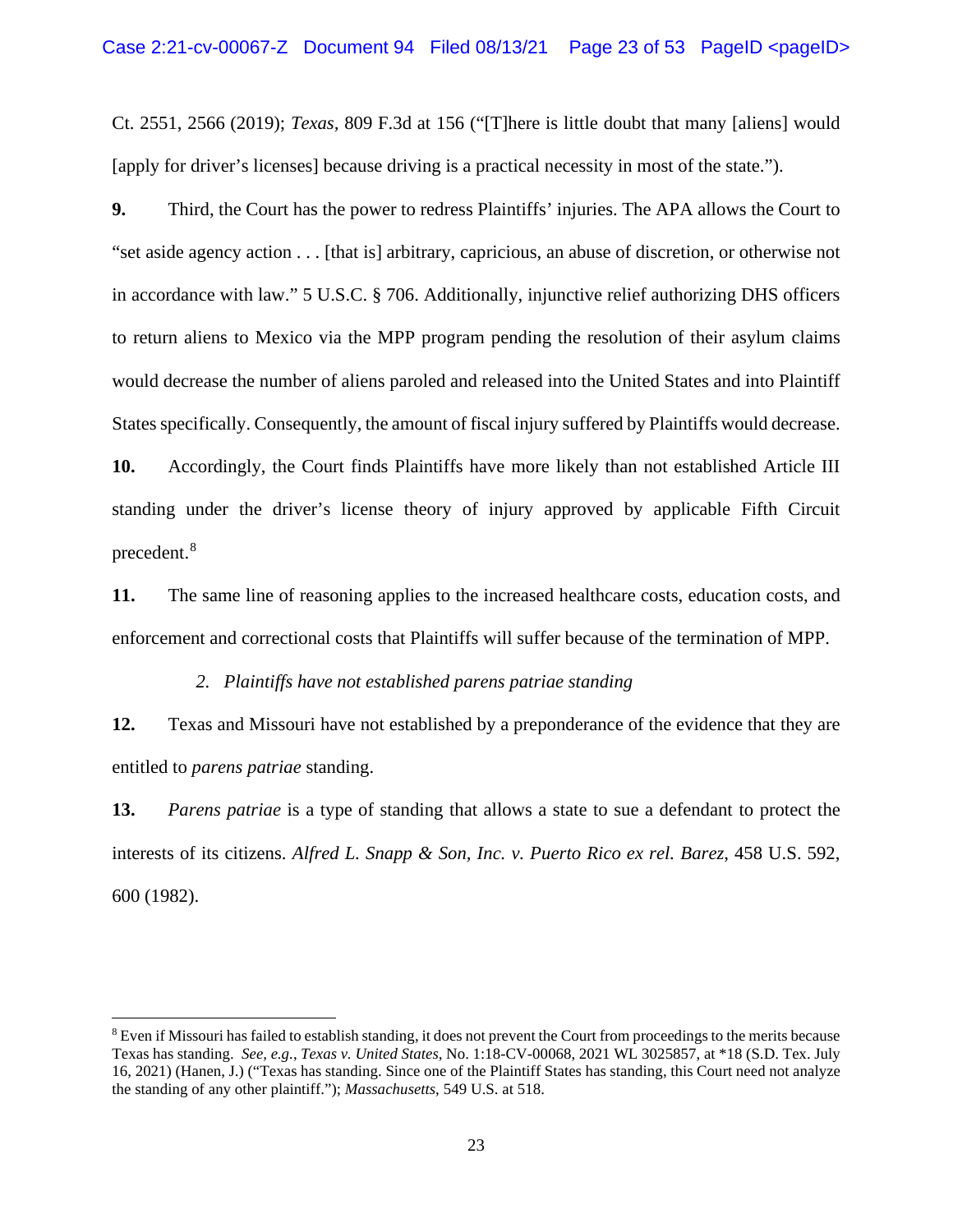**14.** Preliminarily, in *Alfred L. Snapp*, the Supreme Court stated "[a] State does not have standing as *parens patriae* to bring an action against the Federal Government." *Id.* at 610 n. 16 (citing *Massachusetts v. Mellon*, 262 U.S. 447, 485–86 (1923)). This so-called *Mellon* bar does not sweep as widely as it may seem. In *Massachusetts v. EPA*, the Supreme Court crafted a distinction: "There is a critical difference between allowing a State 'to protect her citizens from the operation of federal statutes' (which is what *Mellon* prohibits) and allowing a State to assert its rights under federal law (which it has standing to do)." 549 U.S. at 520 n. 17 (citing *Georgia v. Pennsylvania R. Co.,* 324 U.S. 439, 447 (1945)).

**15.** Here, Texas is asserting rights *under* the INA rather than attempting to protect its citizens from the *operation* of the INA. Accordingly, the *Mellon* bar does not apply. *See, e.g.*, *Texas v. United States*, 328 F. Supp. 3d 662, 694–98 (S.D. Tex. 2018).

**16.** "To have [*parens patriae*], standing the State must assert an injury to what has been characterized as a 'quasi-sovereign' interest, which is a judicial construct that does not lend itself to a simple or exact definition." *Alfred L. Snapp*, 262 U.S. at 601. The Supreme Court then articulated two general categories of "quasi-sovereign" interests: a state has an interest "in the health and well-being — both physical and economic — of its residents in general" and a state has an "interest in not being discriminatorily denied its rightful status within the federal system." *Id.*  at 607.

**17.** Plaintiffs aver that they have standing under the first category because they allege the termination of MPP forces their citizens to compete in distorted labor markets in which it is more difficult to obtain a job. ECF No. 53 at 27–28. The Court finds this is a valid "quasi-sovereign" interest. *Texas*, 328 F. Supp. 3d at 698.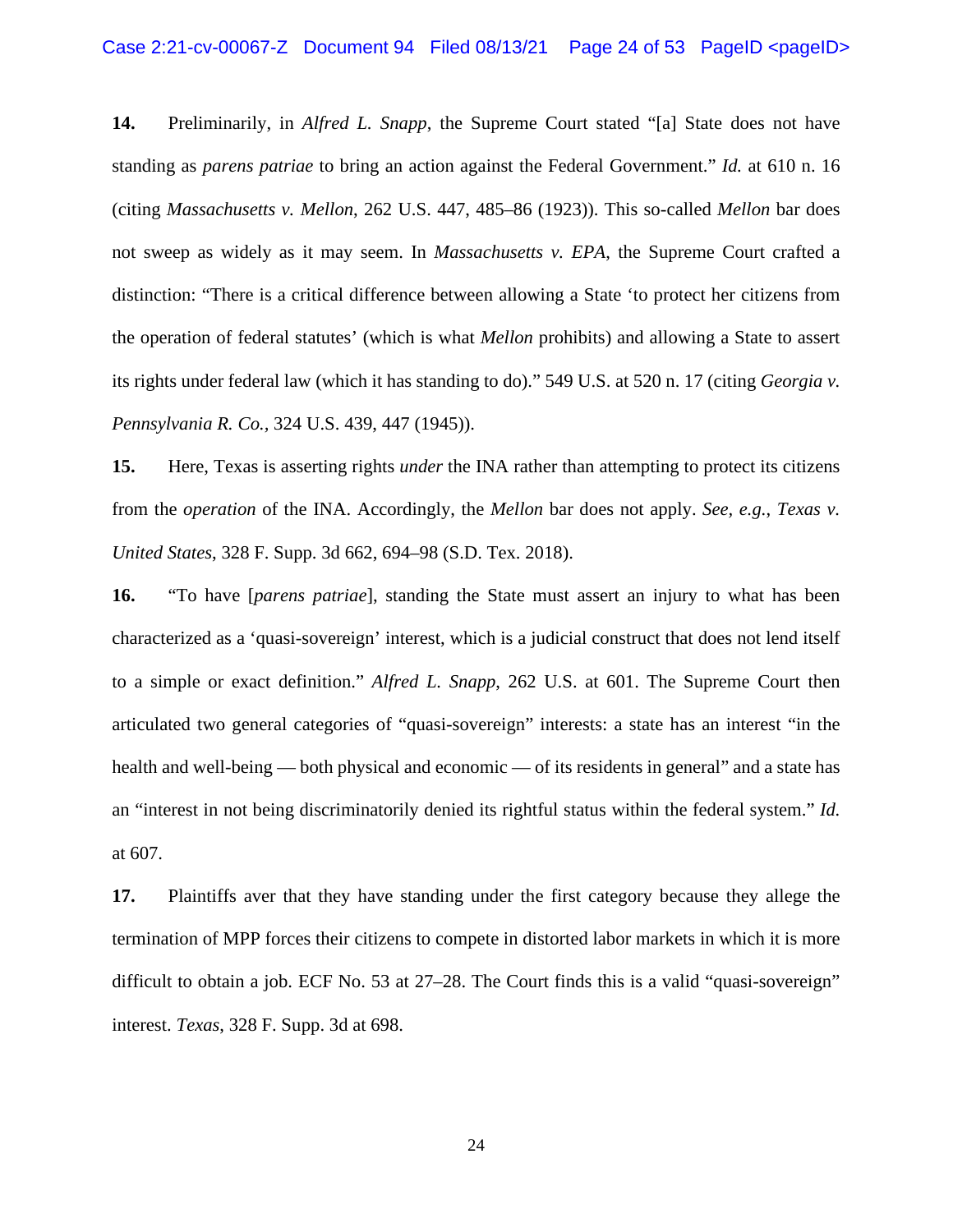**18.** Plaintiffs fail, however, to prove by a preponderance of the evidence that the termination of MPP caused or will cause a distorted labor market. Plaintiffs' entire argument rests on the proposition that "the basic economic law of supply and demand applies to the labor market, so an increase in the supply of illegal aliens authorized to work will harm the employment prospects of Texans and Missourians competing with them." ECF No. 53 at 28. There are no citations to studies, articles, analyses, or anything else that would allow the Court to conclude that the termination of MPP has distorted Texas's or Missouri's labor markets. *See, e.g.*, *Texas v. United States*, No. 1:18- CV-068, 2021 WL 3025857, at \*15 (S.D. Tex. July 16, 2021) (discussing the addition of 114,000 work-eligible individuals who "Texas employers are financially incentivized under the [Affordable Care Act] to hire.").

**19.** Plaintiffs' simple invocation of the law of supply and demand is not enough for the Court to conclude that Plaintiffs carried their burden at the *merits* stage.

#### *3. Plaintiffs are entitled to special solicitude*

**20.** Texas and Missouri are entitled to special solicitude because "States are not normal litigants for the purposes of invoking federal jurisdiction." *Massachusetts v. EPA*, 549 at 518.

**21.** The Fifth Circuit has identified two additional factors that must be present in a case for States to be entitled to special solicitude: the presence of a procedural right to challenge agency action and the invasion of a "quasi-sovereign" interest. *Texas*, 809 F.3d at 152–53.

**22.** First, the Fifth Circuit has already held that the APA provides Texas the procedural right needed for special solicitude. *Id.* at 152 ("The Clean Air Act's review provision is more specific than the APA's, but the latter is easily adequate to justify 'special solicitude' here.").

**23.** Second, the termination of MPP "affects the states' 'quasi-sovereign' interests by imposing substantial pressure on them to change their laws, which provide for issuing driver's licenses to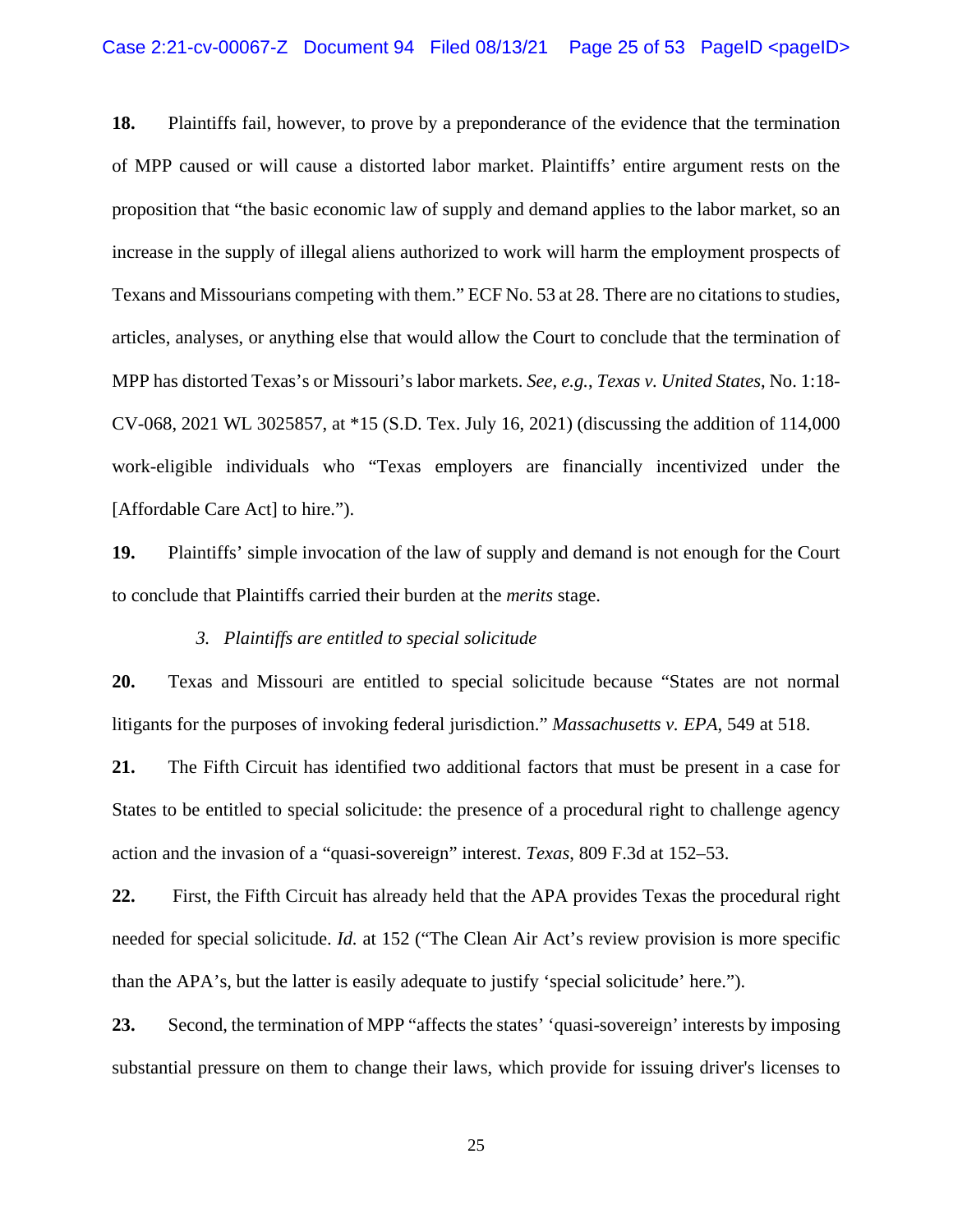some aliens and subsidizing those licenses." *Id.* at 153. As the Supreme Court noted: "When a State enters the Union, it surrenders certain sovereign prerogatives." *Massachusetts v. EPA*, 549 at 519. Like Massachusetts, Texas and Missouri surrendered their power over immigration when they joined the Union. *See Arizona v. United States*, 567 U.S. 387, 394–400 (2012). Plaintiffs States, like Massachusetts, "now rely on the federal government to protect their interests." *Texas*, 809 F.3d at 154.

**24.** Accordingly, "[t]hese parallels confirm that [the termination of MPP] affects the states 'quasi-sovereign' interests." *Id.* 

**25.** As a result, although unnecessary to the Court's finding of standing, the Court finds Texas and Missouri are entitled to special solicitude in its standing analysis.

## **B. There are no jurisdiction or procedural hurdles to judicial review**

## *1. The termination of MPP is final agency action*

**26.** The APA states that "final agency action for which there is no other adequate remedy in a court [is] subject to judicial review." 5 U.S.C. § 704. In the Fifth Circuit, "whether an agency action is final is a jurisdictional issue, not a merits question." *Peoples Nat'l Bank v. Office of the Comptroller of the Currency of the U.S.*, 362 F.3d 333, 336 (5th Cir. 2004). "The Supreme Court has long taken a pragmatic approach to finality." *Texas v. EEOC*, 933 F.3d 433, 441 (5th Cir. 2019) (internal marks omitted).

**27.** Agency action is "final" only if it both (1) "consummate[es] the agency's decisionmaking process" and (2) determines "rights or obligations" or produces "legal consequences." *Bennett v. Spear*, 520 U.S. 154, 178 (1997).

**28.** The June 1 Memorandum meets both *Bennett* standards and is thus an action amenable to judicial review.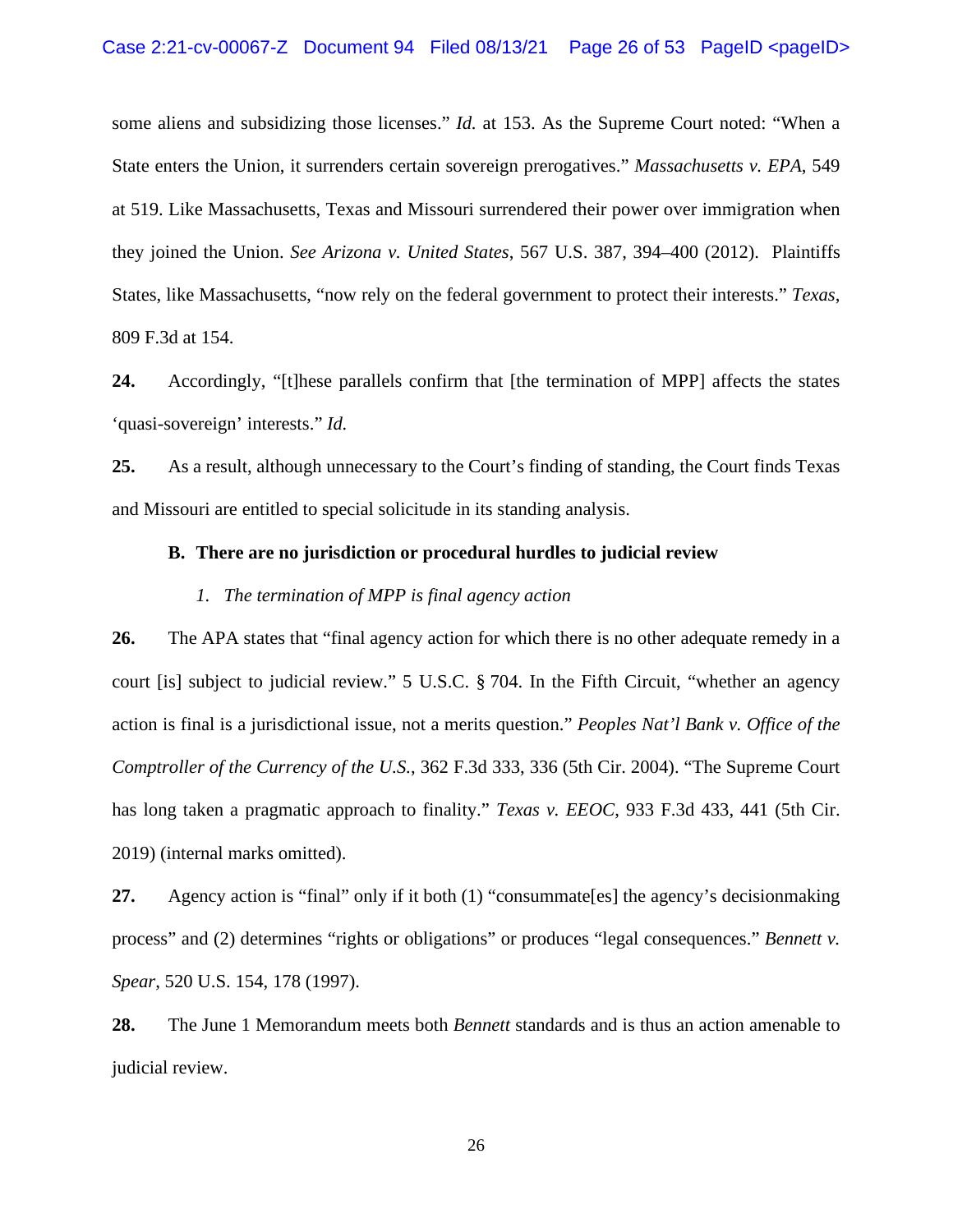**29.** First, the parties do not contest that the June 1 Memorandum marks the consummation of the decisionmaking process. AR 002 (The June 1 Memorandum was published after the Secretary "completed the further review undertaken pursuant to Executive Order 14010.").

**30.** Second, the June 1 Memorandum produces legal consequences and determines rights and obligations. *EEOC*, 933 F.3d at 445 ("[W]hether the agency action binds the *agency* indicates whether legal consequences flow from that action.").

**31.** The June 1 Memorandum had the immediate legal consequence of "terminating the MPP program." AR 002.

**32.** The June 1 Memorandum had the immediate legal consequence of rescinding "the Memorandum issued by Secretary Nielsen dated January 25, 2019 entitled 'Policy Guidance for Implementation of the Migrant Protection Protocols,' and the Memorandum issued by Acting Secretary Pekoske dated January 20, 2021 entitled 'Suspension of Enrollment in the Migrant Protection Protocols Program.'" AR 007.

**33.** The June 1 Memorandum directed "DHS personnel, *effective immediately*, to take all appropriate actions to terminate MPP, including taking all steps necessary to rescind implementing guidance and other directives issued to carry out MPP." *Id.* (emphasis added).

**34.** Moreover, the June 1 Memorandum determined rights and obligations. The June 1 Memorandum prevents DHS line officers from using MPP, a tool that was previously available to them. "Where agency action withdraws an entity's previously-held discretion, that action alters the legal regime, binds the entity, and thus qualifies as final agency action." *EEOC*, 933 F.3d at 442 (quoting *Scenic Am., Inc. v. U.S. Dep't of Transp.*, 836 F.3d 42, 56 (D.C. Cir. 2016)).

**35.** Accordingly, the June 1 Memorandum constitutes final agency action.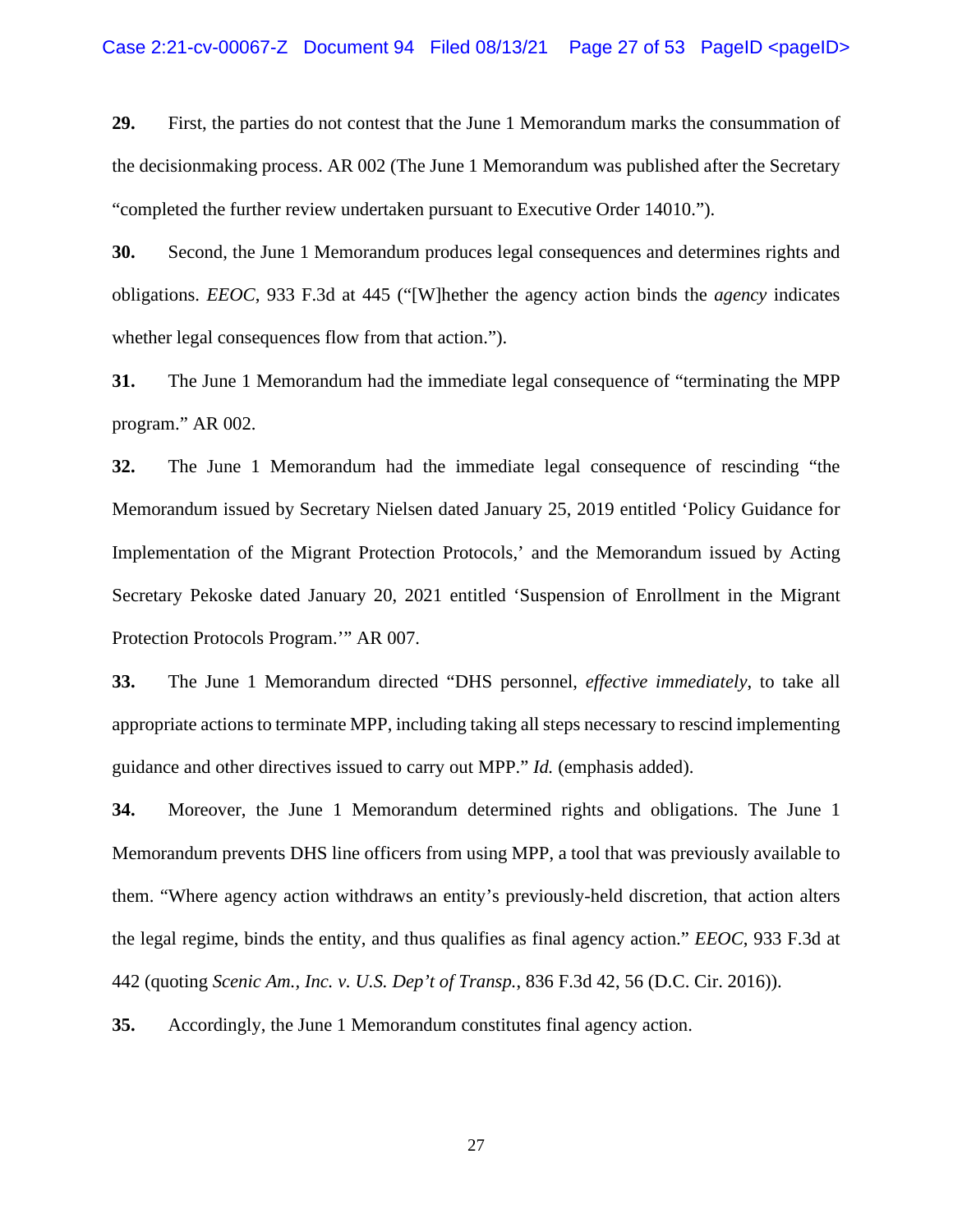## *2. No statute precludes judicial review*

**36.** Judicial review is presumptively available under the APA "except to the extent that statutes preclude judicial review." 5 U.S.C 701(a)(1); *Texas*, 809 F.3d at 163 ("[T]here is a 'well-settled presumption favoring interpretations of statutes that allow judicial review of administrative action,' and we will accordingly find an intent to preclude such review only if presented with 'clear and convincing evidence.'") (quoting *Reno v. Catholic Soc. Servs., Inc.,* 509 U.S. 43, 63–64 (1993)).

**37.** "Whether and to what extent a particular statute precludes judicial review is determined not only from its express language, but also from the structure of the statutory scheme, its objectives, its legislative history, and the nature of the administrative action involved." *Id.* at 164 (quoting *Block v. Cmty. Nutrition Inst.*, 467 U.S. 340, 345 (1984)).

**38.** First, 8 U.S.C. § 1252(g) does not preclude judicial review.

**39.** Section 1252(g) states that "no court shall have jurisdiction to hear any cause or claim by or on behalf of any alien arising from the decision or action by the Attorney General to commence proceedings, adjudicate cases, or execute removal orders against any alien under this chapter."

**40.** Texas and Missouri are not bringing this case on "behalf of any alien." *Dep't of Homeland Sec. v. Regents of the Univ. of Cal.*, 140 S. Ct. 1891, 1907 (2020) ("We have previously rejected as 'implausible' the Government's suggestion that  $\S$  1252(g) covers 'all claims arising from deportation proceedings' or imposes 'a general jurisdictional limitation.'") (quoting *Reno v. American-Arab Anti-Discrimination Comm.*, 525 U.S. 471, 482 (1999)). This is further confirmed by the fact that the remedy ordered by the Court in this case does not affect the status of any alien or immigration proceeding.

**41.** Second, 8 U.S.C. § 1252(b)(9) does not preclude judicial review.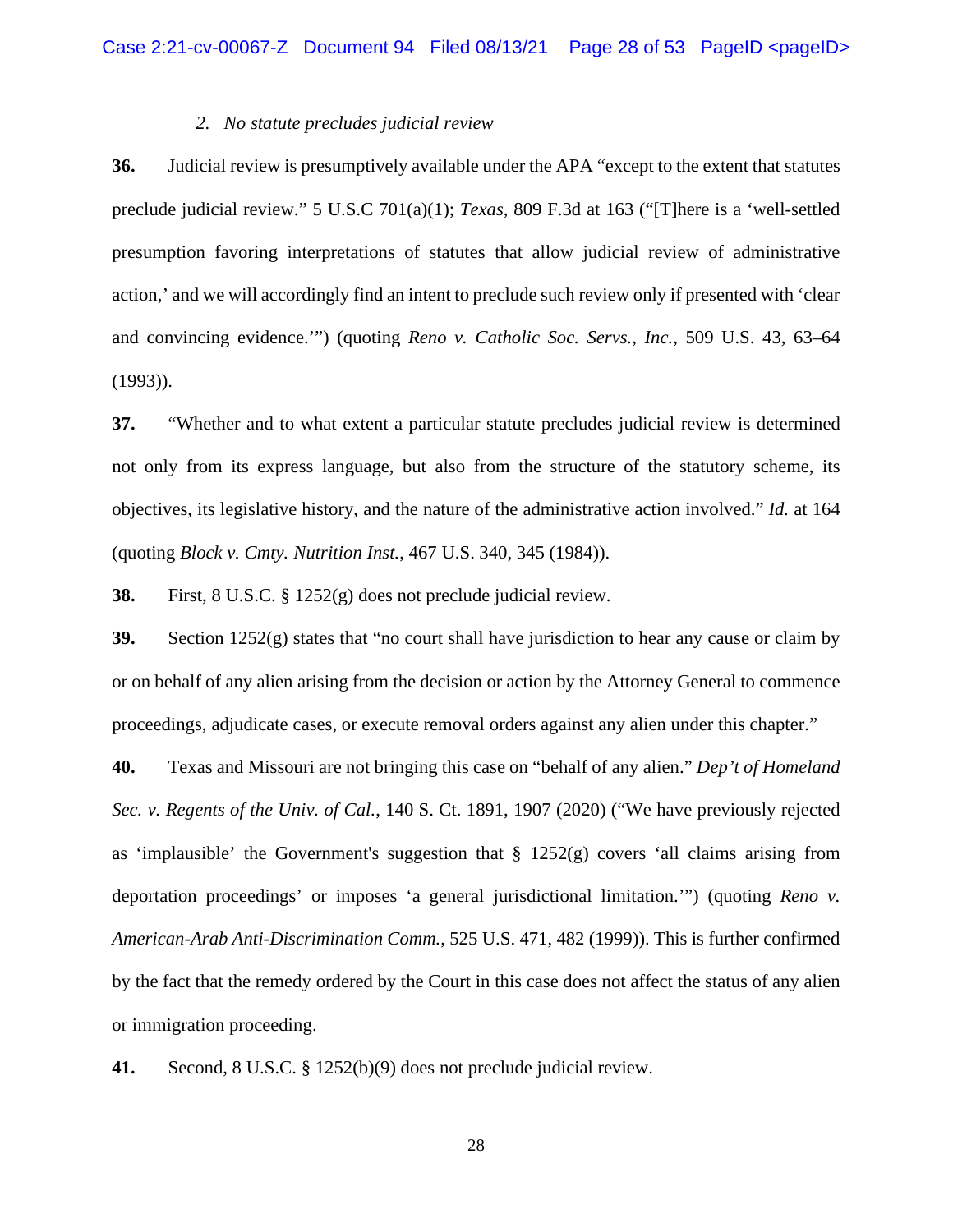**42.** Section 1252(b)(9) states: "Judicial review of all questions of law and fact, including interpretation and application of constitutional and statutory provisions, arising from *any action taken or proceeding* brought to remove an alien from the United States under this subchapter shall be available only in judicial review of a final order under this Section." (emphasis added). This Section functions as a limit on where aliens can seek judicial review of their immigration proceedings.

**43.** But the Supreme Court has recently stated: "As we have said before, § 1252(b)(9) does not present a jurisdictional bar where those bringing suit are not asking for review of an order of removal, the decision to seek removal, or the process by which removability will be determined." *Regents*, 140 S. Ct. at 1907 (quoting *Jennings v. Rodriguez*, 138 S. Ct. 830, 841, 875–76 (2018) (plurality opinion) (internal marks omitted)). "And it is certainly not a bar where, as here, the parties are not challenging any removal proceedings." *Id.* 

**44.** Third, 8 U.S.C. § 1252(f)(1) does not preclude judicial review.

**45.** Section 1252(f)(1) states: "No court (other than the Supreme Court) shall have jurisdiction or authority to enjoin or restrain the operation of the provisions of part IV of this subchapter."

**46.** But this section does not apply because Plaintiffs are not seeking to *restrain* Defendants from enforcing Section 1225. Plaintiffs are attempting to make Defendants *comply* with Section 1225.

**47.** Fourth, 8 U.S.C. § 1252(a)(2)(B)(ii) does not preclude judicial review.

**48.** Section 1252(a)(2)(B)(ii) states: "no court shall have jurisdiction to review . . . any other decision or action of the Attorney General or the Secretary of Homeland Security the authority for which is specified under this subchapter to be in the discretion of the Attorney General or the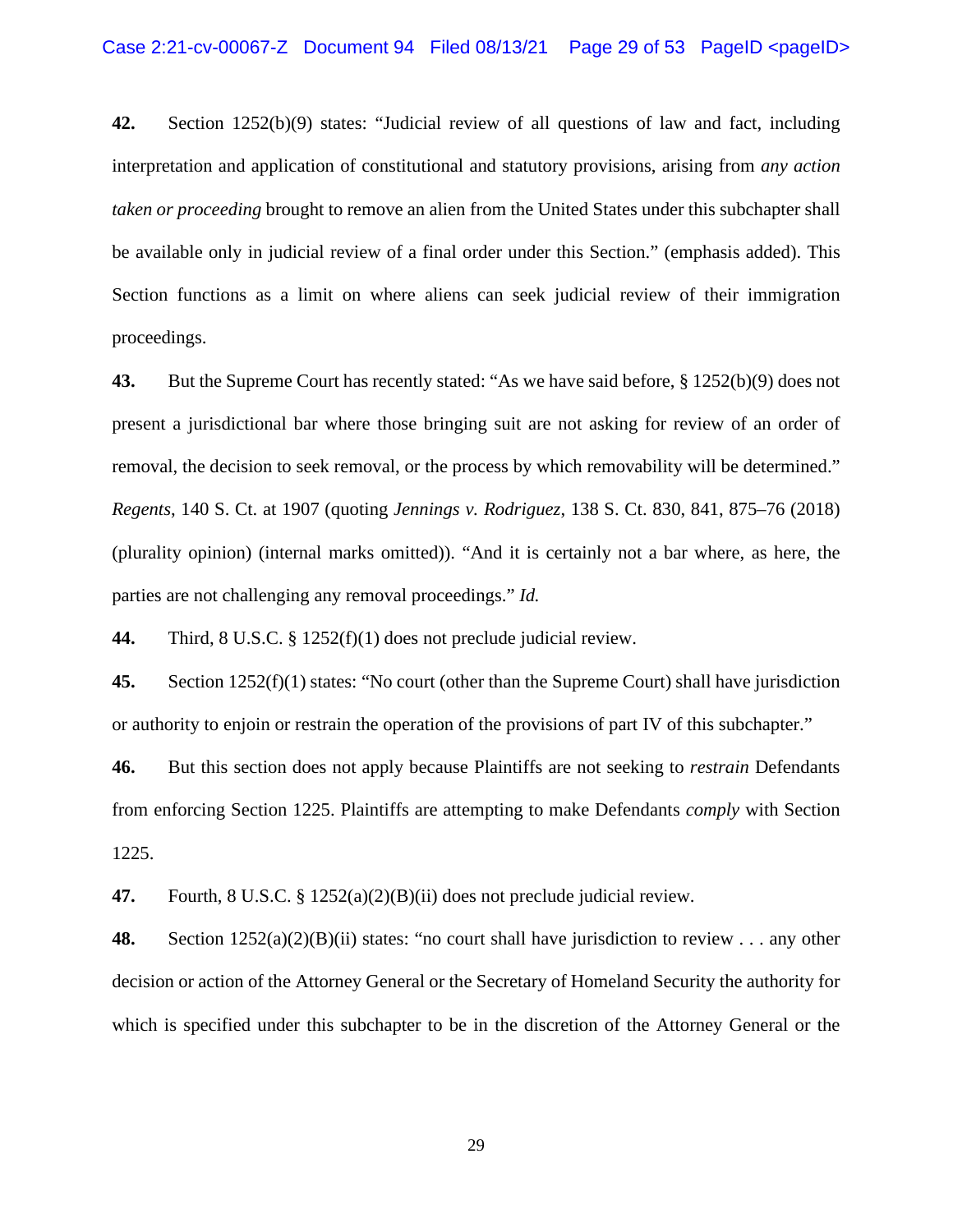Secretary of Homeland Security, other than the granting of relief under Section 1158(a) of this title."

**49.** But Plaintiffs are not challenging the substantive exercise of the Attorney General's discretion. Instead, they are challenging whether the government complied with its legal obligations under the APA in terminating MPP. *See e.g.*, *Nora v. Wolf*, No. 20-0993, 2020 WL 3469670, at \*7 (D.D.C. June 25, 2020) ("But Claim One does not take on the individual decisions made to return each plaintiff to Mexico; it is directed at an agency decision – the decision to "expand" MPP implementation to Tamaulipas."); *E.O.H.C. v. Sec'y U.S. Dep't of Homeland Sec.*, 950 F.3d 177, 191 (3d Cir. 2020) (same); *Cruz v. Dep't of Homeland Sec.*, No. 19-CV-2727, 2019 WL 8139805, at \*4 (D.D.C. Nov. 21, 2019) (same).

**50.** This reading of the statute is further confirmed by Section  $1252(a)(2)(B)(ii)$ 's title: "**Denials of discretionary relief**." This title indicates the objective of the statute is to prevent aliens from challenging the federal government's refusal to grant discretionary relief. *Texas*, 809 F.3d at 164.

**51.** Lastly, the overall structure of the INA does not evidence a clear intent by Congress to preclude judicial review. *Texas*, 809 F.3d at 163. Congress's choice to expressly preclude certain types of claims does not show by "clear and convincing evidence" that Congress also meant to implicitly preclude all *other* types of claims. *Id.*; *see Jennings v. Rodriguez*, 138 S. Ct. 830, 844  $(2018)$  (An "express exception . . . implies that there are no other[s]"); ANTONIN SCALIA & BRYAN A. GARNER, *Reading Law* 107 (2012) ("Negative-Implication Canon[:] The expression of one thing implies the exclusion of others (*expressio unius est exclusio alterius*).").

**52.** Accordingly, no statute or statutory scheme precludes judicial review of Plaintiffs' APA claim.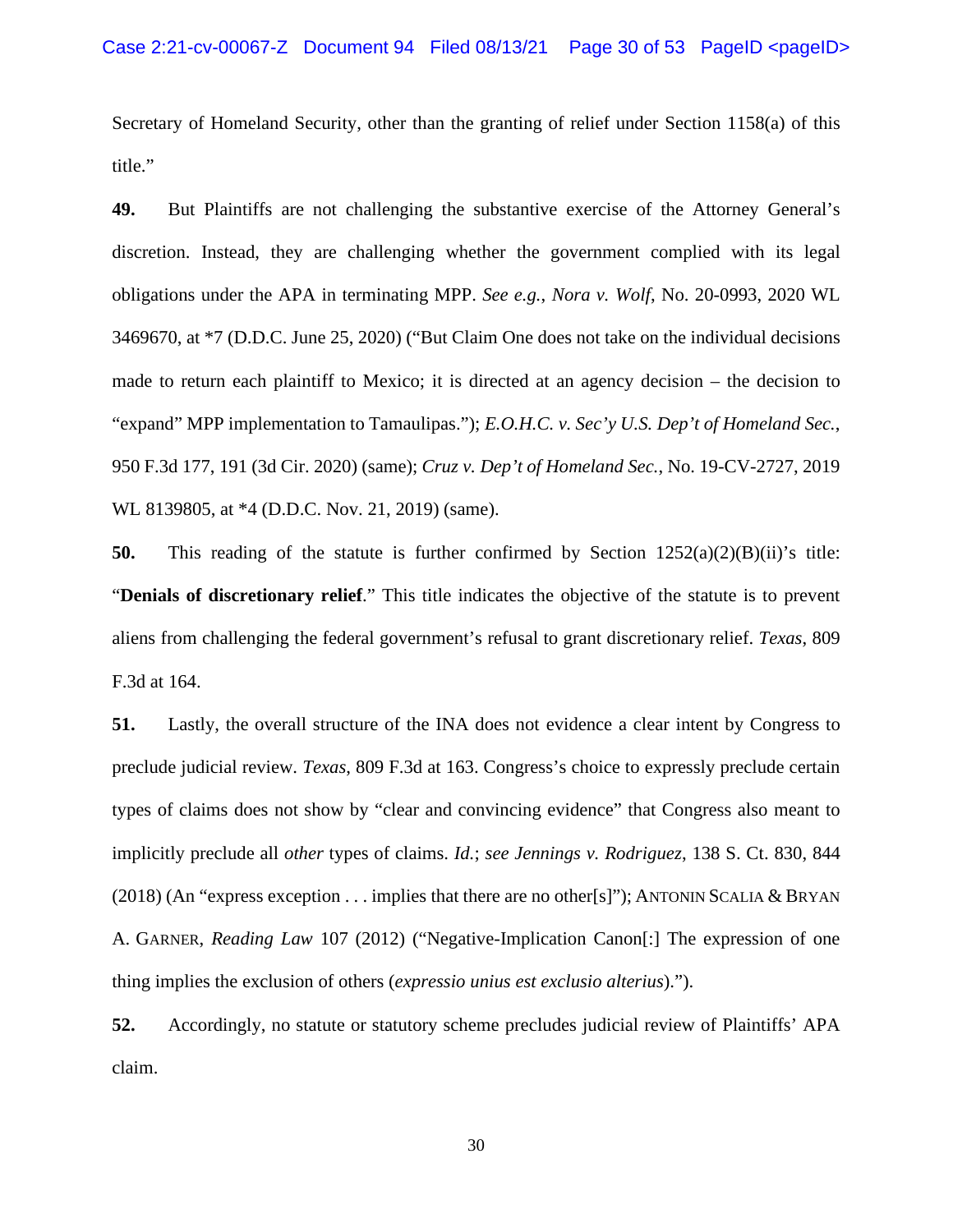# *3. The termination of MPP is not an agency action committed to agency discretion by law*

**53.** The APA precludes review "of certain categories of administrative decisions that courts traditionally have regarded as 'committed to agency discretion.'" *Texas*, 809 F.3d at 165 (quoting *Lincoln v. Vigil*, 508 U.S. 182, 191 (1993)); 5 U.S.C. § 701(a)(2).

**54.** Section 1225(b)(2)(c) states: "In the case of an alien described in subparagraph (A) who is arriving on land . . . from a foreign territory contiguous to the United States, [DHS] *may* return the alien to that territory pending a proceeding under Section 1229a of this title." (emphasis added). But the mere presence of the word "may" does not place the agency's actions outside of the ambit of judicial review. *Regents*, 140 S. Ct. at 1905 ("The dispute before the Court is not whether DHS may rescind DACA. All parties agree that it may. The dispute is instead primarily about the procedure the agency followed in doing so.").

**55.** Rather, "[t]o honor the presumption of review, [courts] read the exception in § 701(a)(2) quite narrowly, confining it to those rare administrative decisions traditionally left to agency discretion." *Id.* (internal citations omitted).

**56.** First, this limited category of unreviewable actions includes an agency's decision not to institute enforcement proceedings. *Id.* (citing *Heckler v. Chaney*, 470 U.S. 821, 831–32 (1985)). But the decision to terminate MPP "is more than a non-enforcement policy." *Regents*, 140 S. Ct. at 1907. Although the termination of MPP *itself* does not confer affirmative benefits, the interaction between the termination of MPP and the lack of detention capacity necessarily means more aliens will be released and paroled into the Plaintiff States. And parole *does* create affirmative benefits for aliens such as work authorization. App. 337; *Texas*, 809 F.3d at 167 ("Likewise, to be reviewable agency action, DAPA *need not directly confer* public benefits.") (emphasis added).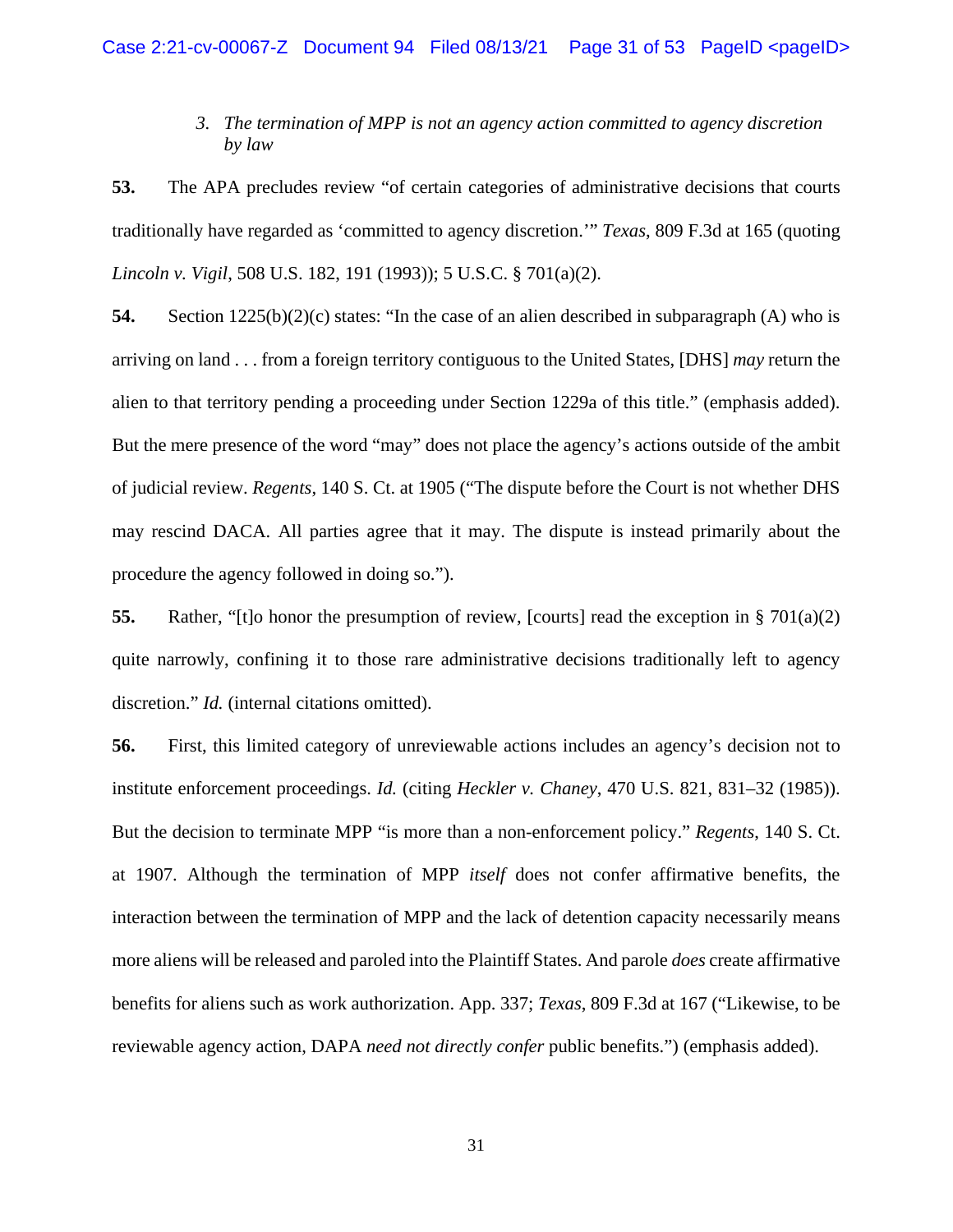**57.** Moreover, the MPP program is not about enforcement proceedings *at all*. Any alien eligible for MPP has already been placed into enforcement proceedings under Section 1229a. The only question MPP answers is *where* the alien will *be* while the federal government pursues removal — in the United States or in Mexico.

**58.** Second, under Fifth Circuit precedent, agency decisions are "completely unreviewable under the committed to 'agency discretion by law' exception" if "the statutory scheme, taken together with other relevant materials, provides absolutely no guidance as to how that discretion is to be exercised." *Texas*, 809 F.3d at 168.

**59.** The INA provides guidance as to how DHS should exercise its discretion "according to the general requirements of reasoned agency decisionmaking." *New York*, 139 S. Ct. at 2569. Section 1225 imposes mandatory-detention obligations on Defendants. § 1225(b)(2)(A) ("[T]he alien shall be detained"); AR 682 ("The law provides for mandatory detention of aliens who unlawfully enter the United States between ports of entry if they are placed in expedited removal proceedings."). To avoid violating Section 1225's obligations, DHS must use its authority to return aliens to Mexico when an influx of aliens exceeds DHS's detention capacity. These statutory obligations provide courts guidance on how DHS's contiguous-territory-return authority should be exercised. **60.** DHS does not *have* to use this authority; it could always detain every alien required by Section 1225. But if it is incapable of detaining such a large number, then the statute implicitly demands, or, at the very least, directs DHS use its authority to return certain aliens to Mexico.

**61.** Accordingly, the decision to terminate MPP is "not one of those areas traditionally committed to agency discretion." *New York*, 139 S. Ct. at 2568.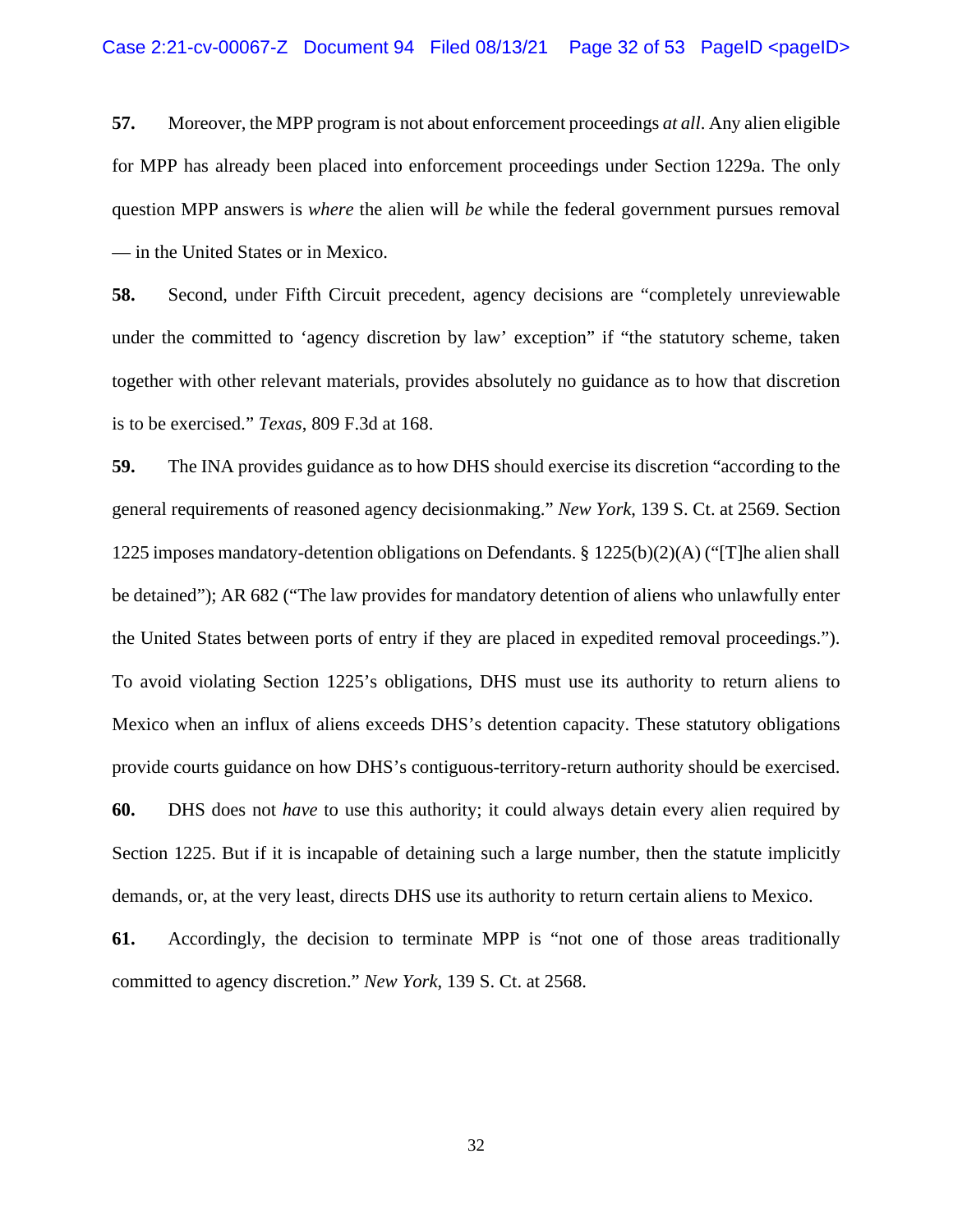## *4. Plaintiffs are within the zone of interests of the INA*

**62.** "Because the states are suing under the APA, they 'must satisfy not only Article III's standing requirements, but an additional test: The interest they assert must be arguably within the zone of interests to be protected or regulated by the statute that they say was violated.'" *Texas*, 809 F.3d at 162 (quoting *Match–E–Be–Nash–She–Wish Band of Pottawatomi Indians v. Patchak,* 132 S. Ct. 2199, 2210 (2012) (internal marks omitted)).

**63.** "That 'test . . . is not meant to be especially demanding' and is applied 'in keeping with Congress's 'evident intent' when enacting the APA 'to make agency action presumptively reviewable.'" *Id.* "The Supreme Court 'has always conspicuously included the word 'arguably' in the test to indicate that the benefit of any doubt goes to the plaintiff.'" *Id.* "The test forecloses suit only when a plaintiff's 'interests are so marginally related to or inconsistent with the purposes implicit in the statute that it cannot reasonably be assumed that Congress intended to permit the suit.'" *Id.*

**64.** First, the Court concludes that the proper scope of the zone-of-interest inquiry is the entirety of the INA. *Clarke v. Sec. Indus. Ass'n*, 479 U.S. 388, 401 (1987) ("In considering whether the "zone of interest" test provides or denies standing in these cases, we first observe that the Comptroller's argument focuses too narrowly on 12 U.S.C. § 36, and does not adequately place § 36 in the overall context of the National Bank Act."). The Court is "not limited to considering the statute under which respondents sued, but may consider any provision that helps us to understand Congress' overall purposes." *Id.* And, historically, the Fifth Circuit's "treatment of APA claims in the immigration context [] considers the INA as a whole." *Texas v. United States*, No. 6:21-CV-003, 2021 WL 2096669, at \*22 (S.D. Tex. Feb. 23, 2021); *Texas*, 809 F.3d at 193 n. 80.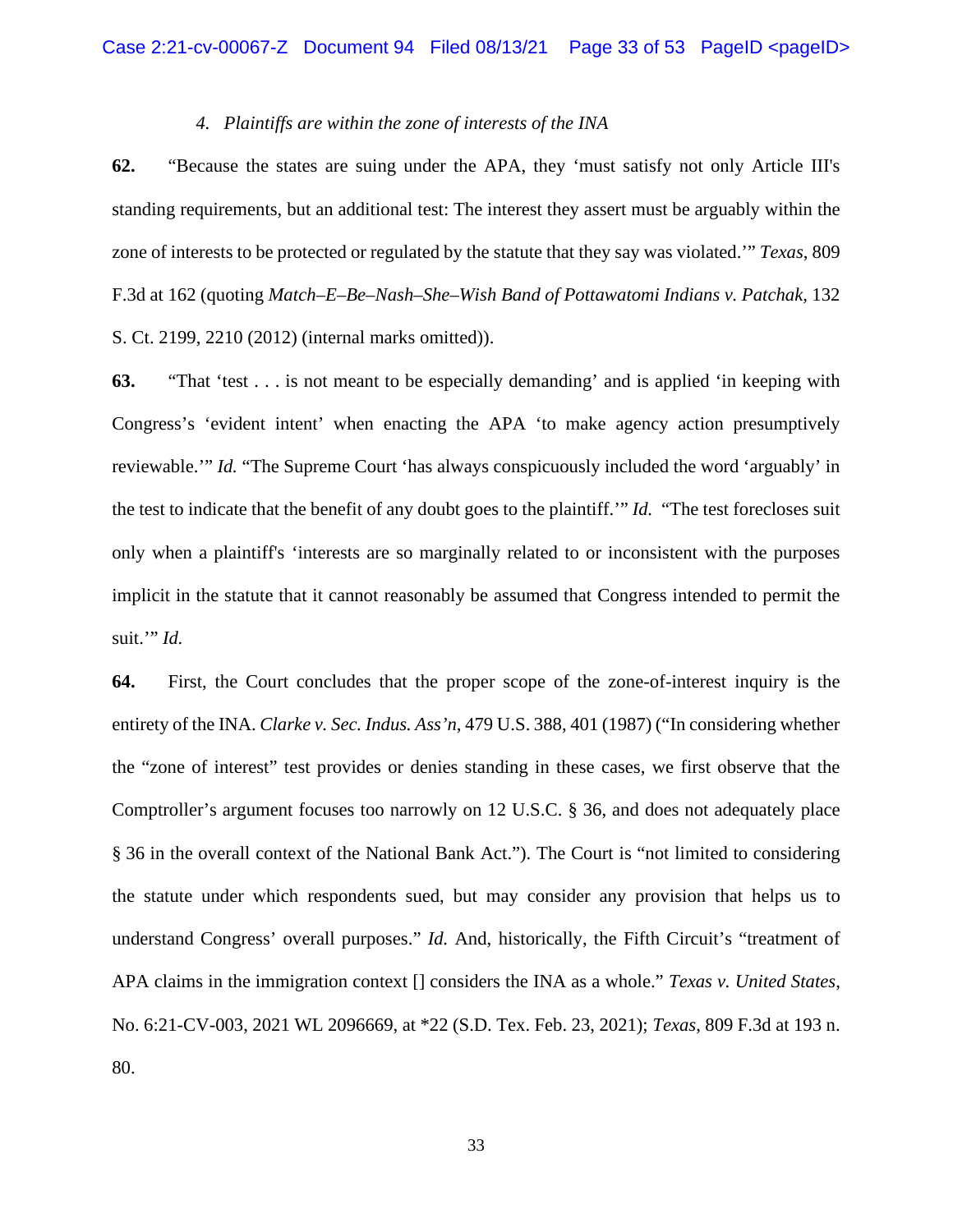**65.** Here, Plaintiffs are seeking to require the Secretary to engage in reasoned decisionmaking under the APA before the Secretary terminates MPP requiring the state to choose between "spending millions of dollars to subsidize driver's licenses or changing its statutes." *Id.*

**66.** The INA and Section 1225 in particular protect the states' interest by mandating the detention or return to Mexico of aliens who would otherwise impose costs on the states.

**67.** Accordingly, "[t]he interests the states seek to protect fall within the zone of interests of the INA." *Texas*, 809 F.3d at 193.

### **C. The termination of MPP violated the APA**

**68.** The APA prohibits agency actions that are "arbitrary, capricious, an abuse of discretion, or otherwise not in accordance with law." 5 U.S.C. § 706(2)(A). This means "[f]ederal administrative agencies are required to engage in reasoned decisionmaking." *Michigan v. EPA*, 576 U.S. 743, 750 (2015) (internal marks omitted). To do so, "the agency must examine the relevant data and articulate a satisfactory explanation for its action including a 'rational connection between the facts found and the choice made.'" *Motor Vehicle Mfrs. Ass'n of U.S., Inc. v. State Farm Mut. Auto. Ins. Co.*, 463 U.S. 29, 43 (1983) (quoting *Burlington Truck Lines v. United States*, 371 U.S. 156, 168 (1962)). "Normally, an agency rule would be arbitrary and capricious if the agency has relied on factors which Congress has not intended it to consider, entirely failed to consider an important aspect of the problem, offered an explanation for its decision that runs counter to the evidence before the agency, or is so implausible that it could not be ascribed to a difference in view or the product of agency expertise." *Id.* at 43.

**69.** Review under the APA's arbitrary and capricious standard is "highly deferential." *Avoyelles Sportsmen's League, Inc. v. Marsh*, 715 F.2d 897, 904 (5th Cir. 1983). District courts must "accord the agency's decision a presumption of regularity" and "are prohibited from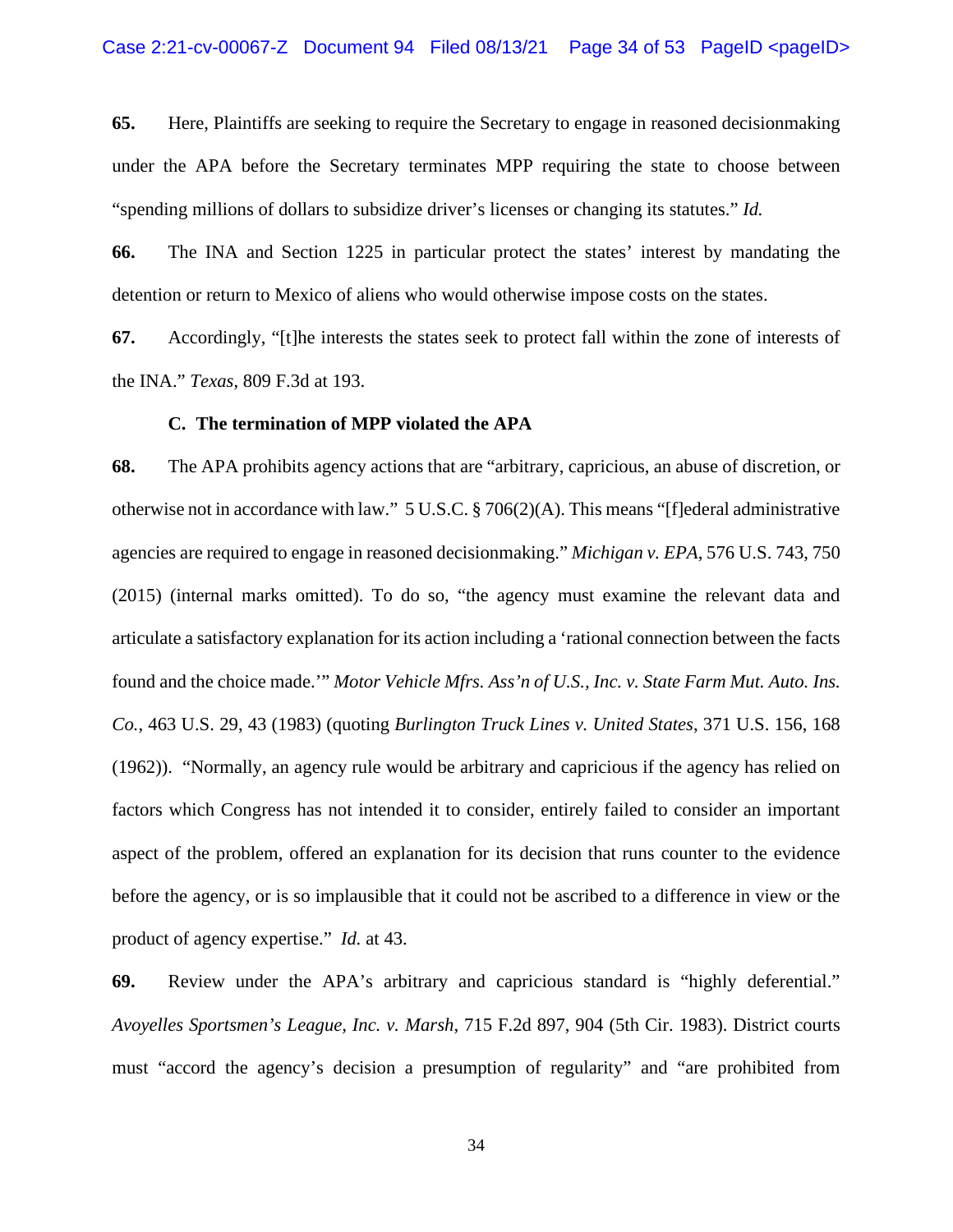substituting [the court's] judgment for that of the agency." *United States v. Garner*, 767 F.2d 104, 116 (5th Cir. 1985).

**70.** "Because the central focus of the arbitrary and capricious standard is on the rationality of the agency's 'decisionmaking,' rather than its actual decision, '[i]t is well-established that an agency's action must be upheld, if at all, on the basis articulated by the agency itself.'" *Garner*, 767 F.2d at 116 (quoting *State Farm*, 463 U.S. at 50). This "record rule" normally dictates that "the grounds upon which an administrative order must be judged are those upon which the record discloses that its action was based." *SEC v. Chenery Corp.*, 318 U.S. 80, 87 (1943).

**71.** But courts allow extra-record evidence when it is necessary to determine whether the agency "considered all the relevant factors." *Envtl. Def. Fund, Inc. v. Costle*, 657 F.2d 275, 285 (D.C. Cir. 1981).[9](#page-34-0)

**72.** If a court finds that an administrative agency failed to engage in reasoned decisionmaking, the reviewing court "shall hold unlawful and set aside" such "agency action, findings, and conclusions" as arbitrary and capricious. 5 U.S.C. § 706(2)(A).

## *1. DHS ignored critical factors*

**73.** "Agency action is lawful only if it rests on a consideration of the relevant factors." *Michigan*, 576 U.S. at 750 (internal marks omitted). Although the June 1 Memorandum claims that Defendants "reviewed all relevant evidence and weighed the costs and benefits of" their decision, AR 006, an agency merely "[s]tating that a factor was considered, however, is not a substitute for considering it." *Getty v. Fed. Sav. & Loan Ins. Corp.*, 805 F.2d 1050, 1055 (D.C. Cir. 1986). Courts "do not defer to the agency's conclusory or unsupported suppositions." *United Techs. Corp. v. U.S. Dep't of Def.*, 601 F.3d 557, 562 (D.C. Cir. 2010). Rather, the Court "must

<span id="page-34-0"></span><sup>9</sup> See ECF No. 76 at 11–12. There, the Court discussed the applicable exceptions to the "record rule" and found that Plaintiffs may submit extra-record evidence on its APA claims.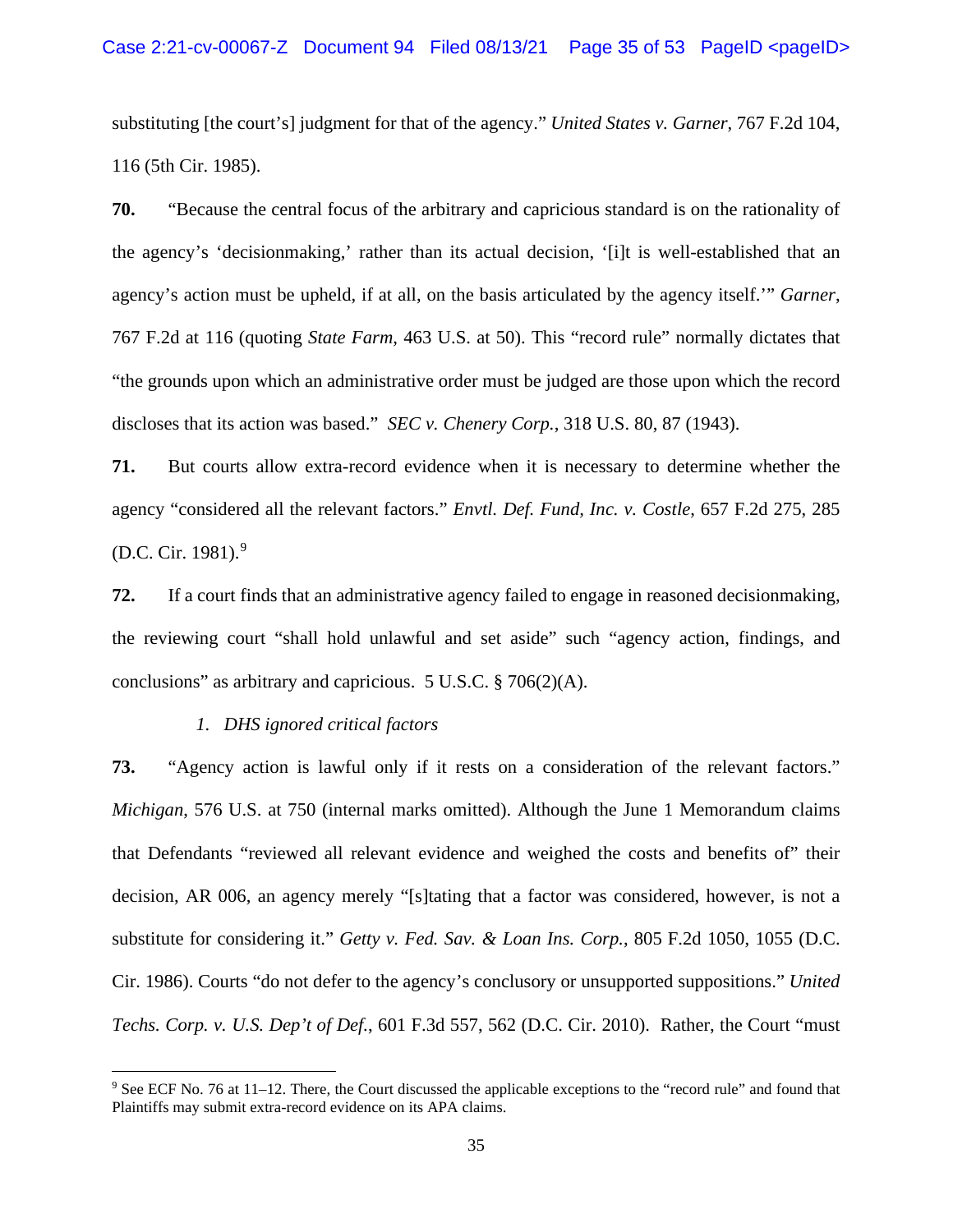make a "searching and careful" inquiry to determine if [DHS] actually *did* consider [the relevant factors]. *Getty*, 805 F.3d at 155 (quoting *Citizens to Preserve Overton Park v. Volpe*, 401 U.S. 402, 416 (1971)) (emphasis in original).

**74.** Defendants failed to consider several critical factors.

**75.** First, the Secretary failed to consider several of the main benefits of MPP. As the Court stated above in the findings of fact, DHS had previously found that "aliens without meritorious claims — which no longer constitute [d] a free ticket into the United States — [were] beginning to voluntarily return home." AR 684. DHS also found that MPP addressed the "perverse incentives" created by allowing "those with non-meritorious claims . . . [to] remain in the country for lengthy periods of time." AR 687.

**76.** The June 1 Memorandum never once mentions these benefits. At the very least, the Secretary was required to show a reasoned decision for discounting the benefits of MPP. Instead, the June 1 Memorandum does not address the problems created by false claims of asylum or how MPP addressed those problems. Likewise, it does not address the fact that DHS previously found that "approximately 9 out of 10 asylum claims from Northern Triangle countries are ultimately found non-meritorious by federal immigration judges," App. 303, and that MPP discouraged such aliens from traveling and attempting to cross the border in the first place. AR 687.

**77.** To be sure, DHS could have determined, "in the particular context before it, that other interests and policy concerns outweigh[ed] any [benefits MPP had]. Making that difficult decision was the agency's job, but the agency failed to do it." *Regents*, 140 S. Ct. at 1914.

**78.** By ignoring its own previous assessment on the importance of deterring meritless asylum applications without "a reasoned analysis for the change," Defendants acted arbitrarily and capriciously. *State Farm*, 463 U.S. at 42.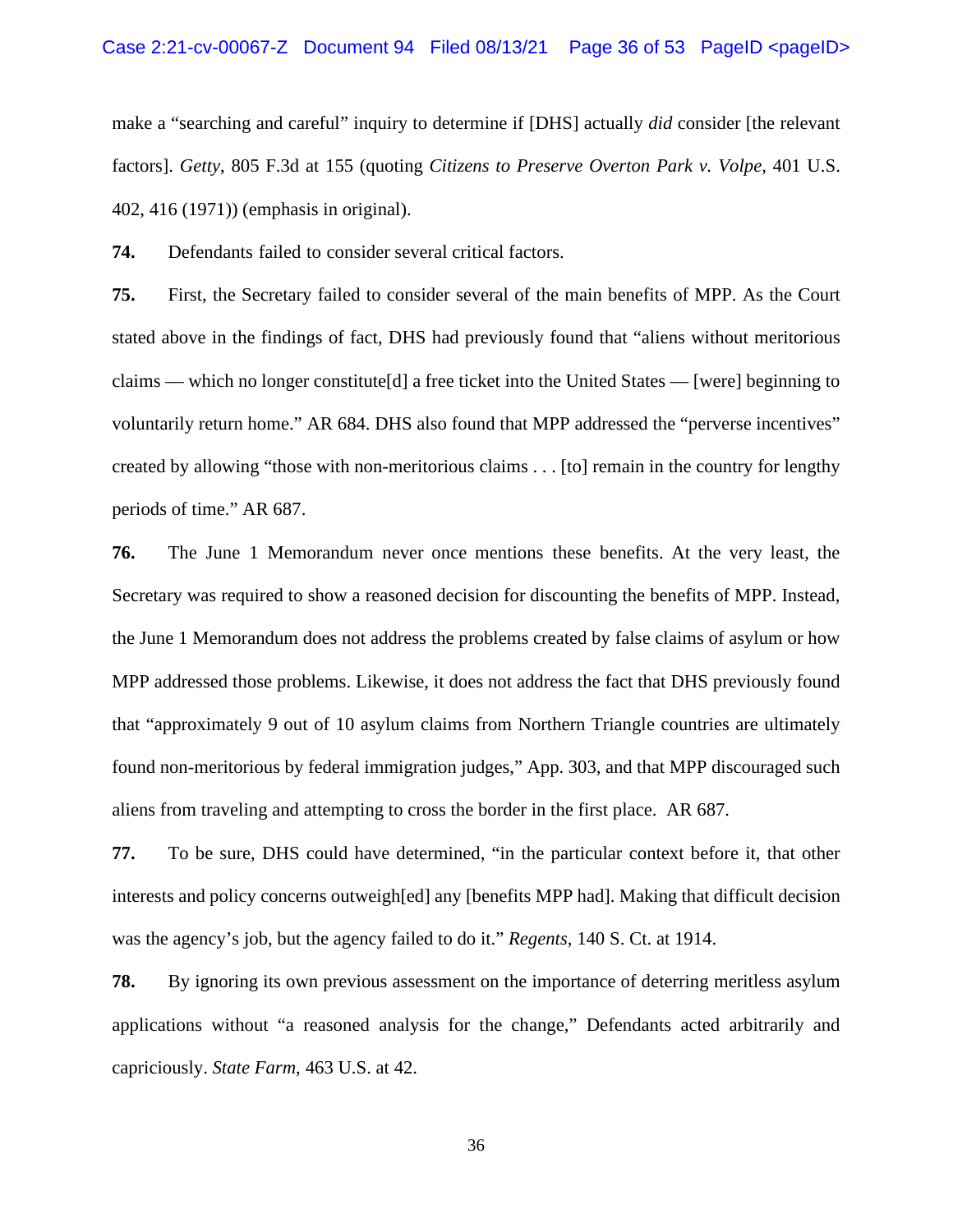**79.** Second, the Secretary also failed to consider the warnings by career DHS personnel that "the suspension of the MPP, along with other policies, would lead to a resurgence of illegal aliens attempting to illegally" cross the border. App.  $399$ .<sup>[10](#page-36-0)</sup> This is all the more important because the Secretary had the opportunity to see if the warnings were predictive because the Secretary suspended enrollments in MPP on January 20, 2021. From that date until June 1, 2021 when MPP was permanently terminated, the Secretary had the opportunity to observe the ever-increasing number of border encounters. U.S. Customs and Border Protection, *Southwest Land Border Encounters*, CBP (Aug. 3, 2021), https://www.cbp.gov/newsroom/stats/southwest-land-border-encounters. But the Secretary never discussed the rise in border encounters in the June 1 Memorandum or discussed why the warnings by career DHS personnel were misguided or incorrect even as the data appeared to show that the career officials were, in fact, prescient.

**80.** Third, the Secretary failed to consider the costs to Plaintiffs and Plaintiffs' reliance interests in the proper enforcement of federal immigration law. The Court has already found that the states face fiscal harm from the termination of MPP. But the fact that Plaintiffs suffer fiscal injuries does not indicate the June 1 Memorandum is arbitrary and capricious. Rather, it is the fact that the agency did *not* consider the costs to the States *at all*.

**81.** Fiscal burdens on states are "one factor to consider" — even if the agency could conclude that "other interests and policy concerns outweigh" those costs. *Regents*, 140 S. Ct. at 1914 (listing possible valid reliance interests, including damage to a state's coffers; "State and local governments could lose \$1.25 billion."). But once again, even though "[m]aking that difficult decision was the agency's job, [] the agency failed to do it." *Id.* 

<span id="page-36-0"></span> $10$  The briefing materials from the career officials were not part of the administrative record.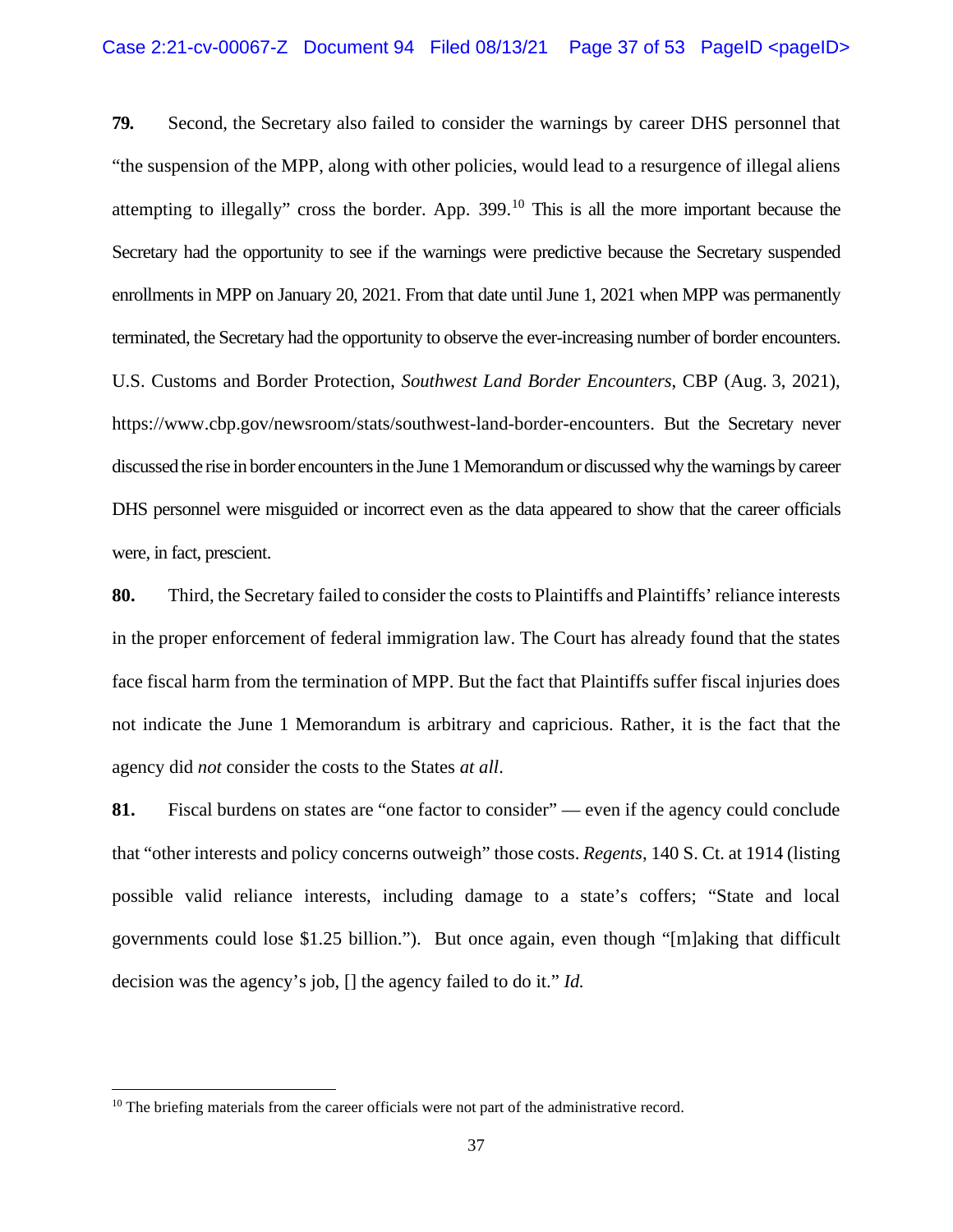**82.** Moreover, the Secretary failed to address whether the States had any "reliance interests" in the ongoing implementation of MPP. "When an agency changes course, as DHS did here, it must 'be cognizant that longstanding policies may have engendered serious reliance interests that must be taken into account.'" *Id.* at 1913 (*Encino Motorcars, LLC v. Navarro*, 136 S. Ct. 2117, 2126 (2016)). "It would be arbitrary and capricious to ignore such matters." *Id.* (quoting *Encino Motorcars*, 136 S. Ct. at 1800).

**83.** Fourth, the Secretary also failed to meaningfully consider more limited policies than the total termination of MPP. "When an agency rescinds a prior policy its reasoned analysis must consider the alternatives that are within the ambit of the existing policy." *Regents*, 140 S. Ct. at 1913 (quoting *State Farm*, 463 U.S. at 51) (internal marks omitted). The entirety of the Secretary's reasoning in not modifying MPP is contained in a single sentence: "I also considered whether the program could be modified in some fashion, but I believe that addressing the deficiencies identified in my review would require a total redesign that would involve significant additional investments in personnel and resources." AR 005. The Secretary does not identify a single example of what a modified MPP would look like or what kind of investment would be needed to modify or scale back MPP. Courts "do not defer to the agency's conclusory or unsupported suppositions." *United Techs. Corp.*, 601 F.3d at 562.

## *2. DHS's given reasons were arbitrary*

**84.** On the other hand, one of the key reasons the Secretary gave for terminating for MPP is arbitrary. In discounting the expeditious pace at which MPP completed removal proceedings, the Secretary stated: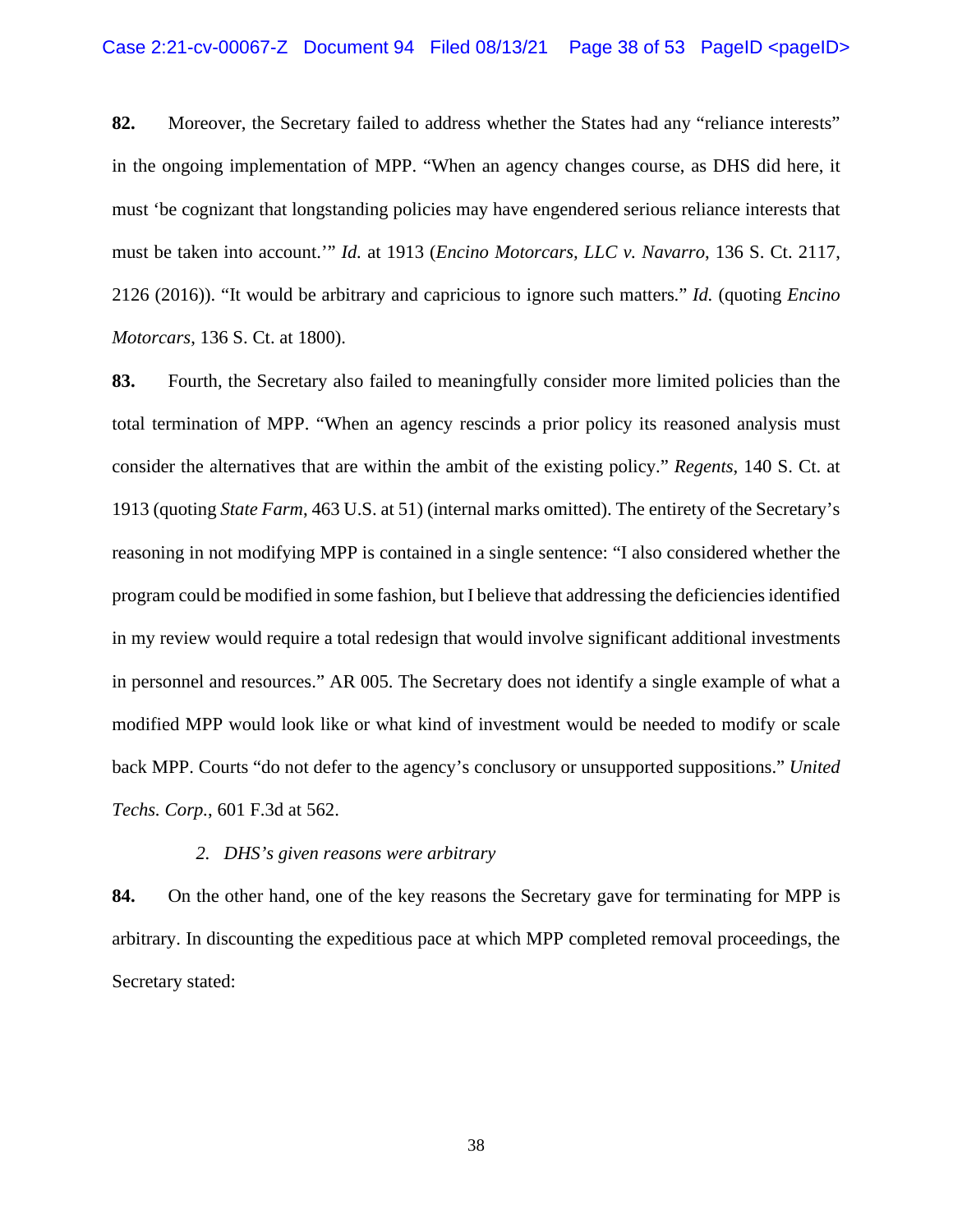It is certainly true that some removal proceedings conducted pursuant to MPP were completed more expeditiously than is typical for non-detained cases, but this came with certain significant drawbacks that are cause for concern. The focus on speed was not always matched with sufficient efforts to ensure that conditions in Mexico enabled migrants to attend their immigration proceedings. In particular, the high percentage of cases completed through the entry of *in absentia* removal orders (approximately 44 percent, based on DHS data) *raises questions for me* about the design and operation of the program.

AR 004 (emphasis added).

**85.** Certainly, the June 1 Memorandum was concerned about the rate of *in absentia* removals, which were around 44 percent under MPP. And that concern was a key factor in the Secretary's decision to terminate MPP.

**86.** But the June 1 Memorandum never provides any reason why DHS determined that *in absentia* removals resulted from aliens abandoning *meritorious* asylum claims when DHS previously concluded that *in absentia* removals were a result of aliens abandoning *meritless*  claims. AR 684 ("Moreover, aliens without meritorious claims . . . are beginning to voluntarily return home.")*.* Instead, the June 1 Memorandum states only that this data "raises questions." AR 004. But it is the Secretary's job to answer such questions. *Regents*, 140 S. Ct. at 1914.

**87.** It is true that "the APA "imposes no general obligation on agencies to conduct or commission their own empirical or statistical studies." *Fed. Commc'ns Comm'n v. Prometheus Radio Project*, 141 S. Ct. 1150, 1160 (2021). But it is also true that the agency must *actually reach* some sort of conclusion. *State Farm*, 463 U.S. at 52 (("Rescission of [agency action] would not be arbitrary and capricious simply because there was no evidence in direct support of the agency's *conclusion . . .* the agency must then exercise its judgment in moving from the facts and probabilities on the record *to a policy conclusion*.") (emphasis added).

**88.** Merely noting the presence of "questions" provides no "justification for rescinding [MPP] before engaging in a search for further evidence" that could answer those questions. *Id.*; *see also*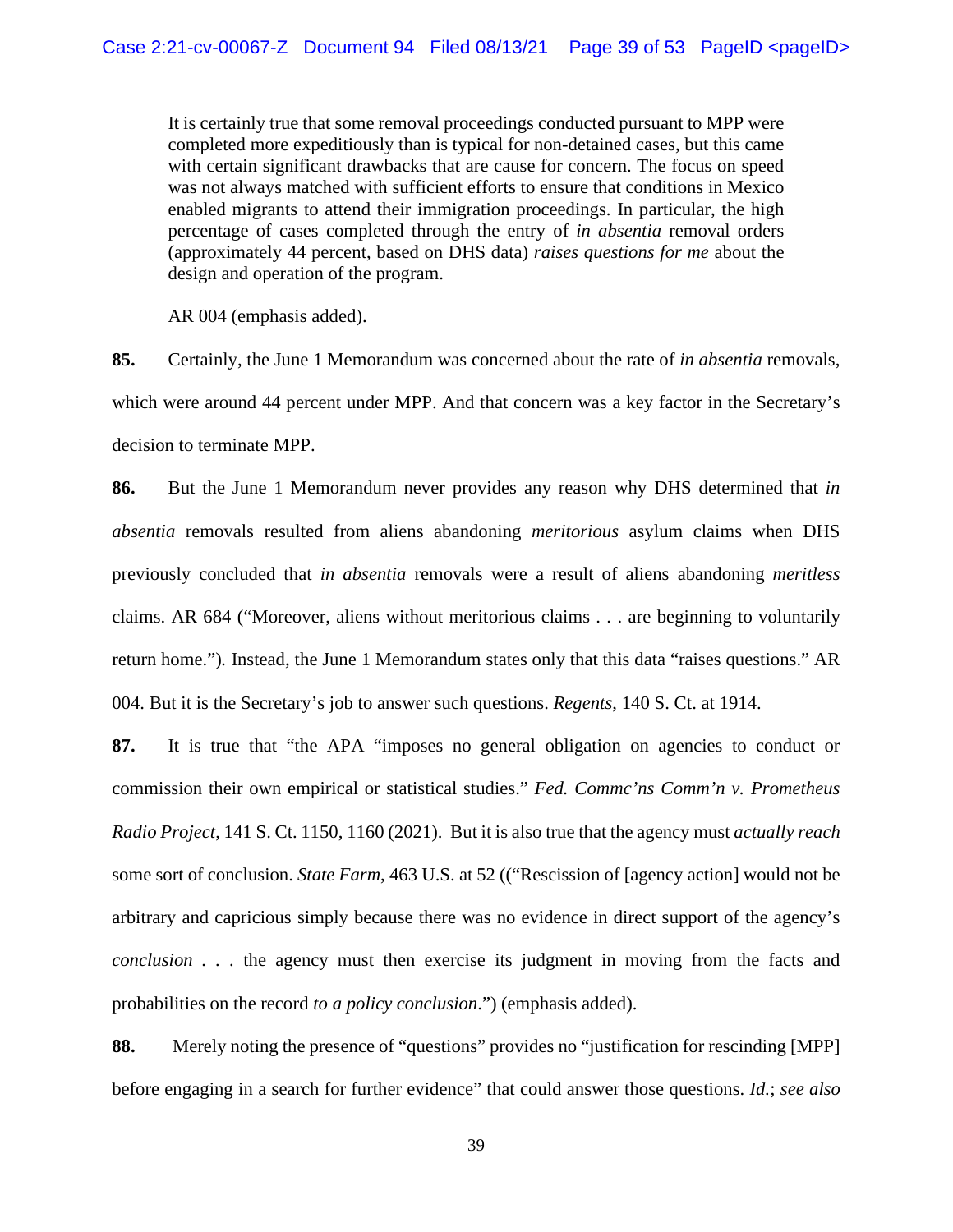*Whitman-Walker Clinic, Inc. v. HHS*, 485 F. Supp. 3d 1, 44 (D.C. Cir. 2020) (finding agency action arbitrary when the agency "took no position whatsoever on the actual effects that a [policy change] would have").

**89.** Besides assuming without evidence that the 44% *in absentia* rate was attributable to MPP, the Secretary never explained why 44% is itself an unacceptably high number. The June 1 Memorandum does not consider any relevant comparator for determining whether the rate of in absentia removal orders under MPP was unusually high. *See State Farm*, 463 U.S. at 43 ("[T]he agency must examine the relevant data.").

**90.** The federal government's data shows similarly high rates of *in absentia* removals *prior to* implementation of MPP. Executive Office for Immigration Review, Adjudication Statistics: *Comparison of* In Absentia *Rates*, https://www.justice,gov/eoir/page/file/1153866/download. For example, the *in absentia* rate was 42% in 2015 and 43% in 2017. *Id.* Failing to exam the relevant data is arbitrary and capricious. Again, "the agency must examine the relevant data." *State Farm*, 463 U.S. at 43.

**91.** In their briefing, Defendants posit a new theory not mentioned in the June 1 Memorandum. ECF No. 63 at 32–33; *but see Sw. Elec. Power Co. v. EPA*, 920 F.3d 999, 1014 (5th Cir. 2019) (A court "may uphold agency action only on the grounds that the agency invoked when it took the action."). Defendants argue that 44 percent of MPP cases resulted in *in absentia* removal orders, while only 11 percent of non-MPP cases resulted in *in absentia* orders during the same time period. *Id.* at 33. And the disparity between MPP and non-MPP *in absentia* removal orders is evidence of the ineffectiveness of the program in deterring fraudulent claims. *Id.* 

**92.** But even if the Court considered this argument, it is not persuasive. A higher rate of *in absentia* removal is consistent with DHS's findings that MPP reduced the "perverse incentives" to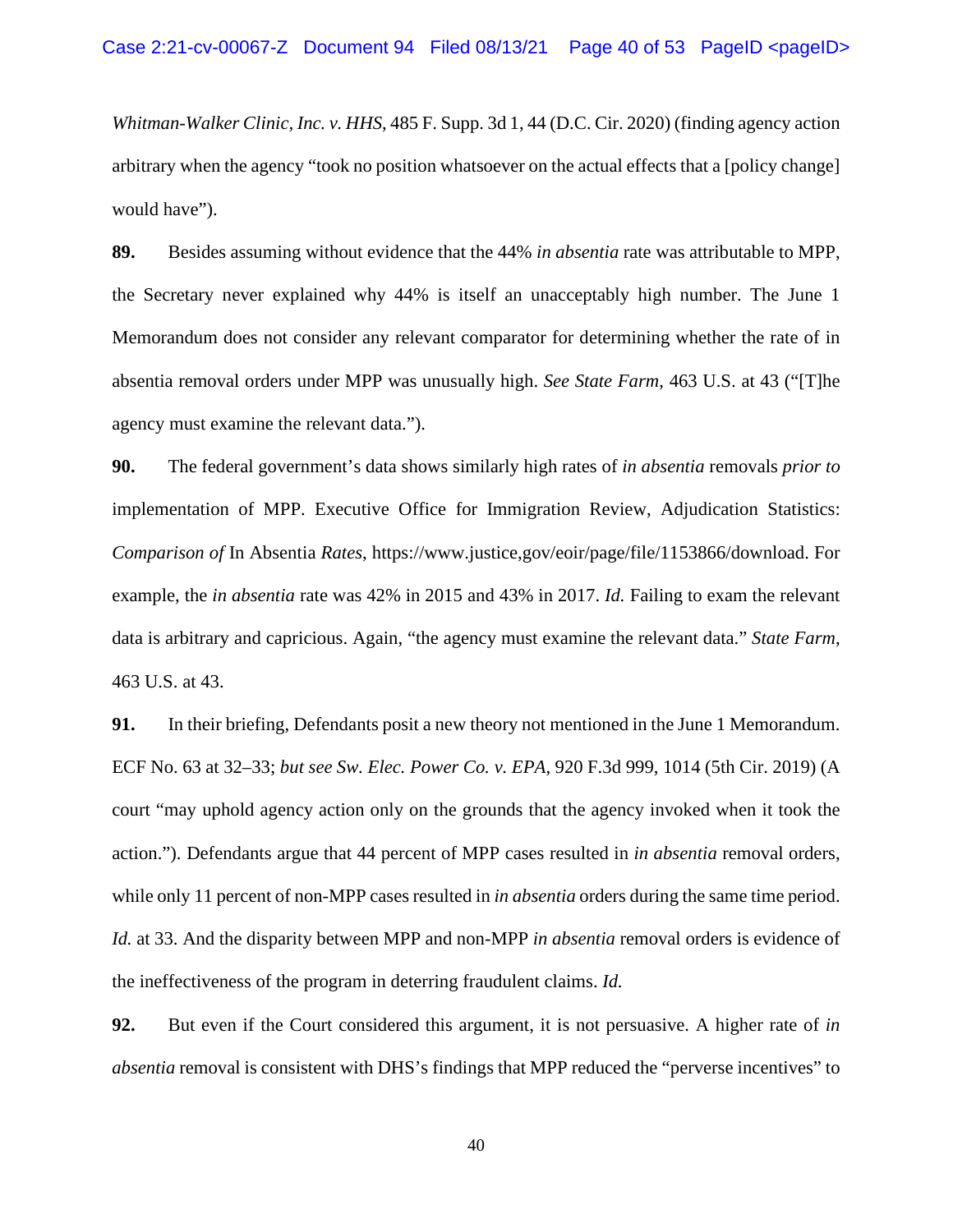## Case 2:21-cv-00067-Z Document 94 Filed  $08/13/21$  Page 41 of 53 PageID <pageID>

pursue meritless asylum applications. There is nothing in the record that provides any analysis or reasoning explaining how higher *in absentia* removals resulted from aliens abandoning meritorious, rather than unmeritorious, asylum claims as DHS had previously found. AR 684 ("Moreover, aliens without meritorious claims — which no longer constitute a free ticket into the United States — are beginning to voluntarily return home."); *FCC v. Fox Television Stations, Inc.*, 556 U.S. 502, 515–16 (2009) ("If the "new policy rests upon factual findings that contradict those which underlay its prior policy," the agency must offer "a reasoned explanation . . . for disregarding facts and circumstances that underlay . . . the prior policy.").

**93.** Another of the Secretary's stated conclusions is arbitrary. In the June 1 Memorandum, the Secretary justified, in part, terminating MPP because of the court closures caused by the COVID-19 pandemic:

As immigration courts designated to hear MPP cases were closed for public health reasons between March 2020 and April 2021, DHS spent millions of dollars each month to maintain facilities incapable of serving their intended purpose. Throughout this time, of course, tens of thousands of MPP enrollees were living with uncertainty in Mexico as court hearings were postponed indefinitely. As a result, any benefits the program may have offered are now far outweighed by the challenges, risks, and costs that it presents.

**94.** The Secretary's reasoning is without any merit. Even according to the June 1 Memorandum, immigration courts were reopened by the end of April 2021. *Past* problems with *past* closures are irrelevant to the decision to *prospectively* terminate MPP in June 2021. This is especially true when the Secretary admits DHS had maintained the facilities during the pandemic.

## *3. DHS failed to consider or acknowledge the effect terminating MPP would have on its compliance with Section 1225*

**95.** As detailed more below, the June 1 Memorandum failed to consider the effect terminating MPP would have on DHS's ability to detain aliens subject to *mandatory* detention under Section 1225.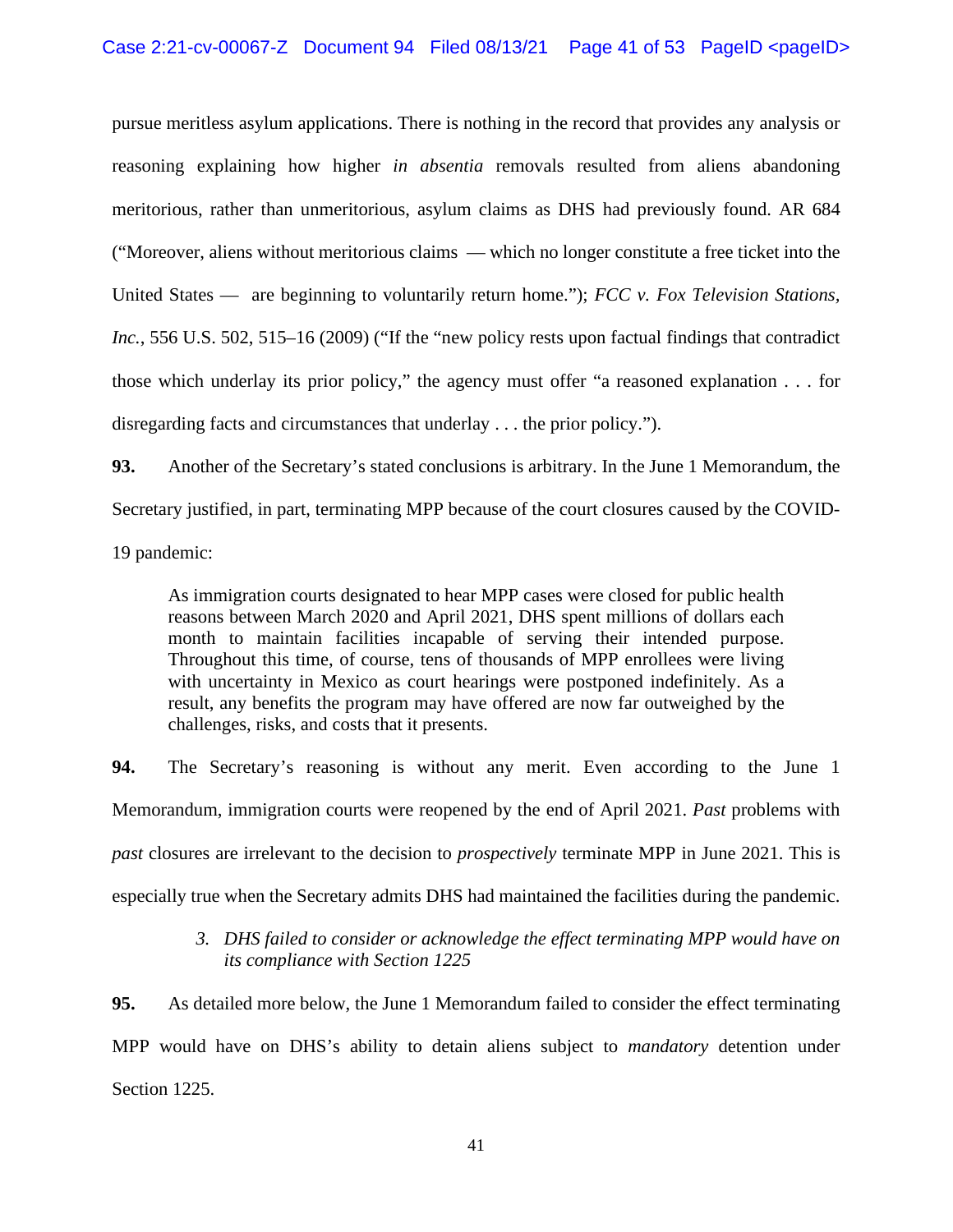**96.** DHS had previously recognized that "[t]he law provides for mandatory detention of aliens who unlawfully enter the United States between ports of entry if they are placed in expedited removal proceedings." AR 682. But "resource constraints during the crisis, as well as other courtordered limitations on the ability to detain individuals, made many releases inevitable." *Id.*

**97.** MPP addressed the resource problem by reducing the number of aliens DHS would have to detain by returning certain aliens to Mexico. *Id.*; AR 687. In terminating MPP, the Secretary was required to consider whether DHS could meet its statutory obligation to detain aliens seeking asylum without MPP as a tool. This the Secretary did not do.

**98.** Not once did the June 1 Memorandum discuss DHS's mandatory-detention obligation. In fact, a perusal of the *entire* administrative record shows *zero* evidence of DHS's detention capacity. Trial Tr. 114 (DHS counsel: "the [administrative] record doesn't contain *any* information about detention capacity.") (emphasis added). By "fail[ing] to consider an important aspect of the problem," the Secretary acted arbitrarily and capriciously. *State Farm*, 463 U.S. at 43.

**99.** For the above stated reasons, Defendants' termination of MPP was arbitrary and capricious and in violation of the APA. Accordingly, the Court concludes that Plaintiffs' APA claim is meritorious.

### **D. The termination of MPP causes Defendants to violate Section 1225**

**100.** The Court begins by quickly re-summarizing the relevant statutory framework.

**101.** Section 1225 provides that if an immigration officer determines that an alien subject to expedited removal *does not* have a credible fear of persecution, the alien "*shall be detained* pending a final determination of credible fear of persecution and, if found not to have such a fear, until removed."  $8 \text{ U.S.C. } §$  1225(b)(1)(B)(iii)(IV) (emphasis added).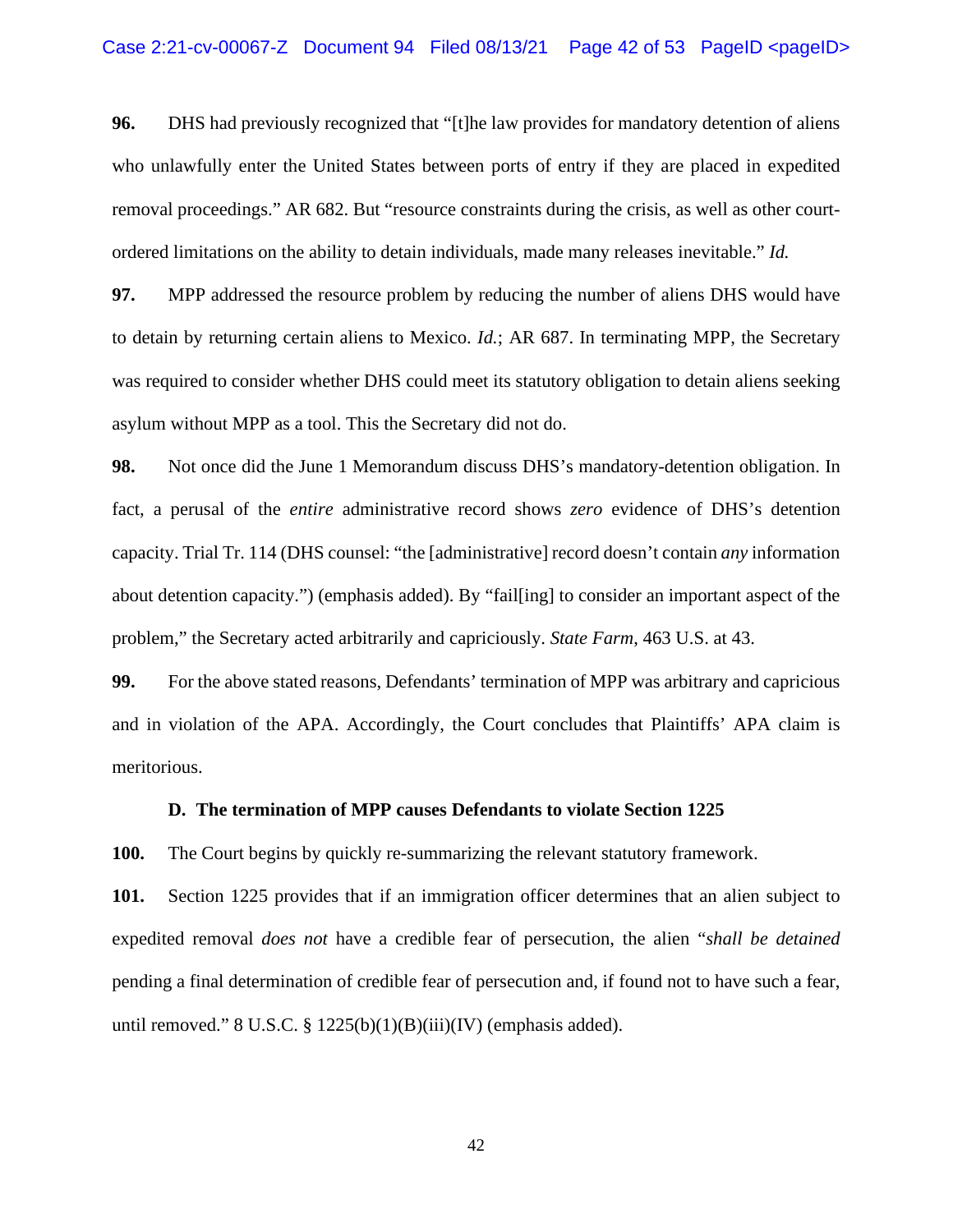**102.** An alien subject to expedited removal and determined by an immigration officer to have a credible fear of persecution "*shall be detained* for further consideration of the application for asylum."  $§ 1225(b)(1)(B)(ii)$  (emphasis added).

**103.** An alien seeking admission and not subject to expedited removal, whom an examining immigration officer determines is not clearly and beyond a doubt entitled to be admitted, "*shall be detained*" for removal proceedings. § 1225(b)(2)(A) (emphasis added).

**104.** Aliens who are not subject to expedited removal and arrive on land from a foreign territory contiguous to the United States may be returned by the government to that territory pending asylum proceedings as an alternative to detention. § 1225(b)(2)(C); AR 682.

**105.** MPP used this statutory authority to return aliens to Mexico pending their removal proceedings. AR 682.

**106.** Accordingly, Section 1225 provides the government two options vis-à-vis aliens seeking asylum: (1) mandatory detention; or (2) return to a contiguous territory. Failing to detain or return aliens pending their immigration proceedings violates Section 1225.<sup>[11](#page-42-0)</sup>

**107.** Without MPP, Defendants only remaining option under Section 1225 is mandatory detention. But DHS admits it does not have the capacity to meet its detention obligations under Section 1225 because of "resource constraints." AR 682; App. 330 n. 7 ("Continued detention of

<span id="page-42-0"></span> $<sup>11</sup>$  DHS does have the discretion to parole some aliens. But parole is available "only on a case-by-case basis for urgent</sup> humanitarian reasons or significant public benefit." 8 U.S.C. § 1182(d)(5)(A). Nor is parole intended "to replace established refugee processing channels." App. 336. By enacting the Illegal Immigration Reform and Immigrant Responsibility Act of 1996, Congress "specifically narrowed the executive's discretion" to grant parole due to "concern that parole . . . was being used by the executive to circumvent congressionally established immigration policy." *Cruz-Miguel v. Holder*, 650 F.3d 189, 199 & n.15 (2d Cir. 2011). Any class-wide parole scheme that paroled aliens into the United States simply because DHS does not have the detention capacity would be a violation of the narrowly prescribed parole scheme in section 1182 which allows parole "only on a *case-by-case* basis for urgent humanitarian reasons or significant public benefit." 8 U.S.C. § 1182(d)(5)(A) (emphasis added). *See also* AR 184 ("The number of asylum seekers who will remain in potentially indefinite detention pending disposition of their cases will be almost entirely a question of DHS's detention capacity, and *not whether the individual circumstances* of individual cases warrant release or detention,' [according to UT law professor Steve] Vladeck.") (emphasis added).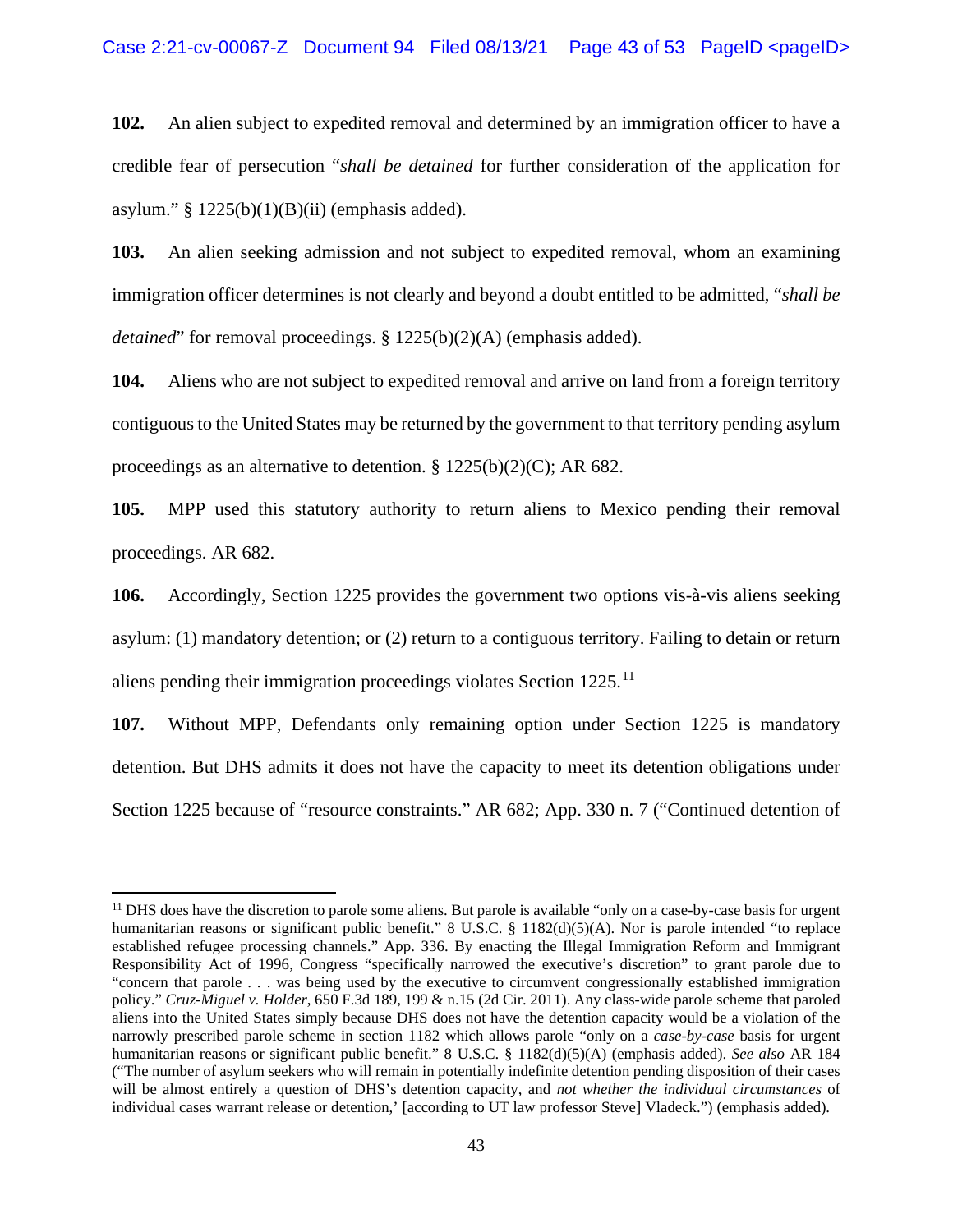a migrant who has more likely than not demonstrated credible fear is not in the interest of resource allocation or justice.").

**108.** Under *these particular* circumstances, where Defendants cannot meet their detention obligations, terminating MPP necessarily leads to the systemic violation of Section 1225 as aliens are released into the United States because Defendants are unable to detain them.

**109.** Accordingly, the Court concludes that Plaintiffs' statutory claim is meritorious as well.

## **E. The Court does not need to decide Plaintiffs' Take Care Clause claim**

**110.** Because the Court will grant Plaintiffs full relief on their APA and statutory claims, there is no further relief related to the June 1 Memorandum that the Court can grant.

**111.** Where the Court has made a full disposition of the case without addressing a constitutional claim, it will not address the issue. *See Matal v. Tam*, 137 S. Ct. 1744, 1755 ("We have often stressed that it is important to avoid the premature adjudication of constitutional questions and that we ought not to pass on questions of constitutionality unless such adjudication is unavoidable.") (internal marks and citations omitted).

### **F. The Agreement with Texas has expired and is therefore moot.**

**112.** Because the Court will grant Plaintiffs full relief on their APA and statutory claims, there is no further relief related to the June 1 Memorandum that the Court can grant.

**113.** Any further agency action responsive to this opinion shall take place after August 1, 2021, which is when Texas agrees the Agreement was terminated. Therefore, the Agreement will not apply to any new agency action either.

**114.** The Court accordingly dismisses this claim as moot.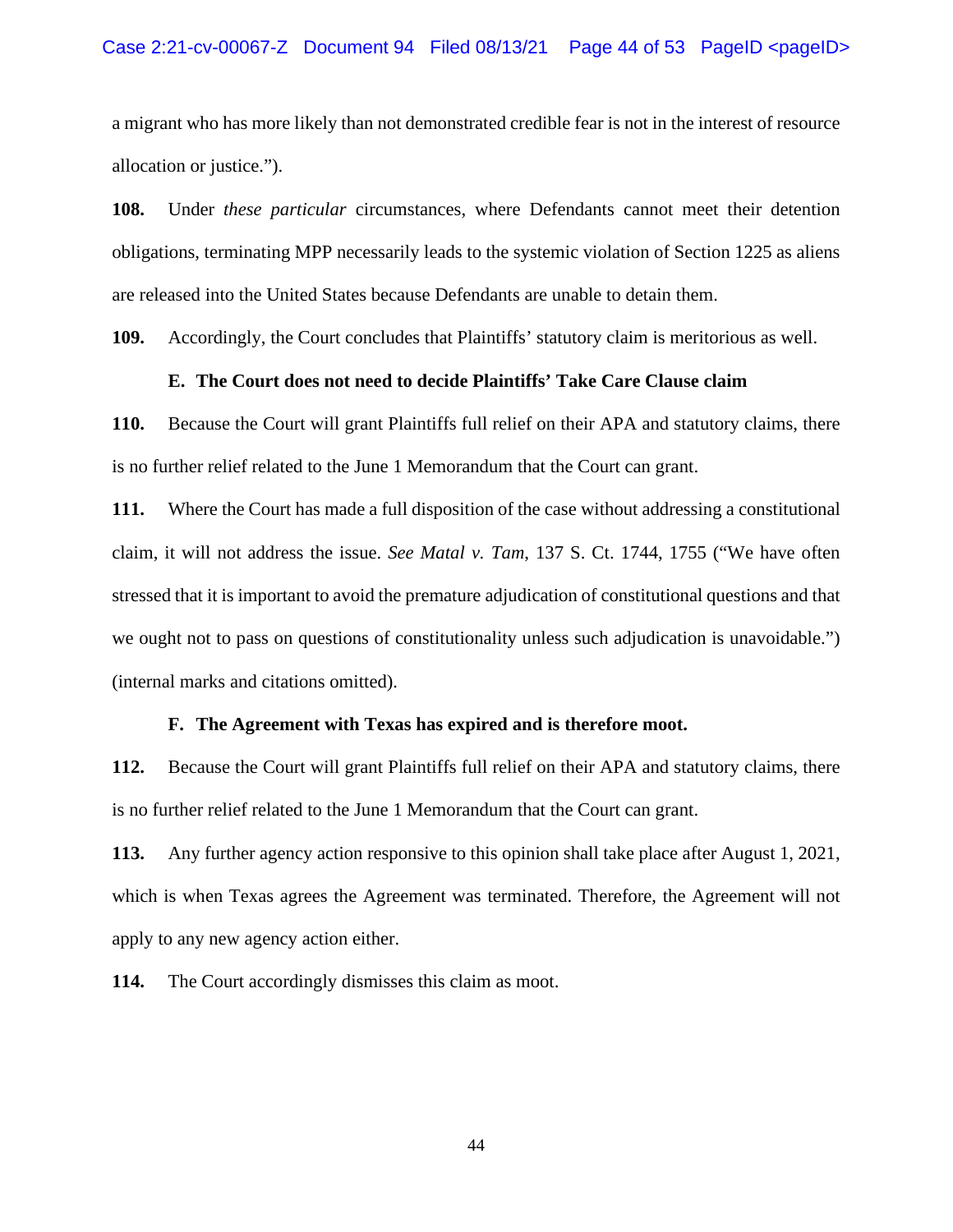## **V. REMEDIES**

**115.** Having found Plaintiffs' APA and statutory claims are meritorious, it is the Court's remaining task to craft to proper relief.

## **A. Vacatur and Remand**

**116.** The APA provides that "[t]he reviewing court *shall* . . . hold unlawful and *set aside* agency action, findings, and conclusions found to be . . . arbitrary, capricious, an abuse of discretion, or otherwise not in accordance with law." 5 U.S.C. § 706(2)(A) (emphasis added).

**117.** As a textual matter, <sup>[12](#page-44-0)</sup> the mandatory language of the APA has led courts to make remand and vacatur the default remedy for agency action that violates the APA. *United Steel v. Mine Safety and Health Admin.*, 925 F.3d 1279, 1287 (D.C. 2019); *Franciscan All., Inc. v. Azar*, 414 F. Supp. 3d 928, 945 (N.D. Tex. 2019) ("[D]istrict courts have a duty to vacate unlawful agency actions."). Remand, without vacatur, is only "generally appropriate when there is at least a serious possibility that the agency will be able to substantiate its decision given an opportunity to do so." *Tex. Assoc. of Mfrs. v. US Consumer Prod. Safety Comm'n*, 989 F.3d 368, 389–90.

**118.** The D.C. Circuit considers two factors when deciding whether to remand without vacatur: "(1) the seriousness of the deficiencies of the action, that is, how likely it is the agency will be able to justify its decision on remand; and (2) the disruptive consequences of vacatur." *United Steel*,

<span id="page-44-0"></span><sup>&</sup>lt;sup>12</sup> Defendants aver that "nothing in section 706(2)'s text specifies whether a rule, if found invalid, should be set side on its *face* or *as applied* to the challenger." ECF No. 93 at 11. And Defendants further argue the Court should adopt the narrower "as-applied" reading of the statute and only set aside agency action as to the named Plaintiffs. But that argument is in error. "The APA empowers courts to determine *rule validity*, not just whether the *application* of the rule is valid." Mila Sohoni, *The Power to Vacate a Rule*, 88 GEO. WASH. L. R. 1120, 1133 (2019); *see also* Jonathan F. Mitchell, *The Writ-of-Erasure Fallacy*, 104 VA. L. REV. 933, 1012 (2018) ("T]he APA and these organic statutes go further by empowering the judiciary to act directly against the challenged agency action. This statutory power to 'set aside' agency action is more than a mere non-enforcement remedy. It is a veto-like power that enables the judiciary to formally revoke an agency's rules, orders, findings, or conclusions — in the same way that an appellate court formally revokes an erroneous trial-court judgment."). The question of whether courts should extend relief beyond the named litigants *in the APA context* is a question of *severability*, not a question of whether the APA authorizes such relief — it does. Mitchell, *supra*, at 1013.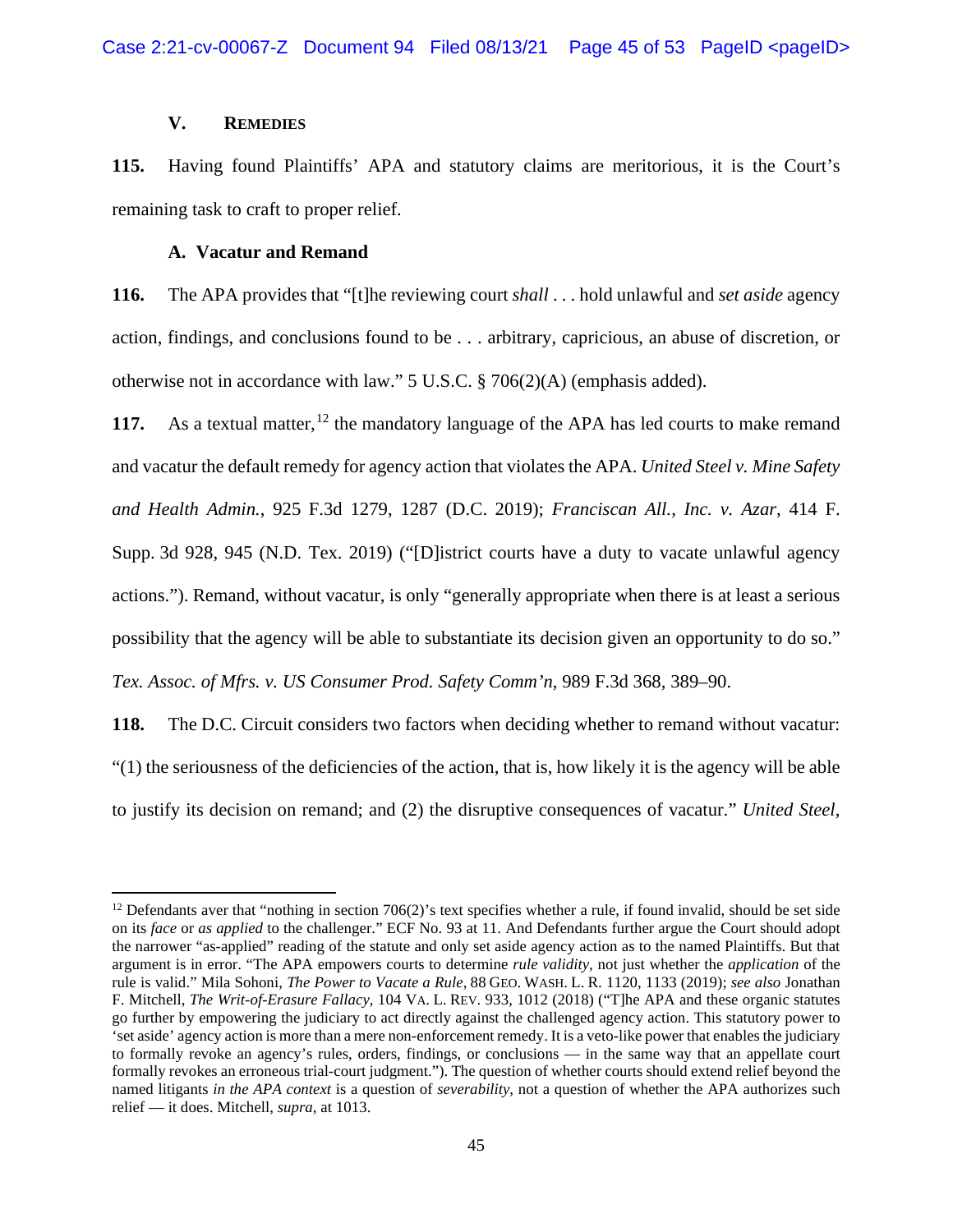925 F.3d at 1287; *accord Cent. & S. W. Servs., Inc. v. E.P.A.*, 220 F.3d 683, 692 n.6 (5th Cir. 2000) ("EPA gave ample reasons for its application of the Rule to the members of the regulated community in general. It simply failed to explain why it refused to grant the national variance to the electric utilities. We conclude that it would be disruptive to vacate application of the Rule to other segments of the industry.").

**119.** Under the first prong, the Court finds that the deficiencies in the June 1 Memorandum are serious and are unlikely to be resolved on a simple remand. As the Court has found, Defendants failed to consider the main benefits of MPP: (1) MPP deterred aliens, especially from the Northern Triangle, from attempting to illegally cross the border, (2) MPP allowed DHS to avoid systemic violation of Section 1225's detention requirements, and (3) MPP reduced the burden on states caused by tens of thousands of aliens being released.

**120.** Moreover, DHS *knew* of these failings when it issued the June 1 Memorandum because Plaintiffs first brought suit on April 13, 2021 — nearly two months earlier. DHS had the opportunity to consider Plaintiffs' suit and engage in reasoned decisionmaking to avoid the flaws the Court has identified in this opinion.

**121.** Additionally, the June 1 Memorandum is not only arbitrary and capricious for a lack of reasoned decisionmaking, but it is also substantively unlawful because, in these circumstances, termination of MPP causes Defendants to systemically violate Section 1225. It will continue to be unlawful to terminate MPP until DHS has the capacity and willingness to detain immigrants claiming asylum under Section 1225.

**122.** Under the second prong, the Court finds vacatur will not be unduly disruptive. In their supplemental briefs addressing remedies, Defendants emphasizes the "chaos" and "disruptive consequences" that would follow vacatur of the June 1 Memorandum. ECF Nos. 70, 93 at 4–7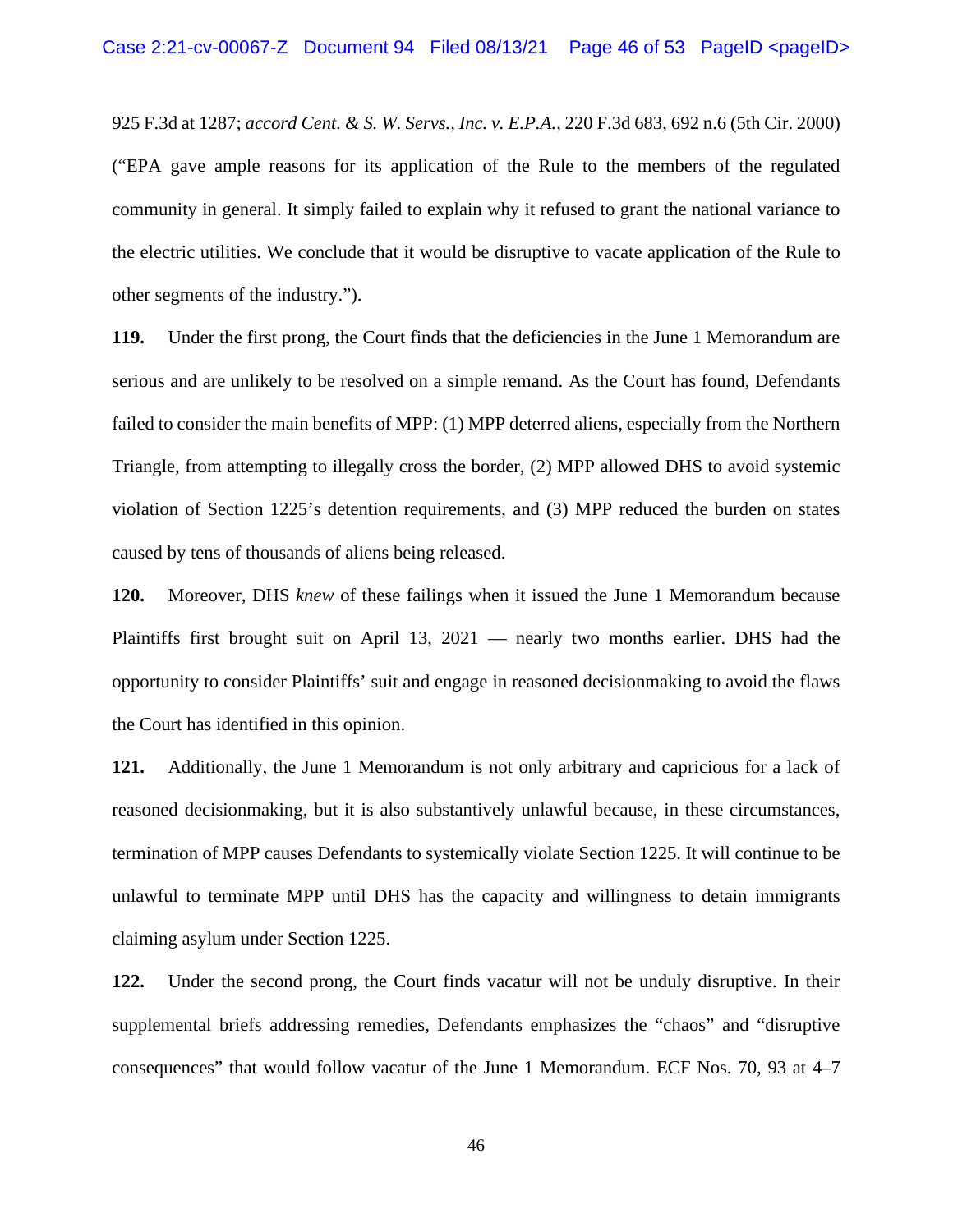("An order interfering with DHS's termination of MPP, or otherwise requiring DHS to reinstitute the program, would wreak havoc on the Administration's approach to managing migration in the region, including by undermining the Government's ability to engage in the delicate bilateral (and multilateral) discussions and negotiations required to achieve a comprehensive solution."). The government further states "restarting MPP would 'come at tremendous opportunity cost,' 'draw resources from other efforts,' 'create doubt about the reliability of the United States as a negotiating partner,' 'hamstring the Federal Government's ability to conduct the foreign policy discussions' necessary to manage migration, and 'have significant resource implications and be damaging to our national and economic security.'" *Id.* 

**123.** But these problems are entirely self-inflicted. "Such inconveniences are common incidental effects of injunctions, and the government could have avoided them by delaying preparatory work until the litigation was resolved." *Texas*, 809 F.3d at 187. Here, Texas filed suit challenging the suspension of enrollments in MPP on April 13, 2021, which is nearly two months *before* DHS purported to terminate the program entirely in the June 1 Memorandum. DHS "could have avoided" any disruptions by simply informing Mexico that termination of MPP would be subject to judicial review "until the litigation was resolved." *Id.*[13](#page-46-0) Mexico is capable of understanding that DHS is required to follow the laws of the United States which includes the APA and INA.

**124.** And, as evidenced by Defendants' briefs, DHS seemingly relies on the premise that it *actually terminated* MPP back in January 2021 and has been dismantling the program ever since

<span id="page-46-0"></span><sup>&</sup>lt;sup>13</sup> The Court notes that only slightly more than two months has passed between the issuance of the June 1 Memorandum and the Court's *final* disposition of this case on the merits.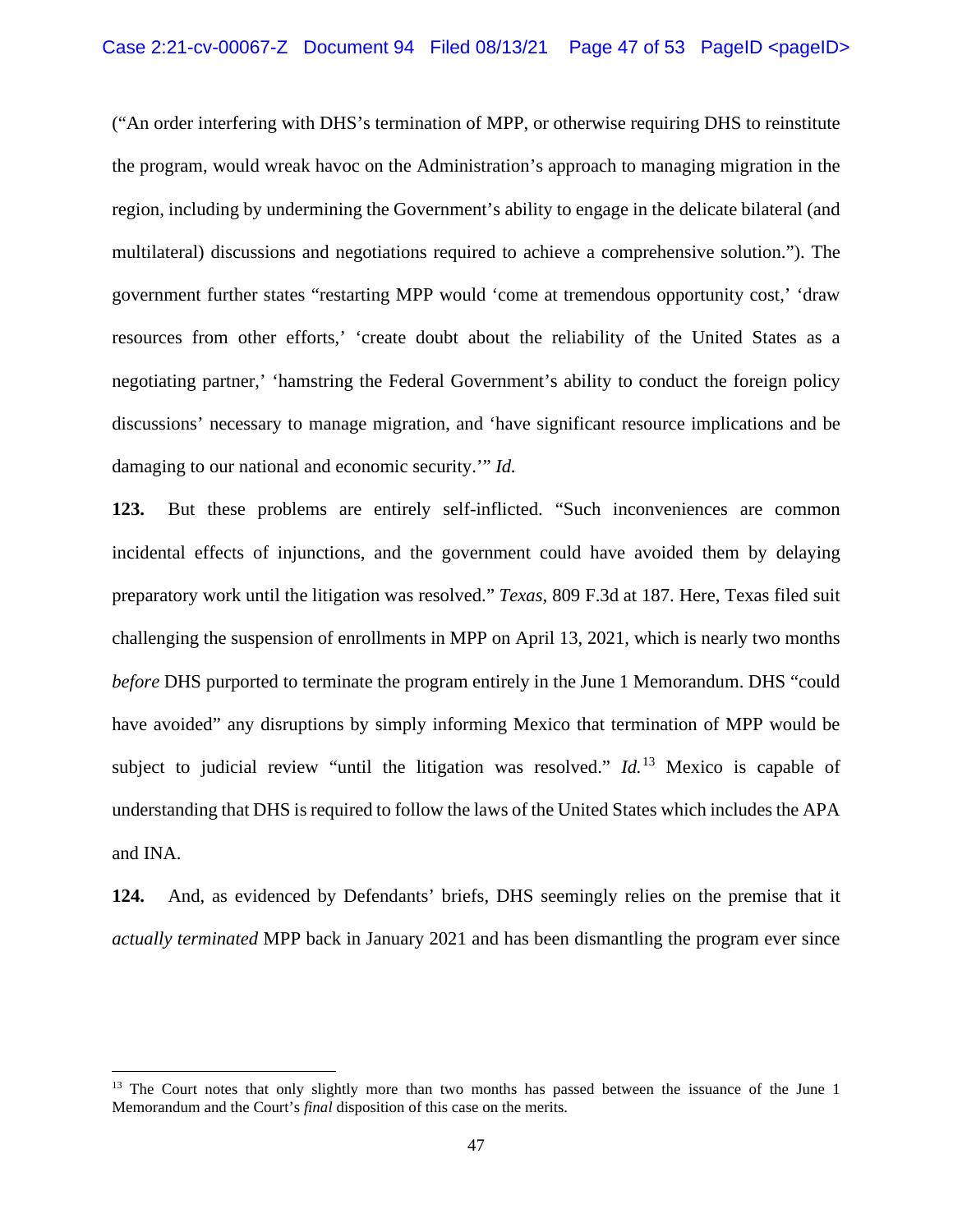then, even though the January 20 Memorandum only purported to suspend the enrollment of aliens in MPP. $^{14}$  $^{14}$  $^{14}$ 

**125.** DHS argues, in a brief dated July 7, 2021, that it began acting "to unwind MPP and its infrastructure," *before* the June 1 Memorandum terminating MPP, which is only two months old. ECF No. 70 at 8 ("[N]ew initiatives" to replace MPP have been "in place for nearly *six months*."). Similarly, in the same brief, Defendants stated that re-implementing MPP would be difficult because MPP "had been terminated for *some* time." *Id.* at 9 (emphasis added)

**126.** Again, in the same brief, Defendants argues that "Mexico had already begun taking action to redeploy resources." *Id.* at 9. But Defendants' citation shows that Mexico was redeploying resources already by April 28, a month *before* DHS issued the June 1 Memorandum. ECF No. 64 at 14. In another portion, Defendants state MPP began being wound down on "February 11, 2021." *Id.* at 17–18. Defendants also state that vacatur would nullify "more than four months of diplomatic and programmatic engagement," ECF No. 70 at 11, even though MPP had only been terminated for one month when that brief was submitted.

**127.** In other words, DHS's apparent argument is that MPP has been in the process of termination for *months*, far preceeding the actual issuance of the June 1 Memorandum, and it is simply *too late* for a court to vacate their actions. But if the decision to terminate MPP was made far in advance of the June 1 Memorandum, that reduces the entire June 1 Memorandum into *post hoc* arguments for a decision that was already made. *Compare* ECF No. 64 at 5 ("Upon completion of the required review, the Secretary announced his decision to terminate MPP [on June 1, 2021.]") *with id.* at 17 ("[T]he U.S. government announced the wind-down of the MPP policy on February 11, 2021.").

<span id="page-47-0"></span> $14$  There is no question that the January 20, 2021 Memorandum would have been found to be arbitrary and capricious as there is *no* administrative record or any stated basis for agency action for the Court to review. *See* ECF No. 45.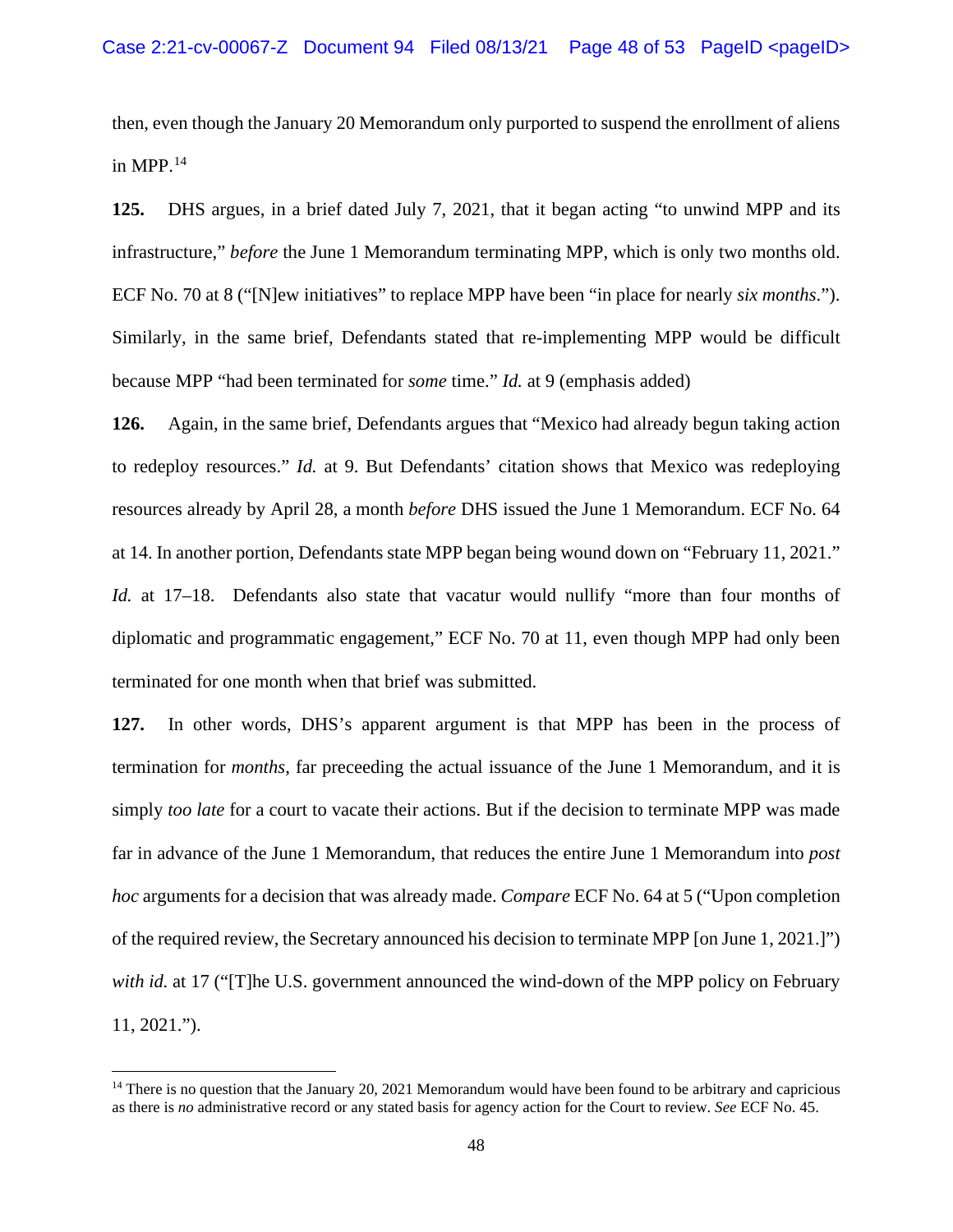**128.** Additionally, DHS's arguments also only relate to the effect vacatur would have on its diplomatic engagements with foreign countries.<sup>[15](#page-48-0)</sup> ECF No. 70 at  $7-11$ .

**129.** DHS's reliance on the effects of foreign affairs is unpersuasive. DHS's first duty is to uphold *American* law. It cannot just point at diplomatic efforts as an excuse to not follow the APA or fulfill its statutory obligations.

**130.** Accordingly, Plaintiffs are entitled to vacatur and remand because the June 1 Memorandum violates the APA and is in substantive violation of Section 1225.

#### **B. Injunctive Relief is warranted**

**131.** "According to well-established principles of equity, a plaintiff seeking a permanent injunction must satisfy a four-factor test before a court may grant such relief. *eBay Inc. v. MercExchange, LLC.*, 547 U.S. 388, 391 (2006). The four factors are: "(1) that [Plaintiffs have] suffered an irreparable injury; (2) that remedies available at law, such as monetary damages, are inadequate to compensate for that injury; (3) that, considering the balance of hardships between the plaintiff and defendant, a remedy in equity is warranted; and (4) that the public interest would not be disserved by a permanent injunction." *Id.*

**132.** Regarding the first factor, as discussed in the Section on standing, *supra* § IV.A.1, Plaintiffs have shown that they are suffering ongoing and future injuries as a result of the termination of MPP.

<span id="page-48-0"></span><sup>&</sup>lt;sup>15</sup> At various points, Defendants argue that the Court is unable to redress Plaintiffs' injuries because any relief would be dependent on Mexico's cooperation. *See, e.g.*, ECF No. 913 at 10–11. This is not correct. The United States initiated MPP unilaterally pursuant to U.S. law, not pursuant to bilateral agreement or treaty with Mexico. App. 307. The program was then "implemented and expanded . . . through ongoing discussions with Mexico." *Id.* In other words, MPP was adopted and launched unilaterally, just as it was later terminated unilaterally. App.307; *see also* App.303. And even if Mexico's cooperation may be required to return an alien who has already been admitted, nothing prevents DHS from refusing to admit asylum applicants at ports of entry in the first place — before they ever enter the United States.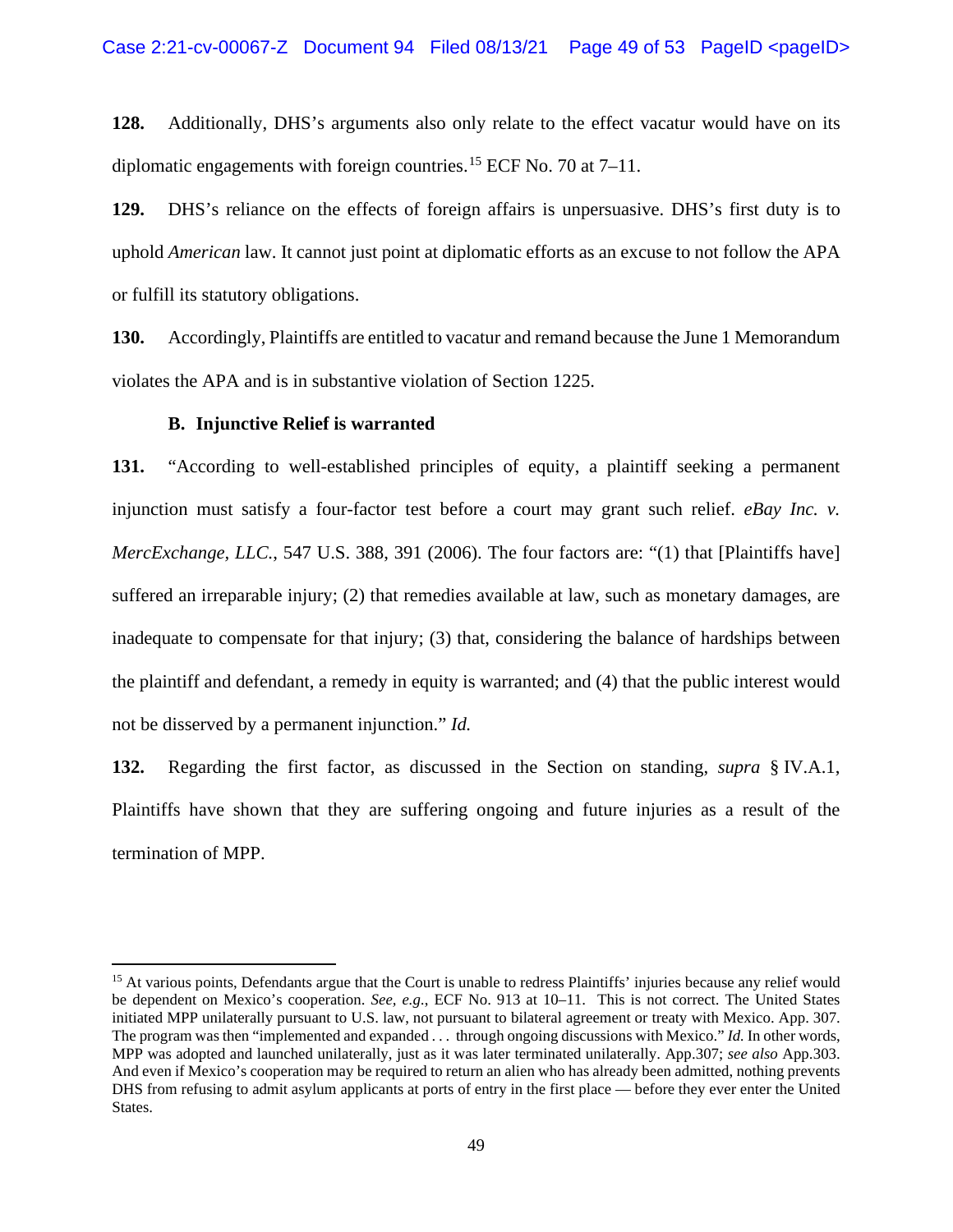**133.** Regarding the second factor, Texas and Missouri are unable to recover the additional expenditures from the federal government. *Texas*, 2021 WL 2096669, at \*48 ("[N]o Party has suggested that Texas could recover any of its likely financial injury here, and the Court cannot conceive of any path for Texas to pierce the federal government's usual sovereign immunity or contrive a remedial cause of action sufficient to recover from its budgetary harm."); *see also Texas*, 328 F. Supp. 3d at 737 (deeming an injury irreparable because "there [was] no source of recompense").

134. Regarding the third and fourth factors, <sup>[16](#page-49-0)</sup> the ongoing and future injuries sustained by Plaintiffs outweigh any harms to Defendants as Defendants have no "interest in the perpetuation of unlawful agency action." *League of Women Voters of United States, v. Newby*, 838 F.3d 1, 12 (D.C. Cir. 2016). Rather, there is a "public interest in having governmental agencies abide by the federal laws that govern their existence and operations." *Washington v. Reno*, 35 F.3d 1093, 1103 (6th Cir. 1994).

**135.** Moreover, the public interest favors Plaintiffs because the public has an "interest in stemming the flow of illegal immigration." *United States v. Escobar*, No. 2:17-CR-529, 2017 WL 5749620 at \*2 (S.D. Tex. Nov. 28, 2017) (citing *United States v. Martinez–Fuerte*, 428 U.S. 543, 556–58 (1976)). And the public has interest in the enforcement of immigration laws, including Section 1225. Immigration Reform and Control Act of 1986, Pub. L. No. 99-603, § 115, 100 Stat 3359, 3384 (1986) ("[T]he immigration laws of the United States should be enforced vigorously and uniformly.")

<span id="page-49-0"></span><sup>16</sup> Federal courts may consider the third and fourth together as they overlap considerably. *Texas*, 809 F.3d at 187; *Nken v. Holder,* 556 U.S. 418, 435 (2009) ("Once an applicant satisfies the first two factors [for a stay of an alien's removal pending judicial review], the traditional stay inquiry calls for assessing the harm to the opposing party and weighing the public interest. These factors merge when the Government is the opposing party.").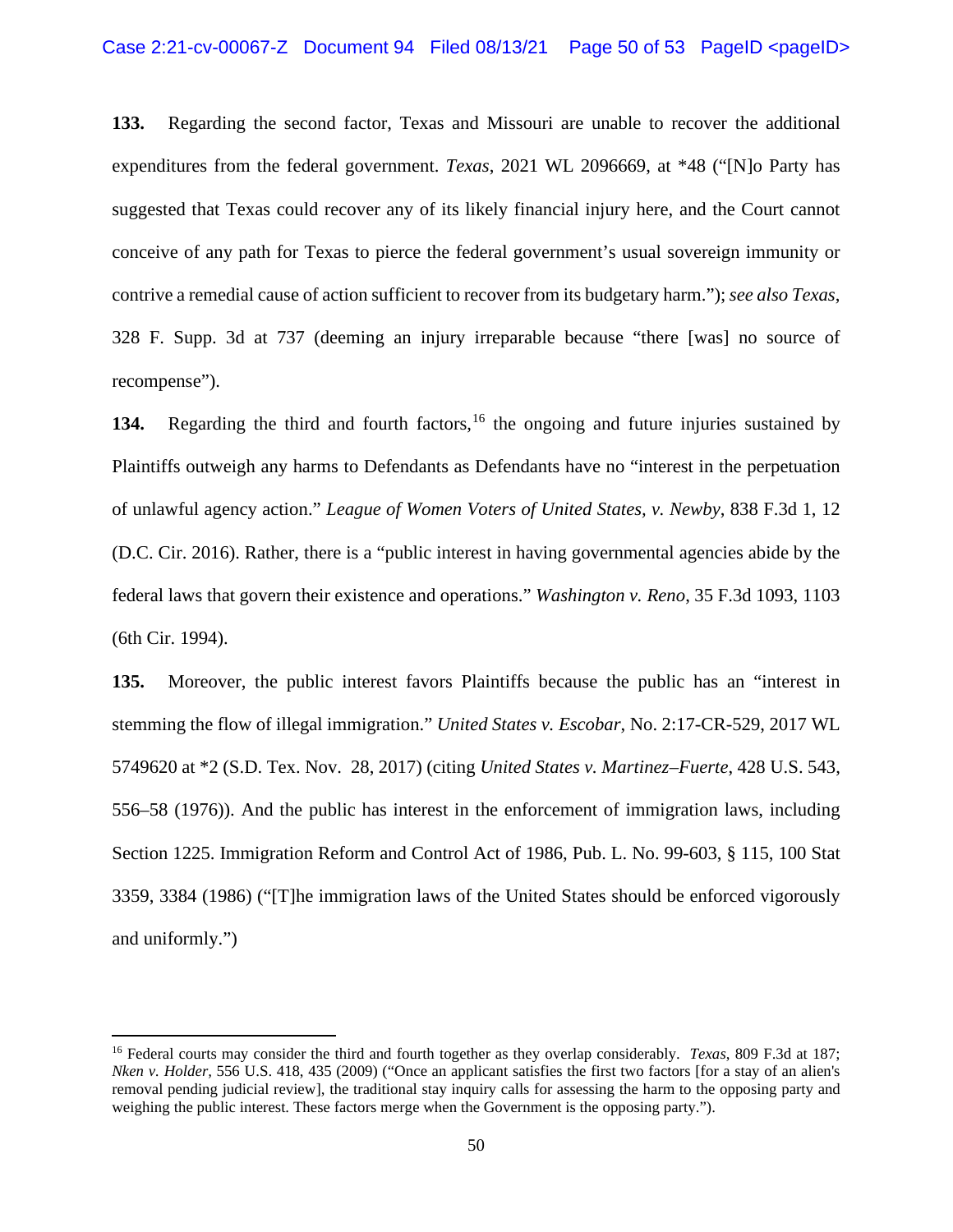**136.** Lastly, the Supreme Court has cautioned that a district court vacating an agency action under the APA should not issue an injunction unless an injunction would "have [a] meaningful practical effect independent of its vacatur." *Monsanto Co. v. Geertson Seed Farms*, 561 U.S. 139, 165 (2010).

**137.** Here, an injunction is warranted for two reasons. First, an injunction is needed to prevent the continued systemic violation of Section 1225. Second, Defendants have indicated that, *even if* the June 1 Memorandum were declared invalid, they would not necessarily return any aliens to Mexico. ECF No. 63 at 9 ("Reinstating MPP would not *require* DHS to return anyone to Mexico.") (emphasis in original). ECF No. 92 at 47 ("DHS retains discretion to . . . release *all* noncitizens inspected for admission under Section 1225(b)(2)(A) or arrested while present in the United States under Section 1226.") (emphasis added).

**138.** Defendants are correct in stating that this Court does not have the power to tell a DHS line officer which individual aliens are amenable to MPP and must be enrolled. But Defendants are *incorrect* in arguing this Court has no power to enjoin a "blanket policy" that removes all discretion from line officers to utilize MPP. *Texas*, 2021 WL 2096669, at \*51 ("But this injunction does not enjoin *individual* removal decisions. As described above, it enjoins a *blanket* policy that is contrary to law. The Government makes much of its discretion in individual matters . . .. But nothing in this preliminary injunction changes that."); ECF No. 63 at 9 ("Reinstating MPP . . . would merely authorize line-level officers to [return aliens to Mexico] in their discretion.").

**139.** Lastly, Fifth Circuit precedent dictates that, in immigration related cases, proper relief includes nationwide injunctions. A geographically limited injunction would be improper because federal *immigration* law must be uniform. *Texas*, 809 F.3d at 187–88; *see also Texas*, 2021 WL 2096669, at \*52; *Texas*, 2021 WL 247877, at \*7–8*.* Furthermore, a geographically limited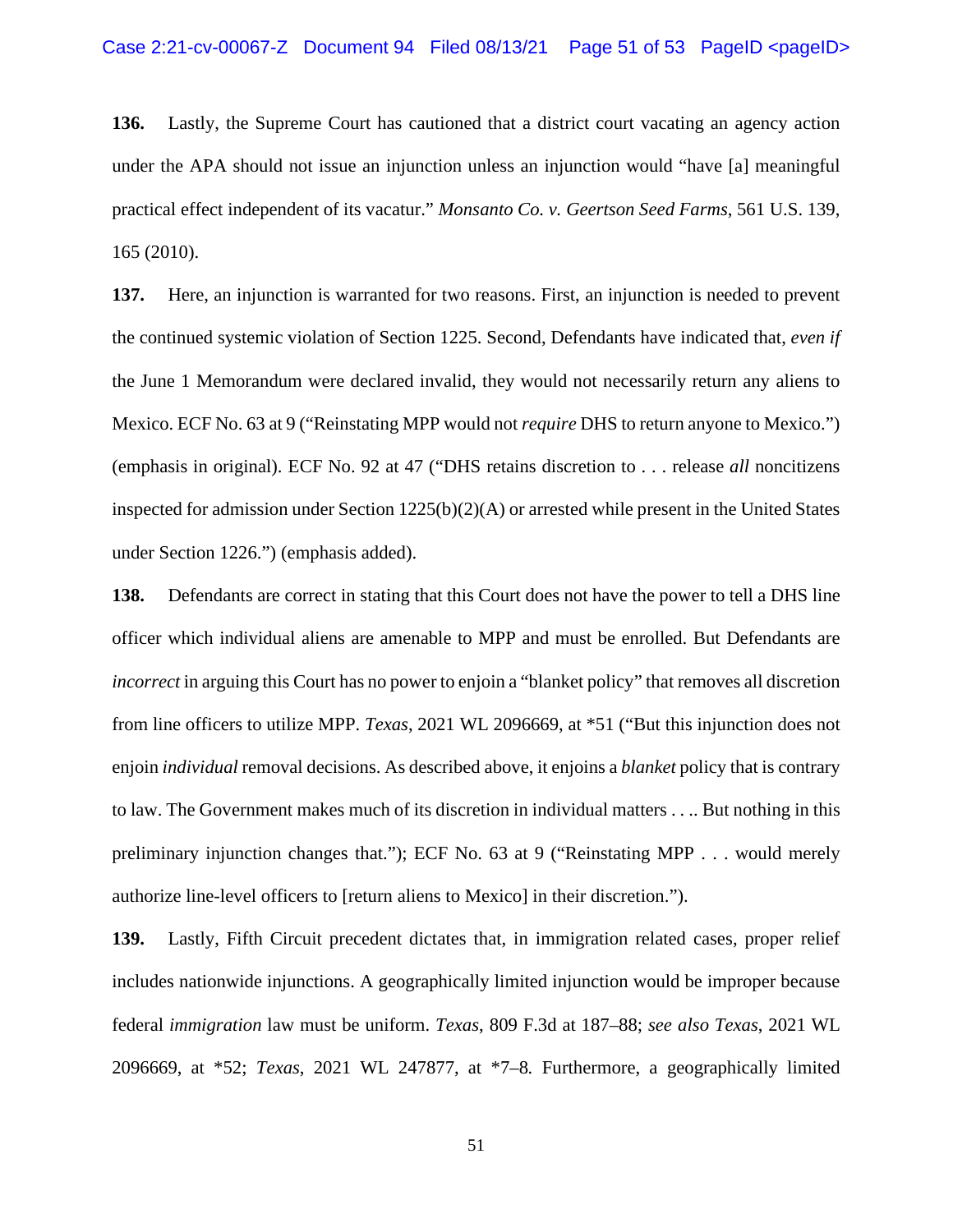injunction would likely "be ineffective because [aliens] would be free to move among states." *Id.*  at 188.

**140.** Accordingly, the Court will grant the narrowest injunction possible that afford Plaintiffs full relief on their claims.

## **VI. CONCLUSION**

For the reason stated above, the Court finds that Plaintiffs have proven their APA and statutory claims by the preponderance of the evidence. Accordingly, it is **ORDERED**:

- 1. Defendants and all their respective officers, agents, servants, employees, attorneys, and other persons who are in active concert or participation with them are hereby **PERMANENTLY ENJOINED** and **RESTRAINED** from implementing or enforcing the June 1 Memorandum.
- 2. The June 1 Memorandum is **VACATED** in its entirety and **REMANDED** to DHS for further consideration.
- 3. Defendants are **ORDERED** to enforce and implement MPP *in good faith* until such a time as it has been lawfully rescinded in compliance with the APA **and** until such a time as the federal government has sufficient detention capacity to detain all aliens subject to mandatory detention under Section 1255 without releasing any aliens *because of* a lack of detention resources.
- 4. To ensure compliance with this order, starting September 15th, 2021, the Government must file with the Court on the 15th of each month, a report stating (1) the total monthly number of encounters at the southwest border; (2) the total monthly number of aliens expelled under Title 42, Section 1225, or under any other statute; (3) Defendants' total detention capacity as well as current usage rate; (4) the total monthly number of "applicants for